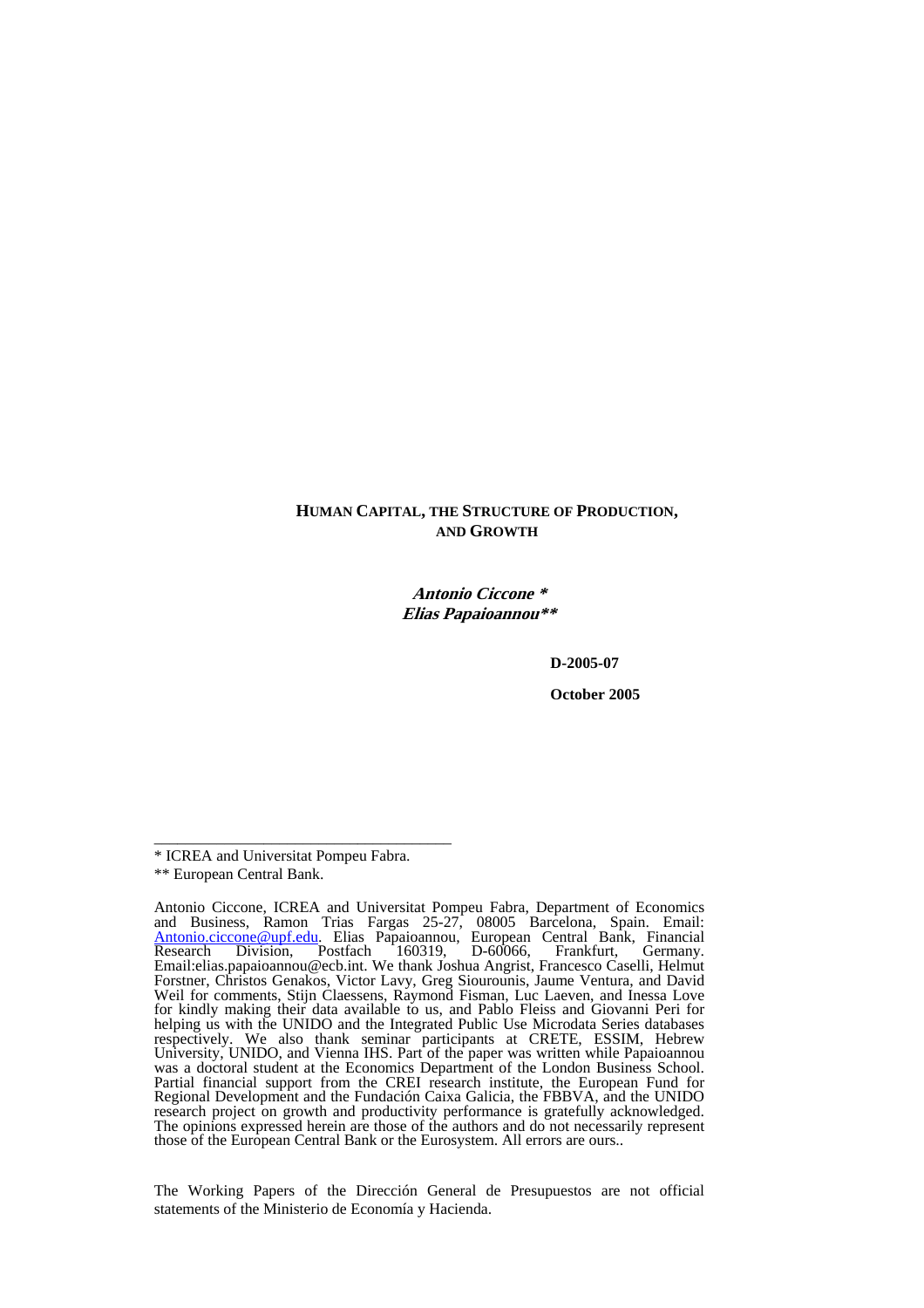#### **Abstract**

 Do high levels of human capital foster economic growth by facilitating technology adoption? If so, countries with more human capital should have adopted more rapidly the skilledlabor augmenting technologies becoming available since the 1970's. These countries should therefore have experienced faster growth in more compared to less human-capital-intensive industries in the 1980's. We also examine whether human capital accumulation was associated with faster growth in human-capital-intensive industries. Our empirical analysis yields robust support for such human capital level and accumulation effects using industry-level production and employment data in manufacturing for a large sample of countries.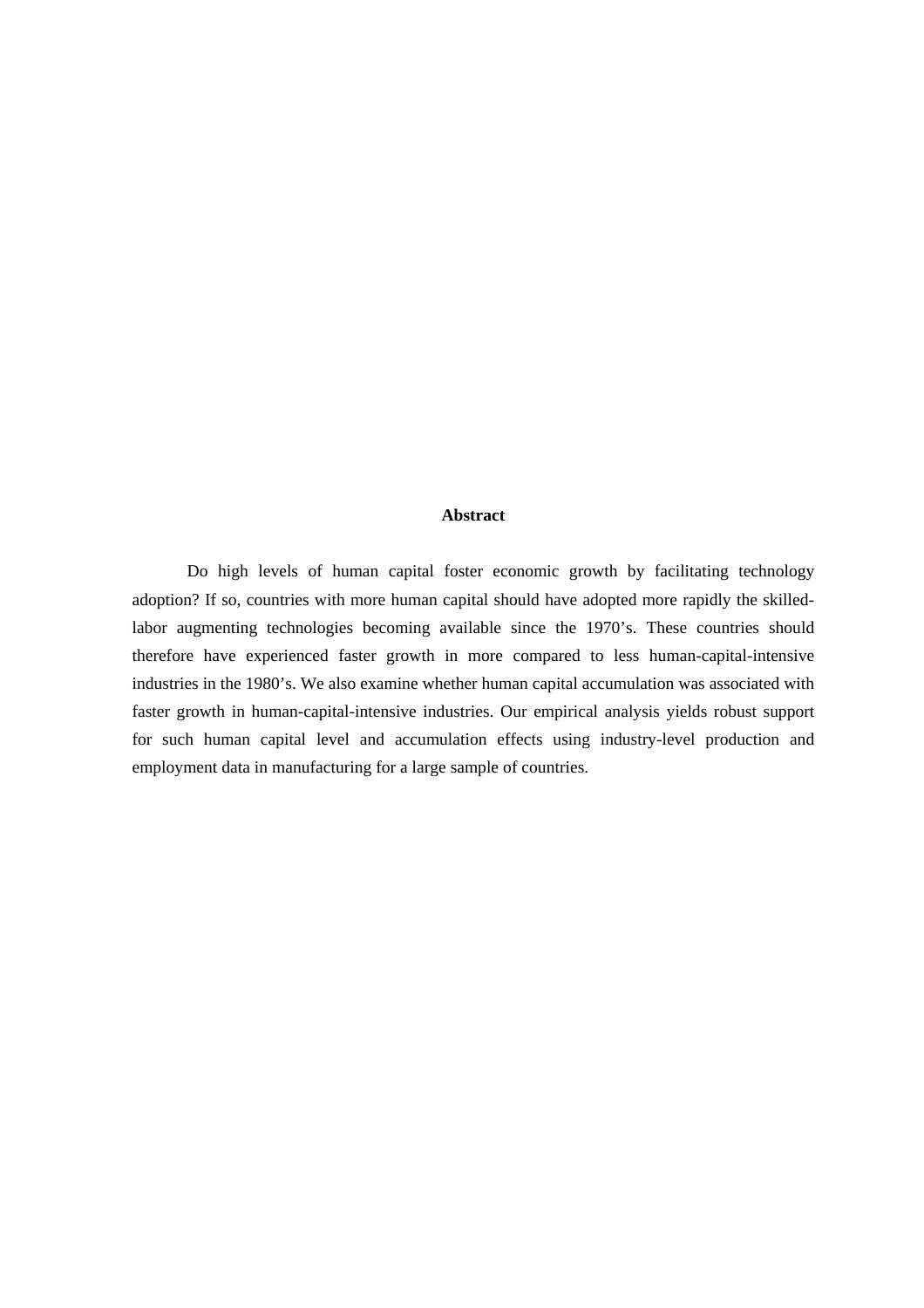# 1 Introduction

Following Barro (1991) and Mankiw, Romer, and Weil (1992), there has been an upsurge of empirical research on the effects of human capital on economic growth. The main issues analyzed are whether higher levels of education or greater improvements in education are associated with faster output growth. Overall, the cross-country evidence is mixed on both counts (notwithstanding the emphasis on human capital in new growth theories and recent neoclassical growth theories).<sup>1</sup> This could be because of difficulties when specifying cross-country growth regressions (Temple, 1999; Durlauf, Johnson, and Temple, 2005). For example, the limited number of countries forces researchers to use parsimonious specifications to avoid the degrees of freedom problem. Another reason could be attenuation bias due to mismeasured schooling data (Krueger and Lindahl, 2001; Cohen and Soto, 2001; de la Fuente and Domenech, 2001, 2005). Such attenuation bias could be magnified by multicollinearity, often present in cross-country growth regressions, as high-growth countries tend to have higher rates of human capital accumulation, deeper financial markets, stronger property rights protection, higher savings and investment rates etc. (Mankiw, 1995; Rajan and Zingales, 1998). Mixed results could also be due to schooling indicators used in empirical work often missing cross-country differences in educational quality (Hanushek and Kimko, 2000; Barro, 2001). In any case, a significantly positive correlation between schooling and output growth does not imply that schooling affects growth. Instead, both schooling and output growth could be driven by an omitted variable, total-factor-productivity growth for example (Bils and Klenow, 2000).

One way to progress in our understanding of the effects of human capital on growth is to focus on channels through which such effects could work. It is often argued that high levels of human capital facilitate technology adoption (e.g. Nelson and Phelps, 1966; Barro, 1991; Benhabib and Spiegel, 2002; Acemoglu, 2003a; Caselli and Coleman, 2005). There is a consensus that new technologies becoming available since the 1970's tended to be more

<sup>&</sup>lt;sup>1</sup>The empirical studies of Romer (1990a), Barro (1991), and Benhabib and Spiegel (1994) find a significantly positive effect of schooling levels on output growth, while Cohen and Soto (2001) find no link. Temple (1999), Cohen and Soto (2001), and de la Fuente and Domenech (2001, 2005) find a significantly positive correlation between improvements in education and growth, while Benhabib and Spiegel (1994), Barro and Sala-i-Martin (1995), Caselli, Esquivel, and Lefort (1996), and Pritchett (1997) find no effect of schooling improvements on growth. Topel (1999) and Krueger and Lindahl (2001) find both education level and improvement effects on growth. Examples of endogenous growth theories emphasizing human capital are Lucas (1988) and Romer (1990b). Mankiw, Romer, and Weil (1992) incorporate human capital into a neoclassical growth model.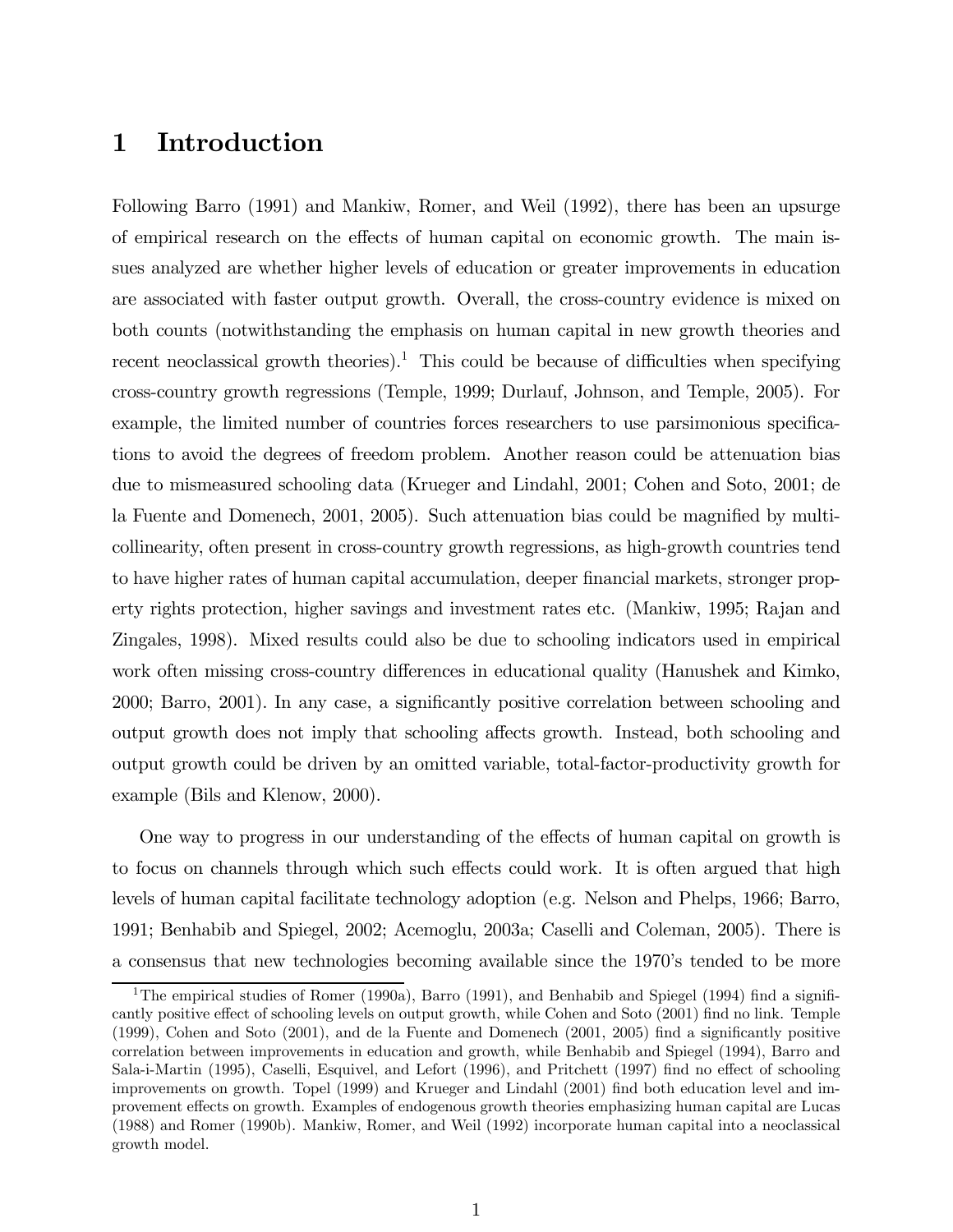skilled-labor augmenting than the technologies of the 1950's and 1960's (e.g. Autor, Katz, and Krueger, 1998; Berman, Bound, and Machin, 1998; Berman and Machin, 2000; Caselli and Coleman, 2002). The defining characteristic of skilled-labor augmenting technologies is that they increase the productive efficiency of skilled relative to unskilled workers. Skilledlabor augmenting technologies therefore result in fast total-factor-productivity (TFP) growth in human-capital-intensive industries (e.g. Kahn and Lim, 1998; Klenow, 1998). As a result, countries adopting new technologies quickly should experience fast output growth in humancapital-intensive industries, once country and industry-specific growth factors are controlled for. If high levels of human capital facilitate technology adoption, output growth in humancapital-intensive industries should be faster in economies with high levels of human capital. We therefore test whether countries with higher education levels experienced faster growth in more compared to less schooling-intensive industries in the 1980's. Theories of international specialization point to human capital accumulation as another important determinant of rapid growth in human-capital-intensive industries (e.g. Ventura, 1997, 2005; Romalis, 2004). Hence, we also examine the link between country-level improvements in education and growth in schooling-intensive industries.

We investigate such human capital level and accumulation effects using data for 37 manufacturing industries in around 40 countries. Our empirical analysis builds on the framework and database of Rajan and Zingales (1998) and subsequent contributions to the finance and industry growth literature (e.g. Claessens and Laeven, 2003; Fisman and Love, 2003, 2004). We follow this literature in using U.S. data to obtain the industry-characteristics necessary for the empirical analysis. In particular, we use detailed 1980 U.S. Census data to calculate indicators of cross-industry differences in human capital intensity. These indicators allow us to test whether greater human capital levels and faster human capital accumulation were associated with faster growth in human-capital-intensive industries.

Our data yields statistically robust and economically significant support for the human capital level effect. To get a sense for the size of this effect, consider the annual output growth differential between an industry with a schooling intensity at the 75th percentile (Chemicals) and an industry at the 25th percentile (Pottery). When we measure the level of human capital using schooling quality indicators, our estimates imply that this growth differential is around  $1.3\% - 2.1\%$  higher in a country with schooling quality at the 75th percentile (e.g. Malaysia) compared to a country with schooling quality at the 25th percentile (e.g. Philippines). For comparison, the average growth rate of value added in our sample is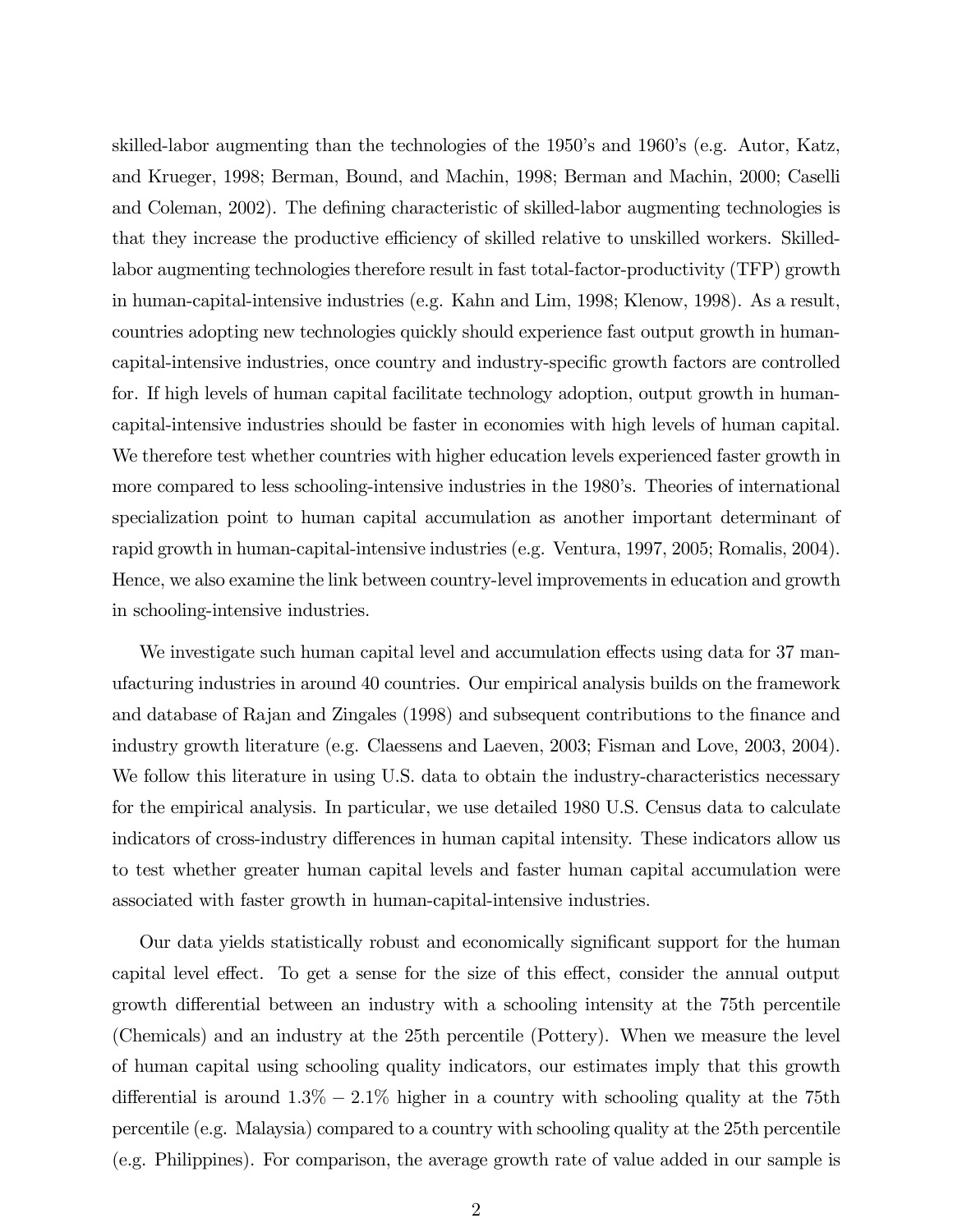3.4% and the median growth rate is 2.9%. When we proxy human capital levels using average years of schooling, the implied annual Chemicals-Pottery growth differential is 1.1% − 1.8% greater in countries with average schooling in 1980 at the 75th percentile (e.g. Japan with 8.2 years of schooling) than countries with average schooling at the 25th percentile (e.g. Portugal with 3.3 years). In line with recent findings in the cross-country growth literature (Hanushek and Kimko, 2000; Barro, 2001; Hanushek, 2004), schooling quantity levels often become only marginally significant or insignificant when labor force quality is accounted for.

We also find statistically robust and economically significant support for the human capital accumulation effect. For example, our estimates imply that the annual Chemicals-Pottery growth differential is  $1\% - 1.2\%$  greater in countries with improvements in average schooling over the 1970-1990 period at the 75th percentile (e.g. the Philippines with an improvement of 2.3 years) than countries with increases at the 25th percentile (e.g. Sri Lanka with 1.1 years).

Our estimates of the impact of human capital on growth in human-capital-intensive industries control for country-specific and industry-specific effects. Industry effects capture movements in prices and technological innovation at the industry level. Country effects capture growth at the country level related to difficult-to-measure factors like economic policy, institutions, and social norms for example. Such factors are likely to also impact human capital accumulation. For example, economic reform may combine measures that stimulate economic growth with policies that foster education. Moreover, as shown by Bils and Klenow (2000), all factors causing rapid country-level TFP growth raise the return to human capital accumulation and will therefore lead to education investments. Omitting such country-level growth factors may therefore result in upward biased estimates of the effect of human capital on growth.

Our empirical analysis jointly considers the growth effects of human capital and those of financial markets and property rights protection emphasized in the literature. This allows us to check the robustness of industry growth effects of financial development and property rights protection to controls for human capital (and vice versa). We find that financial development and property rights protection continue to have disproportionate growth effects in industries that depend on finance (Rajan and Zingales, 1998) and use intangible assets intensively (Claessens and Laeven, 2003) respectively, even when human capital is taken into account. The magnitude of such effects drops by  $15\% - 40\%$  however. In contrast, industry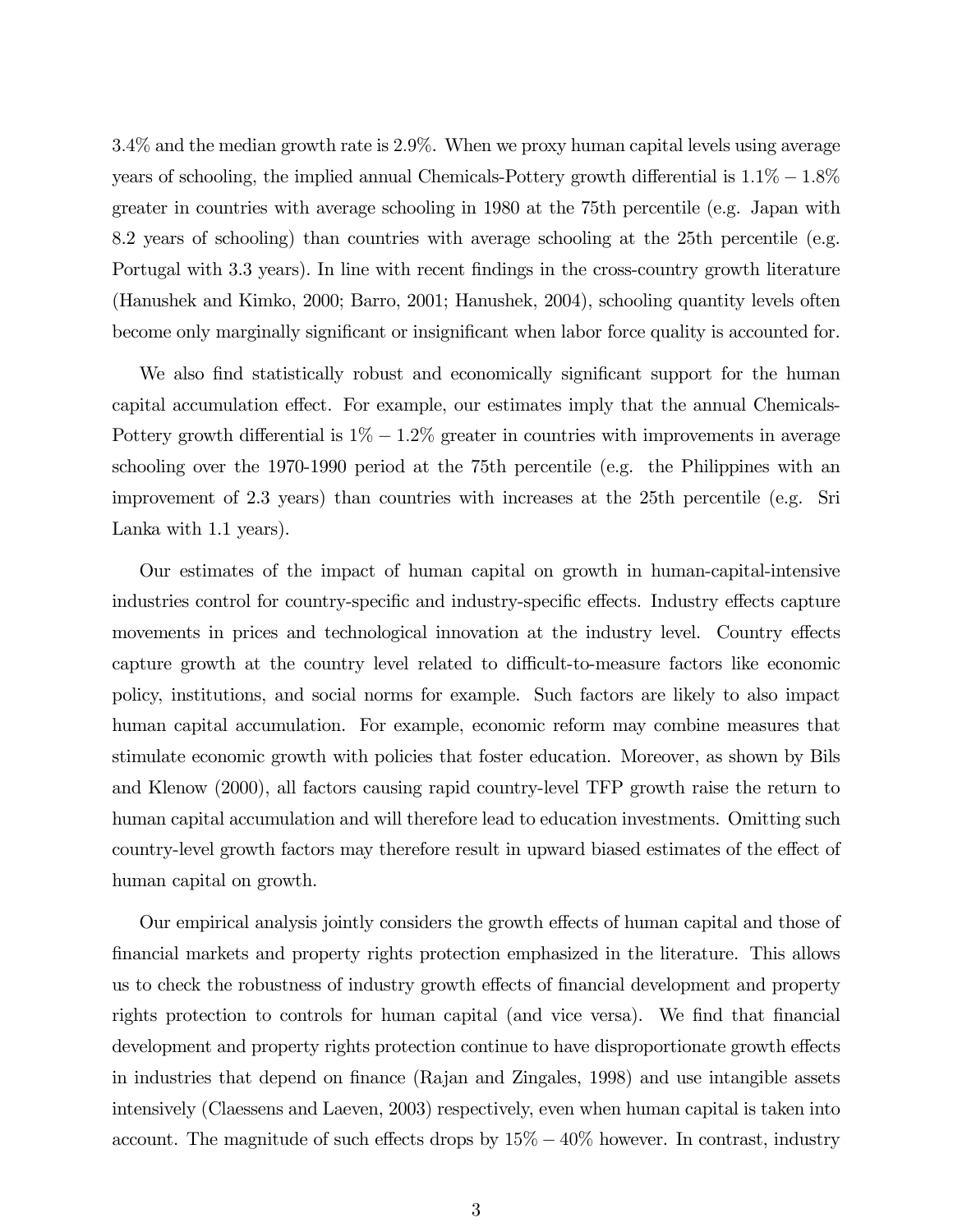growth effects of financial development working through inter-industry resource reallocation and dependence on trade credit (Fisman and Love, 2003, 2004) remain nearly unchanged.

The international specialization implication of the human capital-technology adoption connection that we test is: high human capital  $\rightarrow$  rapid (skilled-labor augmenting) technology adoption  $\Rightarrow$  fast output growth in schooling-intensive industries. Fast growth in schooling-intensive industries should coincide with the reallocation of production factors. To test for such factor-reallocation effects, we add industry-level employment statistics to the finance and industry growth database. We find significant and robust support for employment shifting to schooling-intensive industries in countries with high levels of education. The employment growth data also supports the hypothesis that improvements in education lead to the reallocation of employment to schooling-intensive industries.

While economies open to international trade can specialize in production, specialization is impossible in closed economies. We therefore examine the effect of high human capital levels and rapid human capital accumulation on growth in human-capital-intensive industries separately in countries with low and countries with high tariffs. In economies with low tariffs, we find positive and highly significant effects of education levels and improvements on output growth in schooling-intensive industries. In economies with high tariffs, we usually find such effects to be statistically insignificant. Protectionist trade policies therefore appear to break the link between country-level human capital and specialization in human-capital-intensive industries. These results complement those of Romalis (2004). He shows that U.S. imports from countries that accumulated human capital rapidly grew especially fast in human-capitalintensive industries. As pointed out by Ventura (1997), it is such shifts in the production and trade structure that allow open economies to avoid falling returns to human capital.

The remainder of the paper is structured as follows. Section 2 presents a model that illustrates the effects of human capital on growth in more compared to less human-capitalintensive industries. Section 3 explains the sources and main features of our data. Section 4 presents our main empirical results. Section 5 presents additional evidence. In Section 6 we perform sensitivity checks. Section 7 concludes.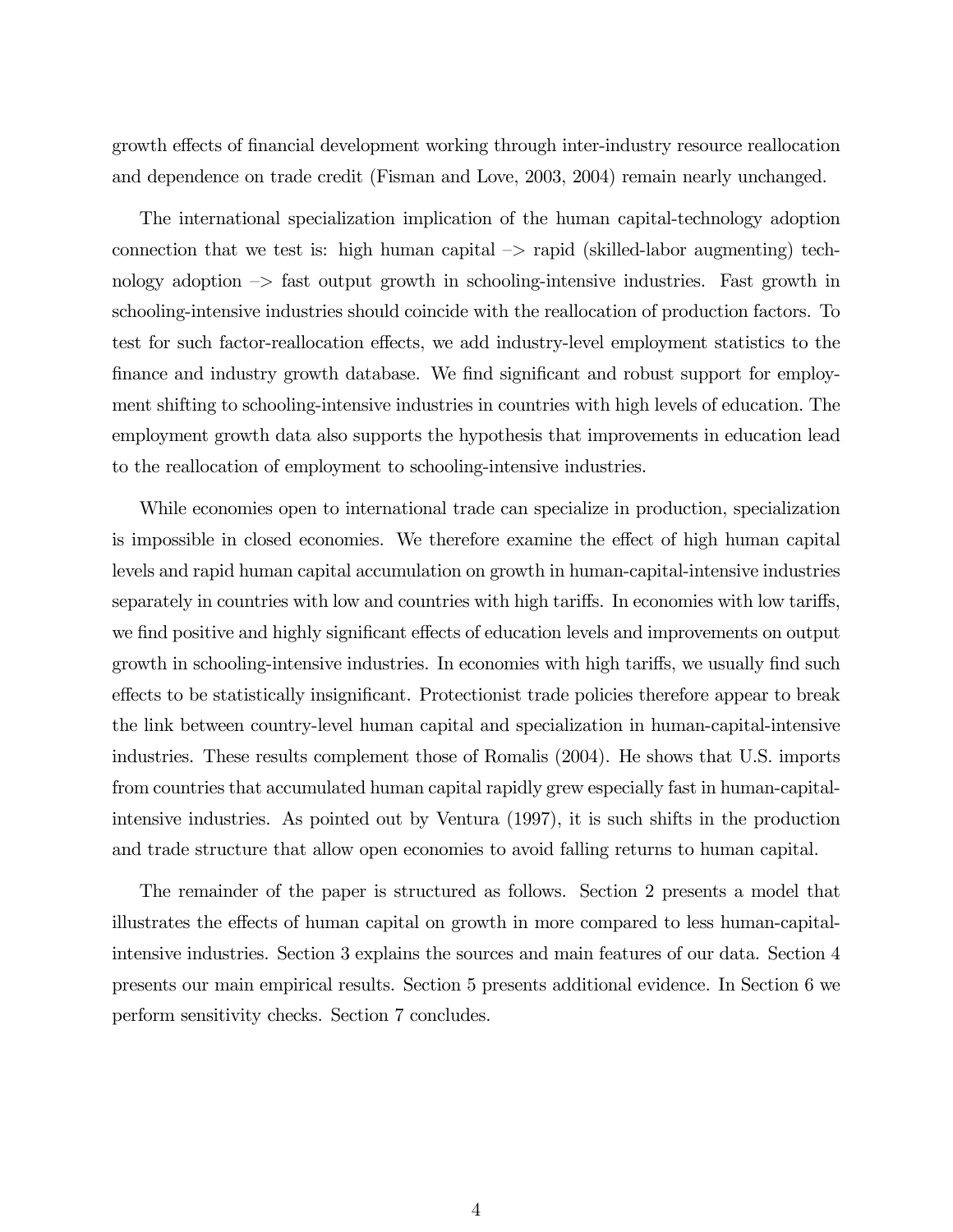# 2 Theoretical Framework

We now explain how a country's capacity to adopt world technologies, which following Nelson and Phelps (1966) we assume depends on its human capital, may affect production in humancapital-intensive industries. Our theoretical framework links human capital and industry production both in steady-state and during the transition to a new steady state triggered by an acceleration of skilled-labor augmenting technical change. This allows us to illustrate the positive effect of initial human capital on output growth in human-capital-intensive industries during such a transition.

The world consists of many open economies, indexed by  $c \in C$ , that can produce in two industries, indexed by  $s = 0, 1$ . There are two types of labor, high and low human capital, and we denote their supply by  $M_c$  and  $L_c$  respectively. The efficiency levels  $A<sup>L</sup>$ and  $A^M$  of the two types of labor evolve over time and depend on each country's capacity to adopt world technologies. Following Nelson and Phelps (1966), we assume efficiency growth  $\hat{A}^f_{c,t} = \left(\partial A^f_{c,t}/\partial t\right)/A^f_{c,t}$  of labor of type  $f = L, M$  (hats indicate growth rates) to be increasing in the gap between country efficiency  $A_{c,t}^f$  and world-frontier efficiency  $A_t^{f,W}$  (W indicates the world frontier),

(1) 
$$
\hat{A}_{c,t}^f = \phi^f(H_c) \left( \frac{A_t^{f,W} - A_{c,t}^f}{A_{c,t}^f} \right)
$$

where  $\phi^f(H_c)$  captures the country's capacity of technology adoption, which is increasing in its human capital  $H_c = M_c/L_c$ . The only difference between this framework and that of Nelson and Phelps is that we distinguish between technologies augmenting the efficiency of high and low human capital workers, as in the literature on skill-biased/directed technical change (e.g. Acemoglu, 1998, 2003a; Acemoglu and Zilibotti, 2001; Caselli and Coleman, 2002, 2005).2

Output  $X_{s,c}$  in industry s and country c is produced according to  $X_{s,c} = D_c E_s (A_c^L L_c)^{1-s} (A_c^M M_c)^s$ . D captures country-level efficiency and  $E$  industry-specific technology (both of which may change over time). Hence, industry 1 uses only high human capital labor, while industry 0 uses only low human capital labor. This extreme assumption on factor intensities simplifies our analysis, but is not necessary for the implications that follow.

<sup>&</sup>lt;sup>2</sup> Acemoglu (2003b) discusses the relationship between the Nelson and Phelps model and the literature on directed technical change.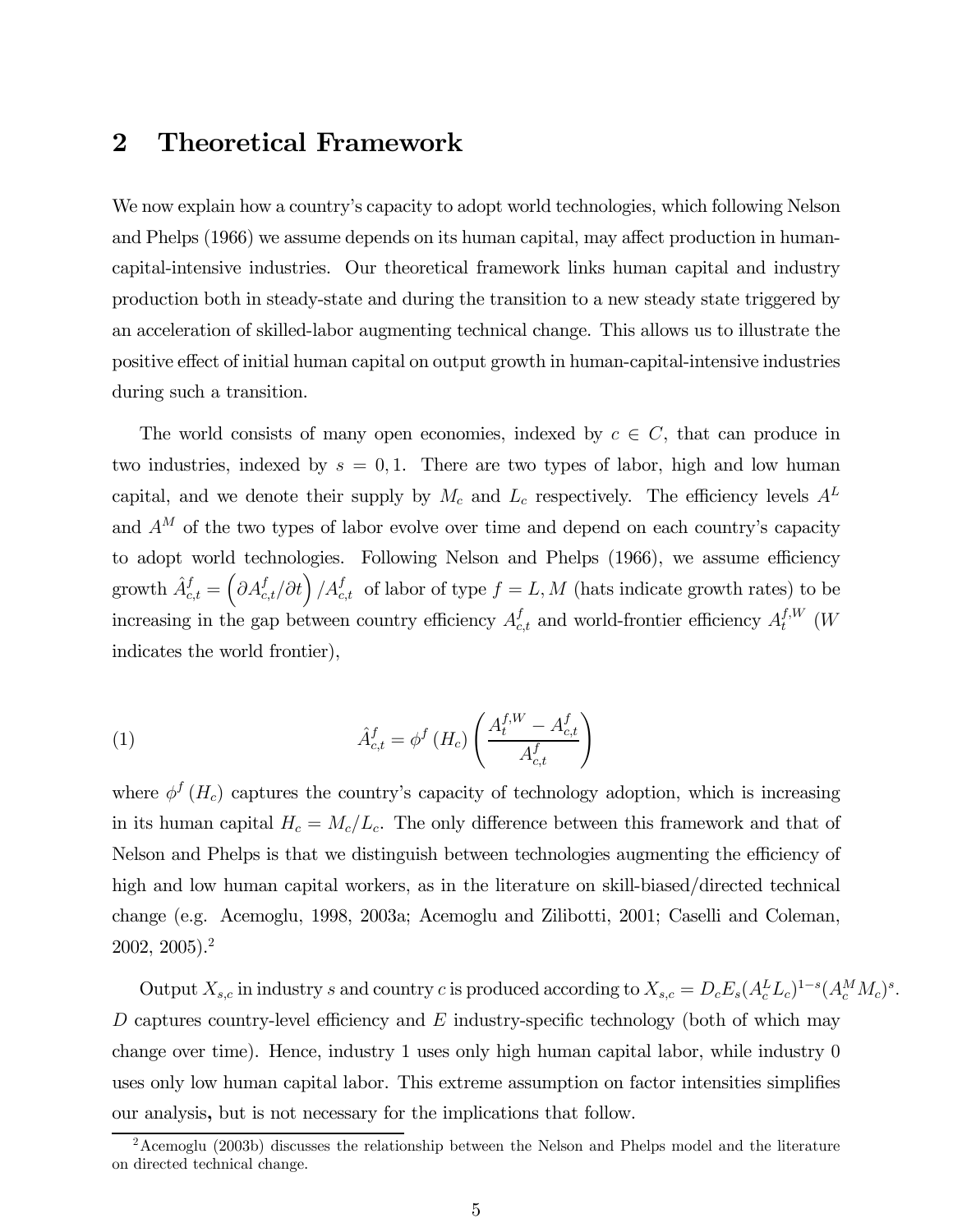To examine how steady-state production levels depend on a country's capacity to adopt technologies we suppose constant efficiency growth at the world-frontier,  $\hat{A}_t^{L,W} = g^L$  and  $\hat{A}_t^{M,W} = g^M$ . Each country's human capital  $H_c$ , and hence its capacity to adopt technologies  $(\phi_c^L$  and  $\phi_c^M$ ), are assumed to be constant in time. In steady-state, efficiency in each country grows at the same rate as at the world-frontier. Equation (1) therefore implies that the steady-state level of efficiency of labor of type  $f = L, M$  in country c is  $A_{c,t}^{f*} = \frac{\phi_c^f}{g^f + \phi_c^f} A_t^{f,W}$  (\* denotes steady-state values). Hence, the greater the capacity of countries to adopt technologies, the closer their steady-state efficiency level to the world-frontier. It is now immediate to determine output in sector s in country c as

(2) 
$$
X_{s,c,t}^{*} = D_{ct} E_{st} L_{ct} \left( \frac{\phi_c^L}{g^L + \phi_c^L} A_t^{L,W} \right)^{1-s} \left( \frac{\phi_c^M}{g^M + \phi_c^M} A_t^{M,W} H_c \right)^s.
$$

Steady-state production in the high as compared to the low human capital industry,  $Z_{c,t}^* =$  $X_{1,c,t}^*/X_{0,c,t}^*$ , between countries c and q is therefore

(3) 
$$
\frac{Z_c^*}{Z_q^*} = \left[\frac{H_c}{H_q}\right] \left[\frac{\left(\phi_c^M/\phi_c^L\right)\left(\frac{g^L + \phi_c^L}{g^M + \phi_c^M}\right)}{\left(\phi_q^M/\phi_q^L\right)\left(\frac{g^L + \phi_q^L}{g^M + \phi_q^M}\right)}\right].
$$

This expression does not depend on country-level efficiency because we are comparing two industries within each country; it does not depend on industry-level technology because we are comparing the same industries in different countries.

Equation (3) implies that country c's human capital  $H_c$  has a factor supply effect and a technology adoption effect on its steady-state production structure as compared to country q. The factor supply effect (captured by the first bracket) is straightforward. An increase in human capital means an increase in the relative supply of the factor used by the humancapital-intensive industry and therefore relatively greater human-capital-intensive production. The focus of our theoretical framework is on the technology adoption effect (captured by the second bracket). This effect can reinforce the factor supply effect or work in the opposite direction, depending on whether it is skilled or unskilled-labor-augmenting technology that is progressing faster at the world frontier. For example, consider the case where human capital has the same impact on the capacity to adopt skilled and unskilled-labor augmenting technologies,  $\phi^M(H) = \phi^L(H)$  for all H. Suppose first that skilled-labor augmenting technical progress at the world frontier exceeds unskilled-labor augmenting technical progress,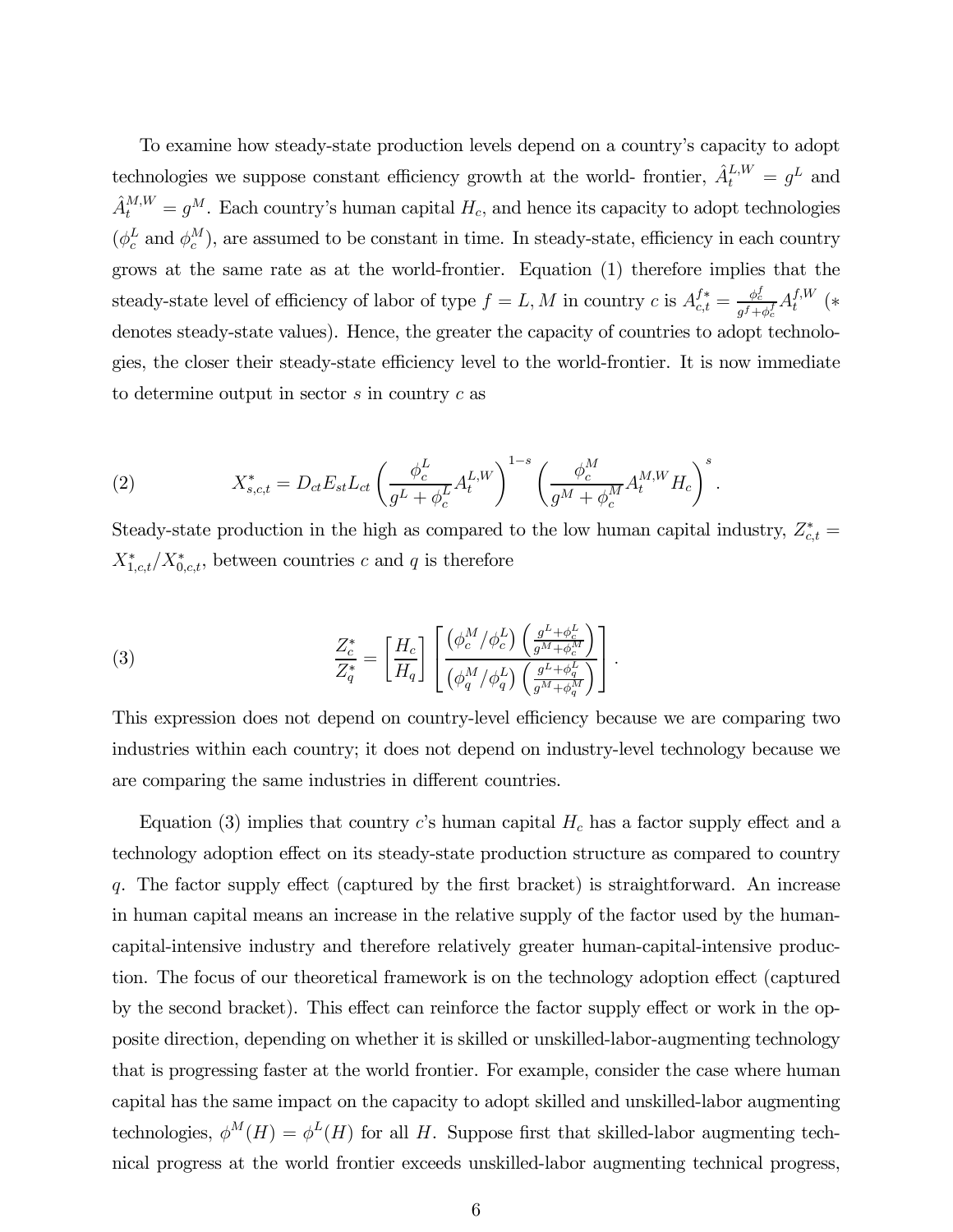$g^M > g^L$ . In this case, a higher level of human capital  $H_c$  will translate into more humancapital-intensive production in the long run through the technology adoption effect. This is because human capital facilitates the adoption of all technologies equally and it is skillaugmenting technology that is advancing more rapidly at the frontier. Now suppose instead that  $g^L>g^M$ . In this scenario, it is unskilled-labor augmenting technology that is progressing faster at the frontier. The technology adoption effect of higher human capital levels will therefore shift production towards the low human capital industry.

We now suppose that skilled-labor augmenting efficiency growth  $q^M$  at the world frontier increases at some time  $T^3$  Equation (3) implies that this acceleration of skilled-labor augmenting technical change translates into an increase in  $Z_c^*/Z_q^*$  if and only if  $H_c > H_q$ . Countries with high levels of human capital will therefore experience an increase in steadystate production levels in the human-capital-intensive industry. As a result, they will see relatively faster growth in the human-capital-intensive industry during the transition to the new steady-state.4 Formally, using lower-case variables to denote logs of upper-case variables,

(4) 
$$
\Delta z_c - \Delta z_q = [z_{c,t} - z_{c,T}] - [z_{q,t} - z_{q,T}] = g(h_{c,T}) - g(h_{q,T})
$$

for  $t>T$ , where  $g(h)$  is strictly increasing in h. Combined with (3), this implies that growth of value added  $Y_{s,c,t} \equiv P_{s,t} X_{s,c,t}$  in industry s and country c is

(5) 
$$
\Delta y_{s,c} = y_{s,c,t} - y_{s,c,T} = \underbrace{[\Delta d_c + \Delta l_c]}_{\lambda_c} + \underbrace{[\Delta p_s + \Delta e_s]}_{\mu_s} + g(h_{c,T})s.
$$

The country-specific growth effect  $\lambda_c$  captures country-level labor-force growth and totalfactor-productivity growth, while the industry-specific growth effect  $\mu_s$  is the sum of price changes and industry-specific technical progress.

According to (5), the impact of initial human capital on industry output growth is greater

<sup>3</sup>For evidence that there was such an acceleration sometime around the early 1970's, see Autor, Katz, and Krueger (1998), Berman, Bound, and Machin (1998), Berman and Machin (2000), and Caselli and Coleman (2002). We take this acceleration to be exogenous. See Acemoglu (1998, 2002) and Acemoglu and Zilibotti (2001) for models that endogenize the rate of directed technical change at the technology frontier.

<sup>&</sup>lt;sup>4</sup>This is because they adopt new skill-augmenting technologies more rapidly. Many of the new technologies becoming available since the 1970's were embodied in computers. Faster technology adoption in countries with high human capital levels should therefore be accompanied by greater computer imports. This is what Caselli and Coleman (2001) find for the 1970-1990 period.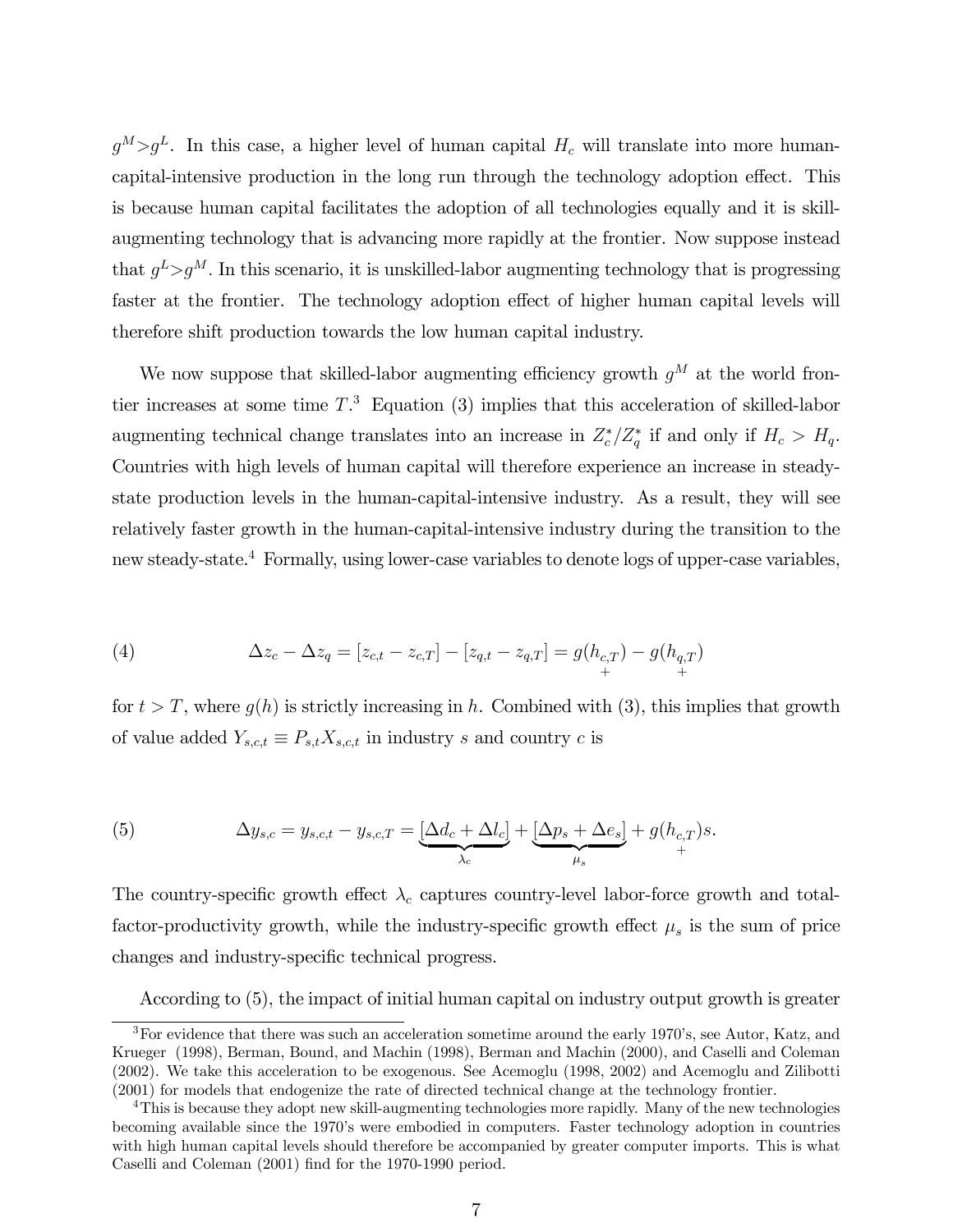in the human-capital-intensive industry.<sup>5</sup> This is what we refer to as the human capital level effect on output growth in human-capital-intensive industries.

So far we have assumed that human capital in each country is constant in time. As a result, human capital affects industry output growth only through technology adoption in (5). When human capital levels increase in time there is also a factor supply effect on output growth in human-capital-intensive industries.<sup>6</sup> As industries are assumed to be at opposite extremes in terms of their human capital intensity, this effect takes a particularly simple form in our framework. A one percent increase in human capital leads to a one-point output growth differential between the high and the low human capital industry. With non-extreme factor intensities, the implied output growth differential would be larger (e.g. Ventura, 1997). This is because an increase in human capital would lead to labor moving from the less to the more human capital intensive industry (assuming the economy is not fully specialized). We refer to the effect of factor supply on output growth in human-capital-intensive industries as the human capital accumulation effect.

The factor supply effect linking human capital and relative production levels in the human-capital-intensive industry in  $(3)$  does not carry through to single industry pairs in a neoclassical multi-industry model. It can be shown, however, that human capital abundant countries will still specialize in human-capital-intensive industries on average (e.g. Deardorff, 1982; Forstner, 1985). Furthermore, as shown by Romalis (2004), the positive effect of human capital abundance on relative production levels in human-capital-intensive industries re-emerges for single industry pairs once monopolistic competition and transport costs are incorporated into an otherwise standard neoclassical multi-industry model.7

<sup>&</sup>lt;sup>5</sup>During the transition, the TFP growth differential between the high and the low human capital industry is greater in a country with high as compared to a country with low human capital. Our framework does not make predictions about whether this TFP growth differential is positive or negative. The evidence on the link between human capital intensity and TFP growth across U.S. industries is mixed. While there appears to be a positive link in the late 1970's and early 1980's (Kahn and Lim, 1998), there is no such relationship over long periods (Klenow, 1998).

<sup>&</sup>lt;sup>6</sup>In principle, increases in human capital could also affect industry output growth through technology adoption. Such effects are likely to be small in our application, however, because it takes time for additional human capital to translate into new technologies.

<sup>7</sup>Romalis (2004) integrates the Dornbusch, Fischer, and Samuelson (1980) two-factor multi-industry Heckscher-Ohlin model with Krugman's (1980) trade model with monopolistic competition and trade costs. He shows that this yields cogent theoretical foundation for cross-country cross-industry comparisons.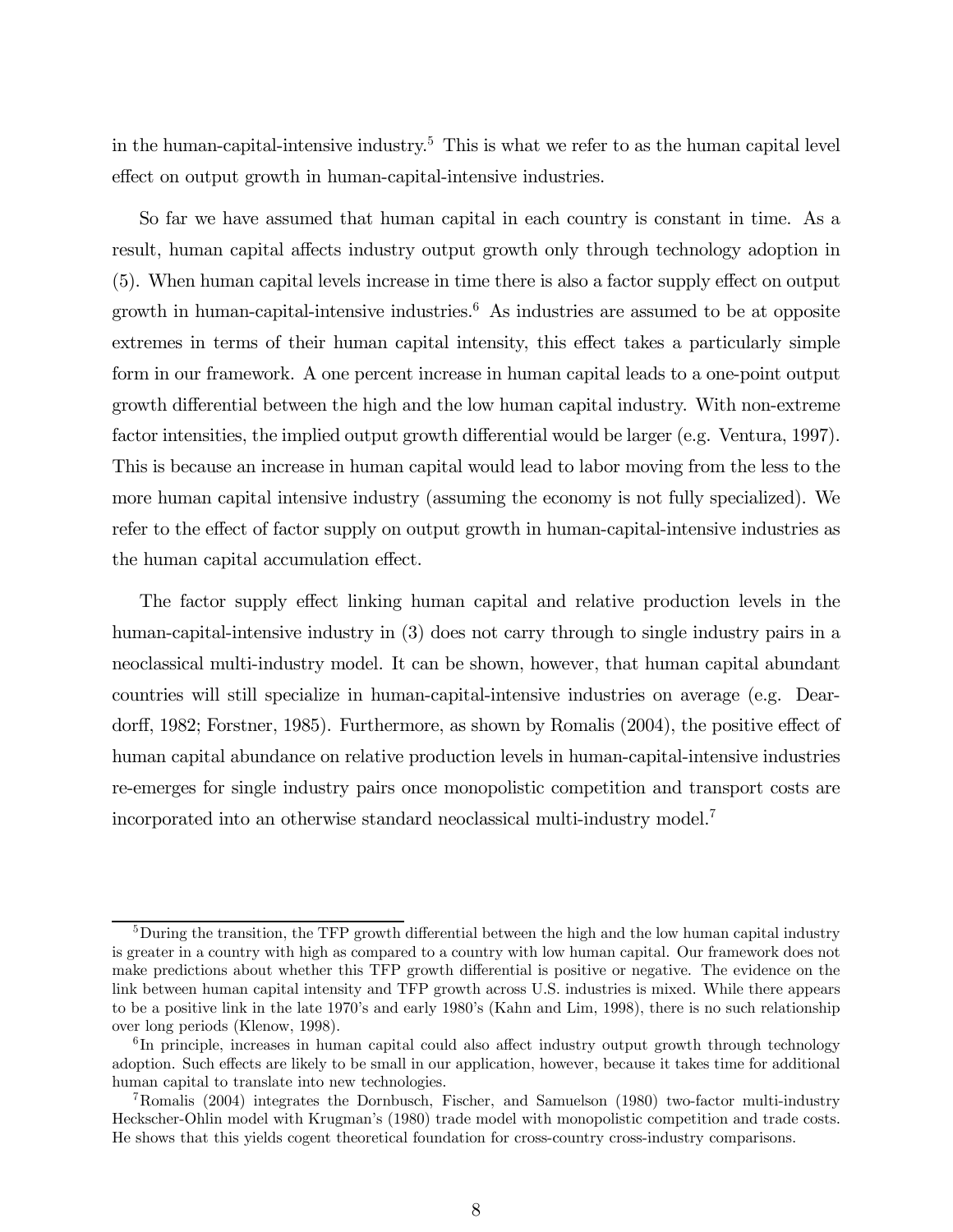## 3 Data

Data on real growth in value added during the 1980's at the country-industry level  $(GROWTH_{s,c})$ are taken from the finance and industry growth literature (e.g. Rajan and Zingales, 1998; Claessens and Laeven, 2003; Fisman and Love, 2003, 2004) and have originally been put together by Rajan and Zingales (henceforth RZ) using the United Nations General Industrial Statistics Database. The data refer to 37 industries in 44 countries.<sup>8</sup> We match this data with country-industry employment growth during the 1980's  $(EMPGR<sub>s,c</sub>)$  using the latest update of the UNIDO industrial statistics database (UNIDO, 2004).9

The finance and growth literature is also the source of the industry-level data needed to account for the effects of financial development and property rights protection on growth. RZ argue that financial development should matter most for finance-dependent industries. To test this hypothesis they develop an industry-level measure of "external-finance dependence" (EXTFIN) using COMPUSTAT financial statement data for U.S. firms in the 1980's. Claessens and Laeven (2003) use the same data source to obtain a measure of the intangible asset intensity of industries  $(INTANG)$  and show that intangible-asset-intensive industries grow faster in countries with better property rights protection. Additional industry characteristics will be discussed as we use them.

Our industry-level measures of human capital intensity are also based on U.S. data. The main reason is the detail and quality of U.S. industry statistics. Another reason is that U.S. labor markets are less regulated than those of other high-income countries for which some industry data are available (Djankov et al., 2004). Observed differences in human capital intensities across industries are therefore likely to better reflect underlying technological characteristics of industries. Moreover, as we examine the role of human capital for industry growth jointly with that of finance and property rights, it is natural to maintain the same benchmark country for industry-level measures as the finance and growth literature. Using U.S. data to proxy for differences in human capital intensities across industries in all other countries does have drawbacks. Most importantly, it could lead us to reject our hypotheses linking country-level human capital to growth in human-capital-intensive industries not

<sup>&</sup>lt;sup>8</sup>The Data Appendix lists the countries in the sample. The country-industry data is reported at the 3 and 4-digit industry level. RZ do not include the U.S. in their sample because all necessary industry characteristics are obtained using U.S. data.

<sup>9</sup>Employment growth refers to the 1981-1990 period (while the output growth data refers to the 1980-1989 period), because the UNIDO database does not contain much employment data before 1980.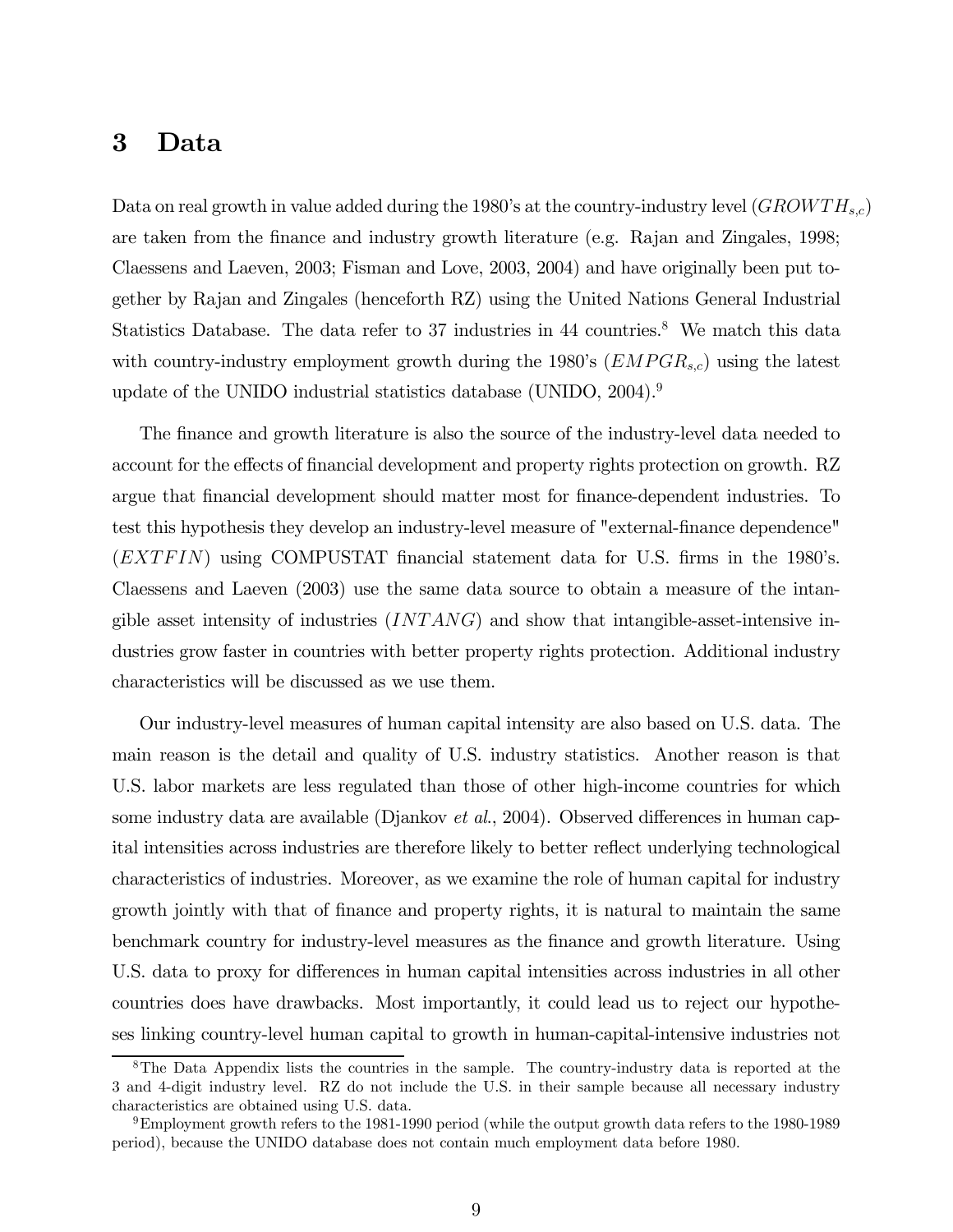because they are false but because U.S. data does not yield good proxies for cross-industry differences in human capital intensities in other countries. What matters for avoiding such false negatives (Type I error) is that differences in the human capital intensity across U.S. industries reflect inter-industry differences in human capital intensities in other countries. It is not necessary for industries to use human capital with the same intensity in different countries.

The data source for our industry-level measure of human capital intensity is the 1980 Integrated Public Use Microdata Series. This database contains individual-level data on hours worked by 4-digit industry classifications and years of education. This allows us to calculate average years of employee schooling  $(HCINT)$  for all industries in the RZ sample.<sup>10</sup> Table I reports the schooling intensity for all industries. The two most schooling-intensive industries are Drugs and Computing and the two least schooling-intensive are Leather and Apparel.<sup>11</sup> Table II, Panel A gives the correlation between  $HCINT$  and the industrylevel rankings used in studies on finance and industry growth. The correlation between schooling intensity and external finance dependence is positive (0.56) and significant. Hence, controlling for HCINT may be important to precisely quantify the differential growth effect of finance on finance-dependent industries.

Average years of schooling at the country level (SCH) is taken from the Barro and Lee (2001) database. For completeness and to address issues related to measurement error we also employ the schooling dataset of Cohen and Soto (2001). Starting with Hanushek and Kimko (2000), recent work (e.g. Barro, 2001; Bosworth and Collins, 2003) has found that schooling quality is at least as important as years of schooling for explaining economic growth. Hanushek and Kimko collect data on the results of internationally administered tests in mathematics and sciences. They process the data to make them comparable across years and countries and extend the resulting measure of schooling quality to additional countries by estimating a model of schooling-quality determination. We use their schooling quality measure as extended and updated by Bosworth and Collins (2003). Following Hanushek and Kimko, we refer to this measure as labor-force quality (*LFQUAL*).

 $10$ We also calculate the share of employees with at least 12 years of education (necessary for completing secondary school) and at least 16 years of education (necessary for completing college),  $HCINT(SEC)$  and HCINT(COLL) respectively. Table II, Panel A shows that the correlations with average schooling are above 0.92.

<sup>&</sup>lt;sup>11</sup>The share of non-production workers in total employment (NONPROD) has often been used to measure industry human capital intensity (e.g. Romalis, 2004). Table II, Panel A shows that the correlation between NONP ROD and our schooling-based measures of human capital intensity is quite high.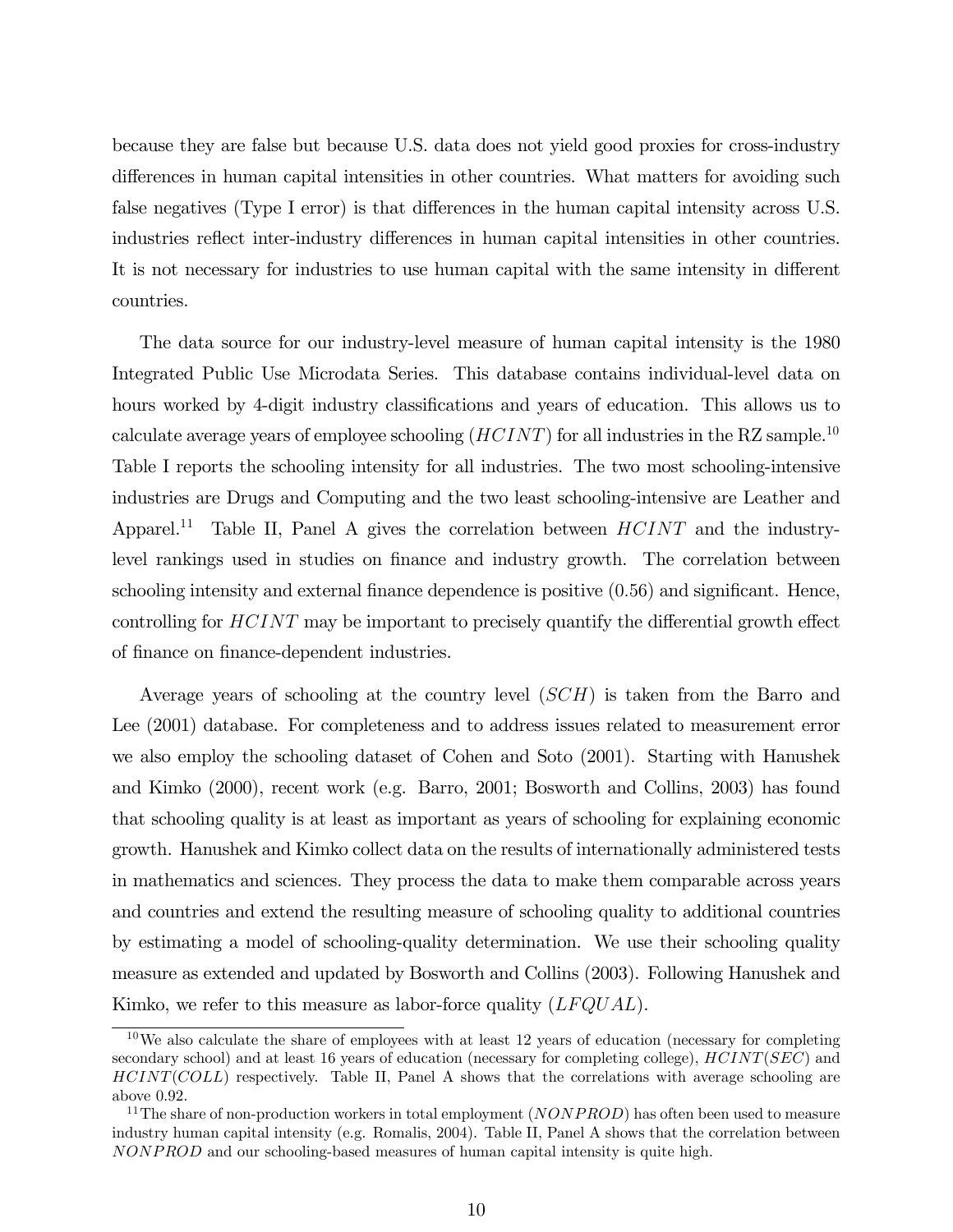Country-level financial development measured as private credit over GDP (PRIV ) and the country-level indicator of property rights protection  $(PROP)$  are taken from Fisman and Love (2003) and Claessens and Laeven (2003) respectively.12 Table II, Panel B gives the correlation between the main country-level variables. The correlation between education and financial development is significantly positive (0.42), as is the correlation between education and property rights protection (0.61). Hence, controlling for education may be important to precisely quantify the channels through which financial development and property rights impact industry growth. Other country-level variables come from standard sources. The Data Appendix provides detailed definitions and sources for all variables.

# 4 Main Results

We start by examining whether countries with higher levels of human capital experienced faster growth in more compared to less human-capital-intensive industries in the 1980's. Then we turn to the hypothesis that growth in human-capital-intensive industries was positively related to human capital accumulation. We conclude this section by examining the two hypotheses jointly.

## 4.1 Human Capital Level and Industry Growth

We test for the effect of human capital levels on growth in human-capital-intensive industries using the following estimating equation:

(6) 
$$
\Delta y_{s,c,1990-1980} = \lambda_c + \mu_s + \delta (h_{c,1980} * HCINT_s) + OtherControls
$$

where the dependent variable is real valued added growth in industry s in country  $c(GROWTHs, c)$ .  $HCINT$  captures the human capital intensity of industries and h the initial level of human capital of countries.  $\lambda$  and  $\mu$  are vectors of country and industry-specific growth effects respectively (that capture the effects of all variables determining growth at the country and industry level). OtherControls stands for interactions between industry and countrycharacteristics used to capture the differential industry growth effects of finance and property

 $12\,\text{We also experiment with other measures of financial development, such as stock market capitalization.}$ to GDP (e.g. Rajan and Zingales, 1998) and domestic credit to GDP (e.g. Fisman and Love, 2003). All our results are robust to using these indicators instead of private credit to GDP.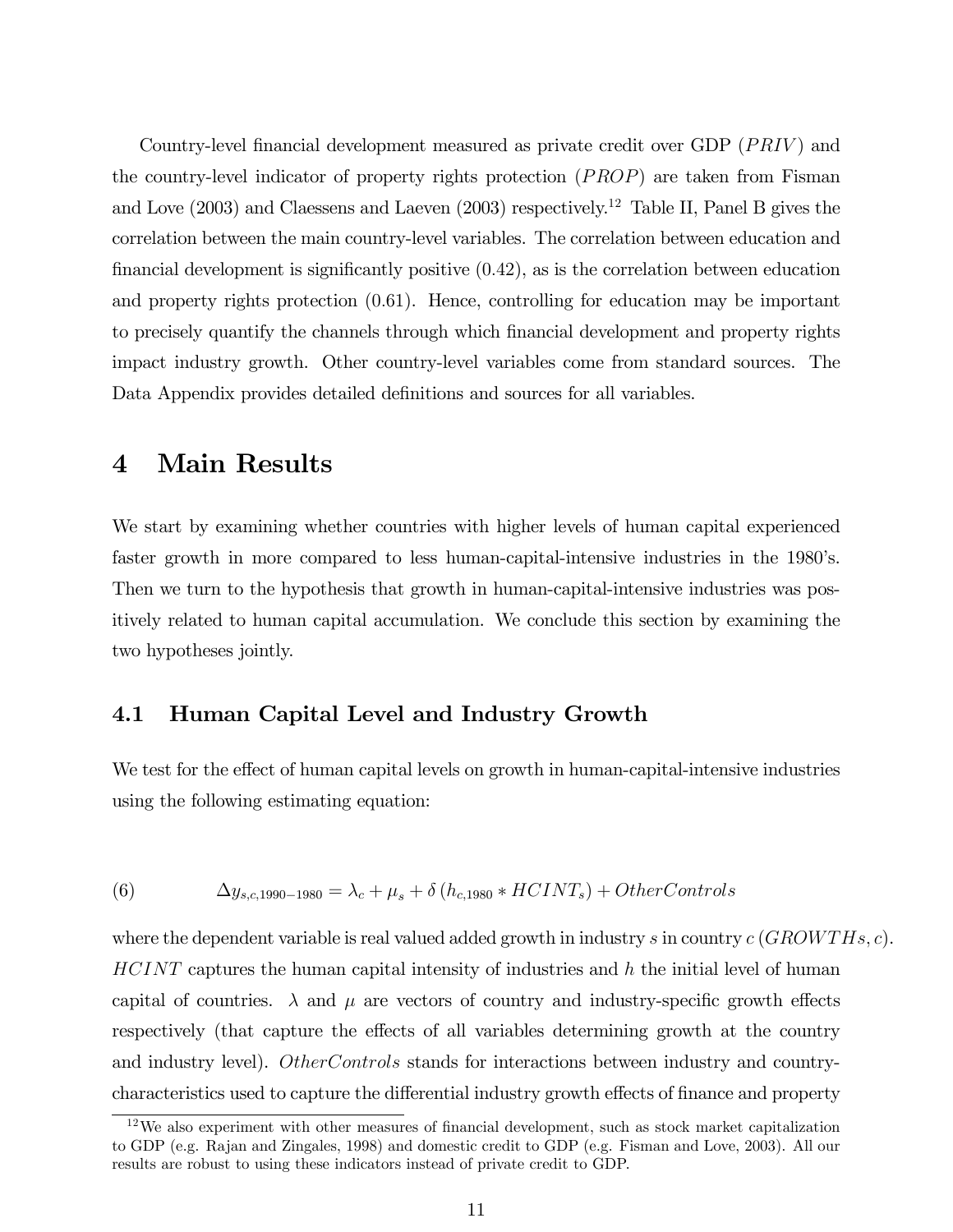rights protection in the literature. It also includes the share of industry s in total manufacturing value added of country c at the beginning of the sample  $(FRACT_{s,c})$ , which RZ and subsequent contributions to the finance and industry growth literature use to account for initial conditions. There is a human capital level effect on growth in human-capital-intensive industries if  $\delta > 0$ .

The results are reported in Table III. t-statistics adjusted for heteroskedasticity are reported in parentheses and italics below the point estimates. In columns (1)-(4) human capital levels are proxied by Barro-Lee average years of schooling  $(SCH)$  in 1980. The estimate of  $\delta$ in column (1) is 0.0034 and highly statistically significant. This coefficient implies an annual growth differential of 1.77% between the industry at the 75th percentile (Chemicals) and the 25th percentile (Pottery) of human capital intensity in a country with average schooling years at the 75th percentile (e.g. Japan) compared to a country at the 25th percentile (e.g. Portugal). This implied growth differential is tabulated for all specifications in the bottom row of the Table. The education level effect is somewhat larger in magnitude than the (analogously calculated) unconditional effect of financial development on growth in finance-dependent industries documented by RZ (0.9%-1.3%). It is also somewhat larger than Claessens and Laeven's (2003) unconditional effect of property rights protection on growth in industries that use intangible assets intensively  $(1\% - 1.4\%)$ .

In columns (2)-(4) we estimate the effect of high levels of schooling on growth in schoolingintensive industries controlling for the role of financial development and property rights protection for growth in finance-dependent and intangible-asset-intensive industries respectively. The positive impact of human capital levels on growth in human-capital-intensive industries is robust to the inclusion of the RZ finance interaction  $(PRIV_c * EXTFIN_s)$  in column (2) and the inclusion of the Claessens and Laeven (2003) property rights interaction  $(PROP<sub>c</sub>*INTANG<sub>s</sub>)$  in column (3). When we control for both the finance and the property rights interactions in column (4), however, the human capital level effect drops by a third and becomes (marginally) insignificant.

To investigate the link between the effect of human capital levels on industry growth and industry human capital intensity in a more flexible way we implement the following two-step approach. In the first step we estimate the marginal effect of average years of schooling in 1980 on industry output growth separately for each industry. This is done by replacing  $\delta h_c * HCINT_s$  in (6) with  $\sum_i \delta_i h_c * I[i = s]$  where  $I[i = s]$  is an indicator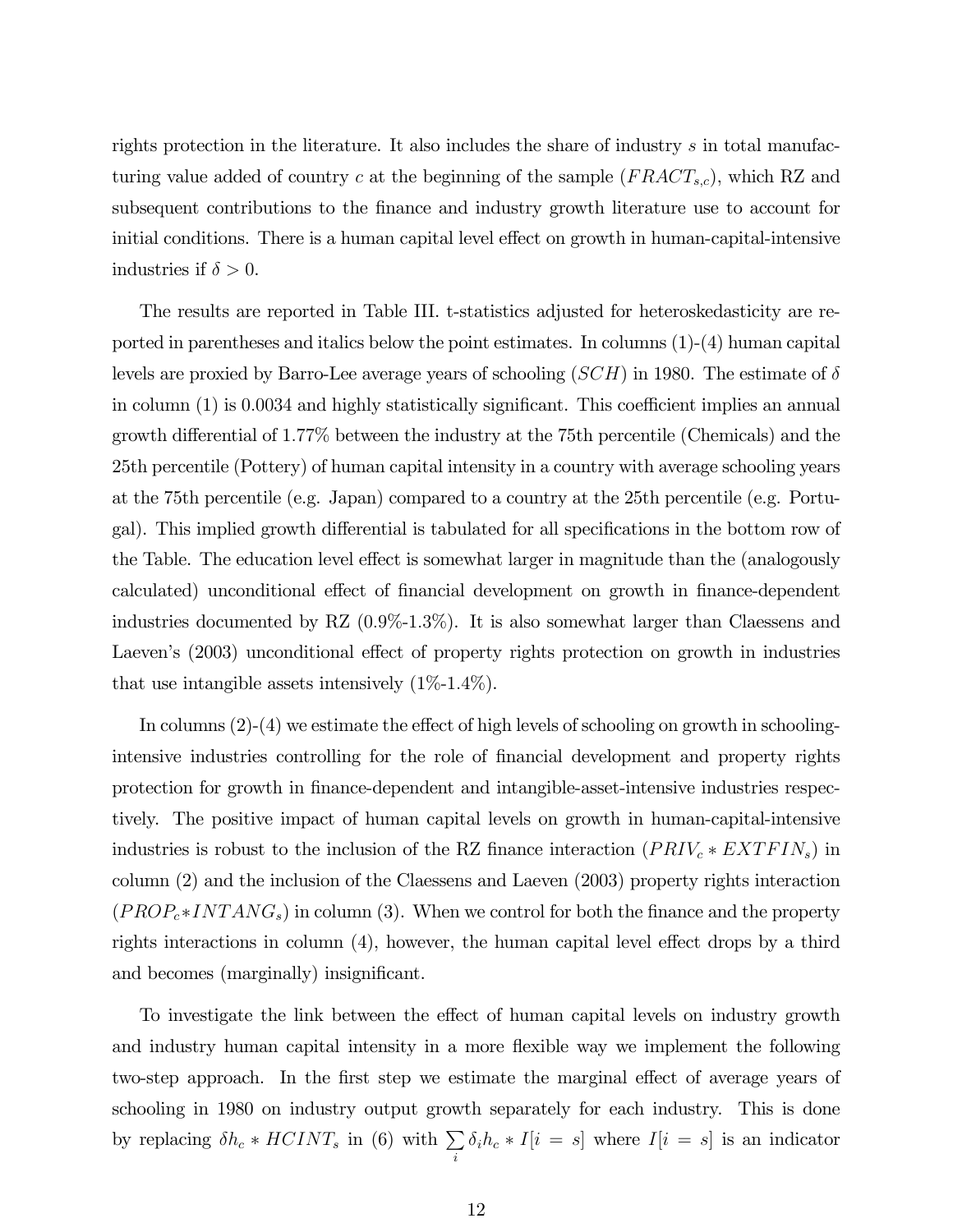variable that is unity when  $i$  equals s and zero otherwise. In the second step we plot the estimated industry-specific marginal growth effects  $\delta_s$  against industry schooling intensity  $(HCINT<sub>s</sub>)$ . The positive correlation between the two is evident in Figure 1a. Moreover, this correlation does not appear to be driven by a few industries only. Higher education levels are therefore relatively more important for the growth of industries that employ schooling more intensively. The correlation is, however, weaker in Figure 1b where we use estimates of marginal growth effects  $\delta_s$  that control for the differential industry growth effects of financial development and property rights protection.

In columns (5)-(8), we proxy human capital levels by schooling quality. Columns (5) and (6) show that the schooling quality interaction with industry human capital intensity  $(LFQUAL<sub>c</sub> * HCINT<sub>s</sub>)$  enters positively and significantly at the 1% level, whether or not the differential industry growth effect of finance and property rights are accounted for. Hence, countries with a high quality labor force experienced relatively faster growth in human-capital-intensive industries. According to the estimate in column (6), the annual output-growth differential between an industry with a human capital intensity at the 75th percentile (e.g. Chemicals) and an industry with a human capital intensity at the 25th percentile (e.g. Pottery) is around 2% higher in a country with educational quality at the 75th percentile (e.g. Malaysia) than a country with educational quality at the 25th percentile (e.g. the Philippines). Columns (7) and (8) show that the schooling quantity interaction becomes insignificant when human capital quality is taken into account. Our cross-country cross-industry growth results therefore add to the micro and cross-country evidence on the importance of human capital quality (e.g. Hanushek, 2004).

To examine the link between the marginal growth effect of schooling quality and industry schooling intensity in a more flexible way we return to the two-step approach. We first estimate the effect of schooling quality on industry output growth allowing for different effects in each industry. In the second step we plot the estimated industry-specific effects against industry human capital intensity. The strong positive correlation between the two is evident in Figure 2a as well as Figure 2b, where we also control for the differential industry growth effects of financial development and property rights protection. Hence, schooling quality matters more for growth in industries that use schooling intensively. Moreover, the link does not seem to be driven by a few industries only.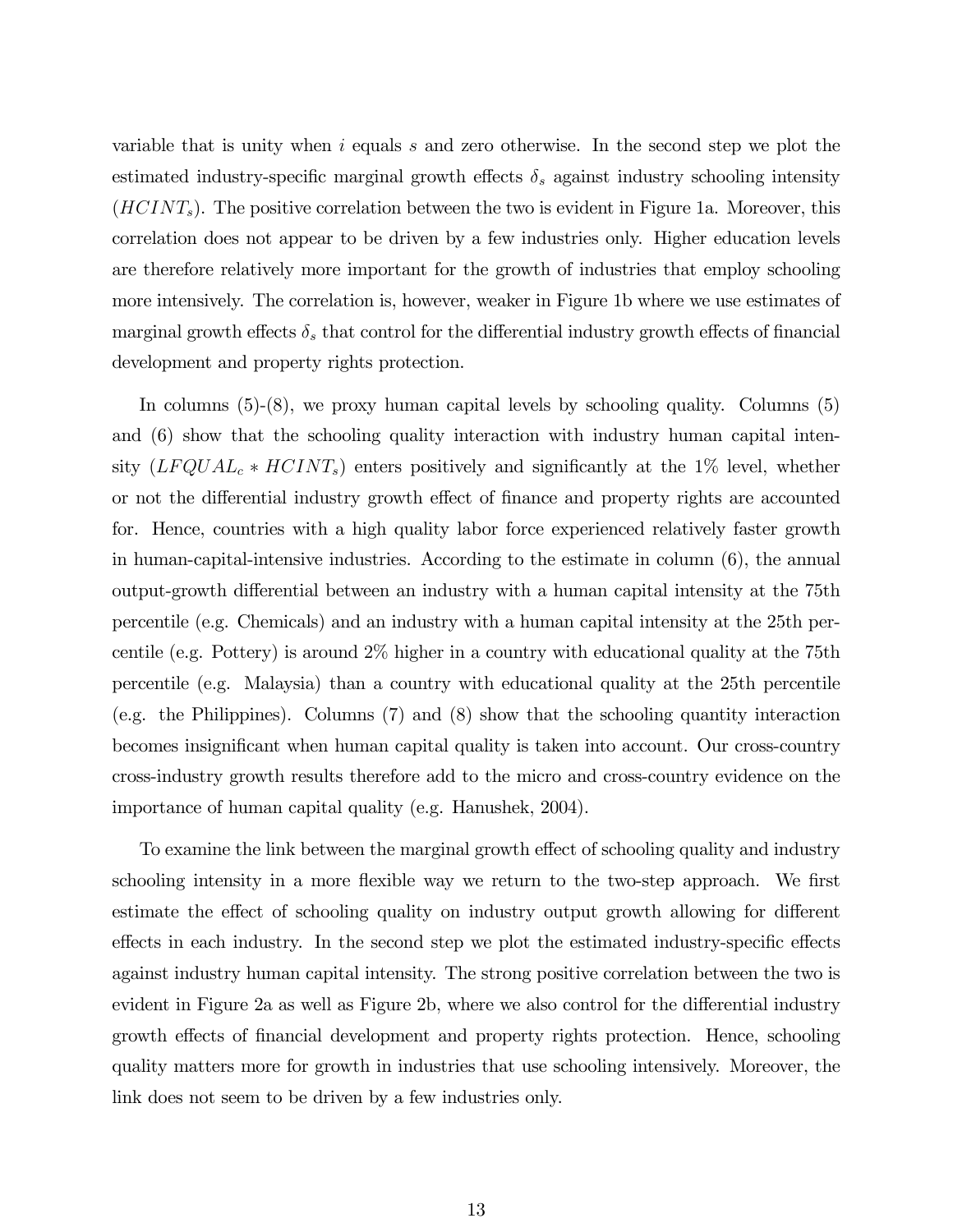### 4.2 Human Capital Accumulation and Industry Growth

To examine the effect of human capital accumulation on growth in human-capital-intensive industries, we use an appropriately modified version of the two-step approach. We first estimate

(7) 
$$
\Delta y_{s,c,t} = \lambda_c + \mu_s + \sum_i \theta_i \Delta h_{c,1970-1990} * I[i = s] + OtherControls
$$

where  $\Delta h_{c,1970-1990}$  stands for the increase in average years of schooling at the country level between 1970 and 1990 and  $I[i = s]$  takes the value one when i equals s and zero otherwise.13 This estimating equation yields the effect of schooling improvements on growth for each industry  $(\theta_s)^{14}$ . These effects can then be compared to the schooling intensity of industries to examine whether there is a relationship.

In Figure 3a, we plot each industry's human capital intensity  $(HCINT_s)$  against our estimates of the effect of improvements in country-level schooling on output growth in that industry. Figure 3b repeats the exercise using estimates of  $\theta_s$  that control for the differential role of financial development and property rights protection for finance-dependent and intangible-asset-intensive industries respectively. Both figures show a clear positive correlation between the effect of human capital accumulation on output growth in an industry and that industry's human capital intensity. For example, relatively rapid human capital accumulation had a large positive growth effect in schooling-intensive industries like Computing (ISIC=3825) and Professional Goods (ISIC=385) and a much smaller impact in low HCINT industries like Footwear (ISIC=324) and Wood Products (ISIC=311). Moreover, this correlation does not seem to be driven by a few industries only.

To test the hypothesis of a positive link between human capital accumulation and growth in human-capital-intensive industries we estimate:

(8) 
$$
\Delta y_{s,c,t} = \lambda_c + \mu_s + \theta \left( \Delta h_{c,1970-1990} * HCINT_s \right) + OtherControls.
$$

<sup>&</sup>lt;sup>13</sup>We use schooling improvements over the 1970-1990 period because of the evidence indicating that measurement error increases as shorter time-intervals are considered (e.g. Krueger and Lindahl, 2001). We present results for the 1980-1990 period when examining the robustness of our results.

 $14$  For a survey of work estimating such unconstrained industry growth effects for several production factors see Harrigan (2001).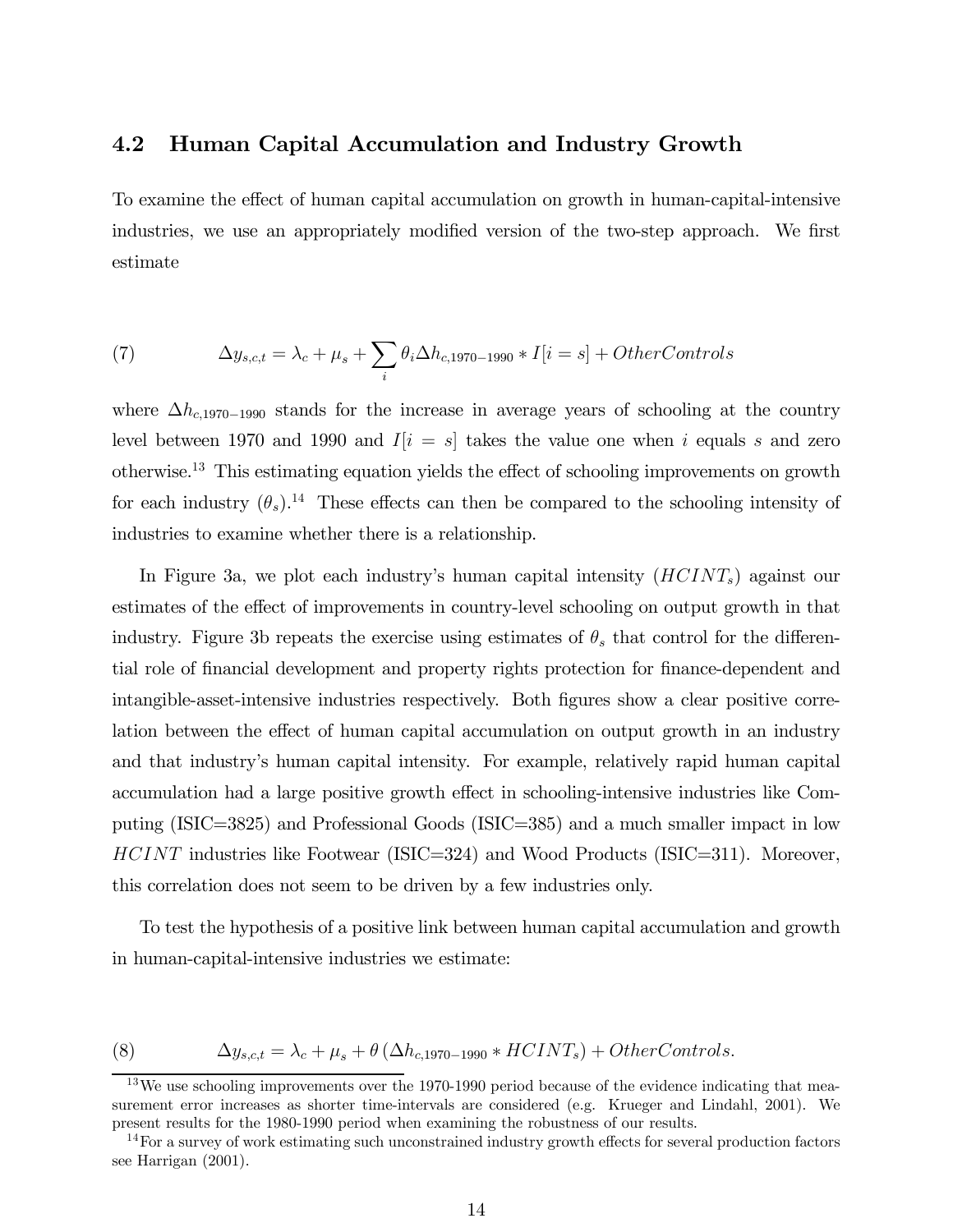Table IV reports the results for different sets of controls. The positive and highly statistically significant estimate of  $\theta$  in columns (1)-(4) indicates that schooling-intensive industries grew faster in countries with greater improvements in education. To get a sense for the size of this effect, consider the comparison between a country with an improvement in schooling over the 1970-1990 period at the 75th percentile (e.g. the Philippines with an improvement of 2.3 years) and a country at the 25th percentile (e.g. Sri Lanka with an improvement of 1.1 years). According to the estimates in column (4), the associated gap in annual output growth between Chemicals (with a schooling intensity at the 75th percentile) and Pottery (at the 25th percentile) is 1.11%. This implied growth differential is tabulated for all specifications in the bottom row of the Table.

The cross-country growth literature finds that the effect of human capital accumulation on output growth is sensitive to controlling for physical capital accumulation (e.g. Benhabib and Spiegel, 1994; Krueger and Lindahl, 2001). This has been attributed to measurement error in schooling data combined with human capital accumulation being highly positively correlated with physical capital accumulation (e.g. Mankiw, 1995; Krueger and Lindahl, 2001). We now examine whether the positive effect of human capital accumulation on growth in humancapital-intensive industries is also sensitive to controls for the impact of physical capital accumulation. Note that country-level growth effects of physical capital accumulation are captured by country fixed effects in our framework. Physical capital accumulation could still affect our findings, however, because it may interact with the physical capital requirements of industries. In columns (5) and (6), we check on this possibility by adding an interaction between industry investment intensity (INV INT) and the increase in physical capital per worker at the country-level between 1970 and 1990.<sup>15</sup> INVINT is retrieved from RZ and is defined as the ratio of capital expenditure to property plant and equipment of U.S. firms in the 1980's. In column (5),  $INVINT_s * \Delta K_c/L_c$  enters positively and statistically significantly. In column (6), however, the investment interaction is rendered statistically insignificant by the RZ financial development and the Claessens and Laeven (2003) property rights protection interactions. The results in columns (5) and (6) also show that the positive effect of schooling improvements on growth in schooling-intensive industries remains statistically significant at the 1% level and of the same magnitude as in previous specifications. This result is robust to using other measures of physical capital intensity at the industry level or using

<sup>&</sup>lt;sup>15</sup>We calculate the capital stock of countries using Penn World Table data and following the perpetual inventory method as implemented by Hall and Jones (1999) and Caselli (2005). The dates are chosen to make the treatment of physical capital symmetric to that of schooling.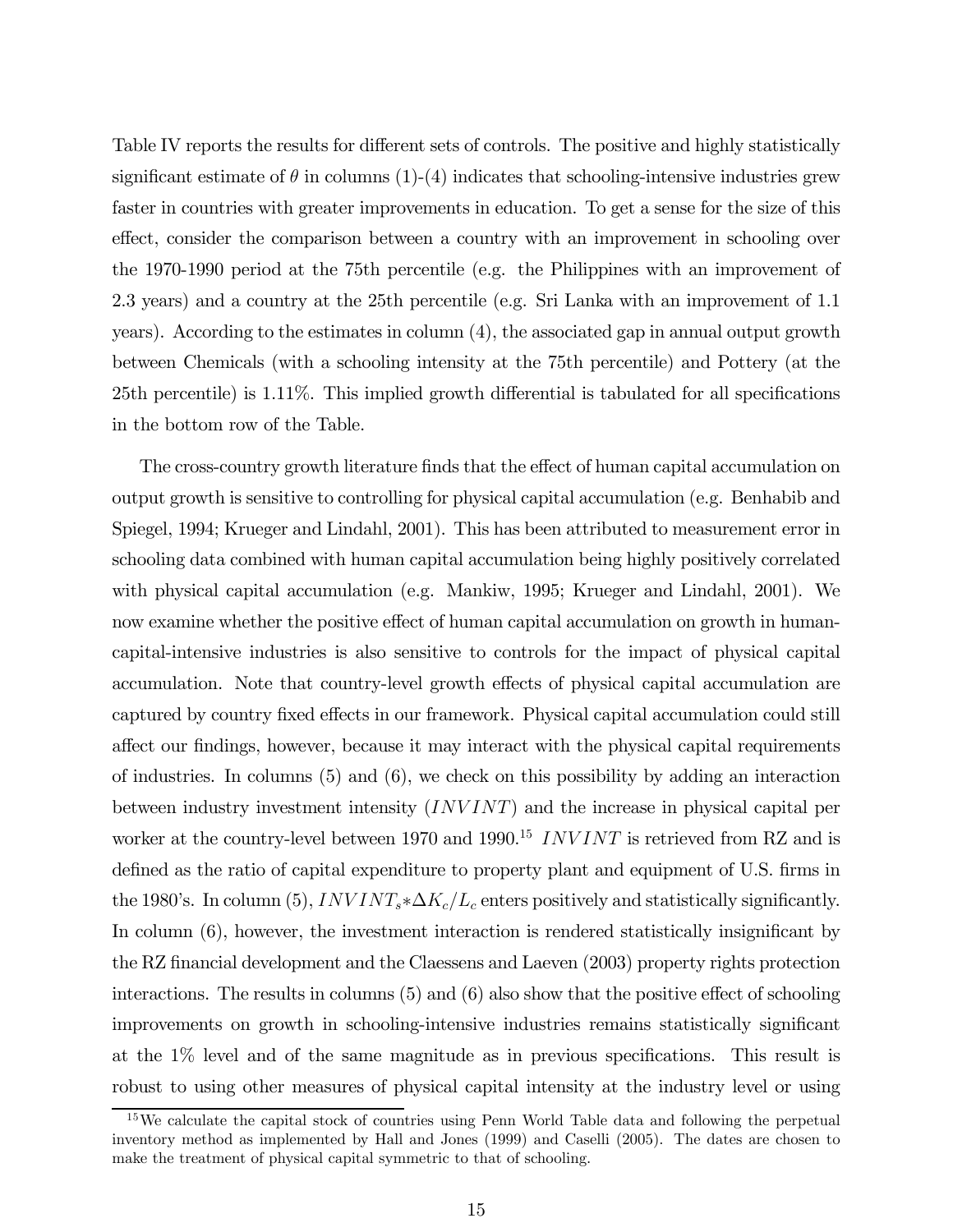investment rates instead of changes in physical capital.<sup>16</sup> Table IV therefore supports the view that human capital accumulation is an important determinant of growth in humancapital-intensive industries.

The results in Table IV on the effect of human capital accumulation on changes in the pattern of specialization in production fit nicely with Romalis' (2004) work. Romalis' theoretical framework yields that the impact of human capital accumulation on industry output and export growth is increasing in the industry's human capital intensity (an effect he refers to as the quasi-Rybczynski prediction). He examines this prediction using data on imports to the U.S. for the 1972-1998 period and finds that imports from countries experiencing rapid human capital accumulation did in fact grow most in human-capital-intensive industries.<sup>17</sup>

## 4.3 Joint Human Capital Accumulation and Level Effects

In Table V, we present the results of estimating jointly the human capital level effect and the human capital accumulation effect using

$$
(9) \ \Delta y_{s,c,t} = \lambda_c + \mu_s + \delta \left( h_{c,1970} * HCINT_s \right) + \theta \left( \Delta h_{c,1970-1990} * HCINT_s \right) + OtherControls.
$$

The results in columns (1) and (2) confirm our previous findings that growth in schoolingintensive industries is increasing in both the initial level of and improvements in average schooling.<sup>18</sup> The point estimates are similar to those obtained in our previous analysis (and of higher statistical significance). For example, controlling for finance and property rights, the industry at the 75th percentile of human capital intensity is predicted to grow by 1.22% faster annually than the industry at the 25th percentile in a country with schooling improvements at the 75th percentile as compared to a country at the 25th percentile. The analogously calculated growth differential for the schooling level effect is 1.27%.

In columns (3) and (4), we repeat the analysis using schooling quality  $(LFQUAL)$  instead

<sup>&</sup>lt;sup>16</sup>In particular, we experiment with three additional measures obtained from the latest update of the NBER-CES manufacturing database (Bartelsman and Gray, 1996). Capital stock over value added, capital stock over employment, and one minus the labor share in value added.

<sup>&</sup>lt;sup>17</sup>Romalis' model also yields that human capital abundant countries specialize in human-capital-intensive industries (the quasi-Heckscher-Ohlin prediction). He finds that this prediction is also supported by U.S. import data. Fitzgerald and Hallack (2004) find support for the quasi-Heckscher-Ohlin prediction using production data for 21 OECD countries in 1988.

<sup>&</sup>lt;sup>18</sup>As improvements in schooling refer to the 1970-1990 period, initial years of schooling is measured in 1970.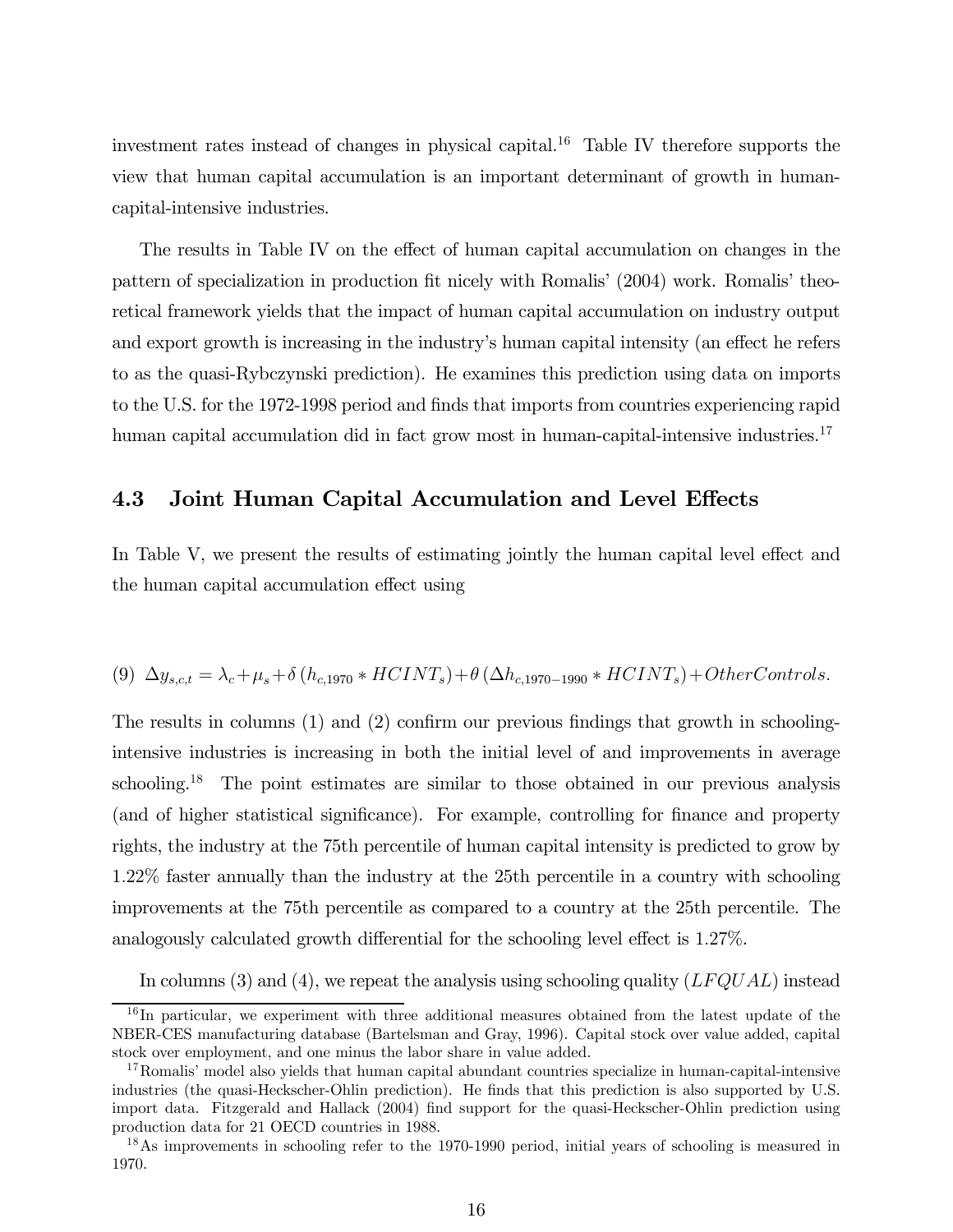of average schooling years to measure human capital levels. The schooling quality and the schooling improvement interactions with industry human capital intensity are both positive and statistically significant. Point estimates are again similar to those obtained previously.

In columns (5) and (6), we reexamine whether growth in human-capital-intensive industries is more closely related to years of schooling or schooling quality. The results confirm our previous finding that average years of schooling turn insignificant when schooling quality is taken into account.

In columns (7) and (8), we examine the robustness of the human capital accumulation effect to controls for the role of physical capital for industry growth. In particular, we add two interactions to capture possible differential effects of high physical capital levels and rapid physical capital accumulation on growth in investment-intensive industries. The first interaction, between the RZ industry-level investment intensity  $(INVINT)$  and the increase in physical capital per worker between 1970 and 1990, captures growth effects of physical capital accumulation on investment-intensive industries. The second interaction, between the RZ industry-level investment intensity and the physical capital per worker in 1970, accounts for possible industry growth effects of high initial levels of capital per worker. Both interactions are statistically insignificant. Most importantly from our point of view, the human capital accumulation and the human capital level effects retain their statistical and economic significance. This is the case both when human capital levels are proxied using schooling quantity in column (7) and when they are proxied using schooling quality in column  $(8).^{19}$ 

The results in Table V confirm RZ's and Claessens and Laeven's (2003) argument that deep financial markets foster growth in external-finance-dependent industries and that good property rights protection generates growth in industries using intangible assets intensively. The two corresponding interactions are always positive and significant at conventional confidence levels. But the magnitude of these effects is smaller than in the previous literature. The estimate of the RZ finance interaction in Table V implies an annual output growth differential between an industry at the 75th percentile of external-finance dependence (Shipbuilding and Repairing) and one at the 25th percentile (Beverages) that is 0.85% higher in a country with financial development at the 75th percentile (e.g. Republic of Korea) compared to one at the 25th percentile (e.g. Egypt). This effect is approximately 60% − 65% of that

<sup>&</sup>lt;sup>19</sup>These results are robust to using the three alternative measures of physical capital intensity at the industry level discussed in Footnote 17.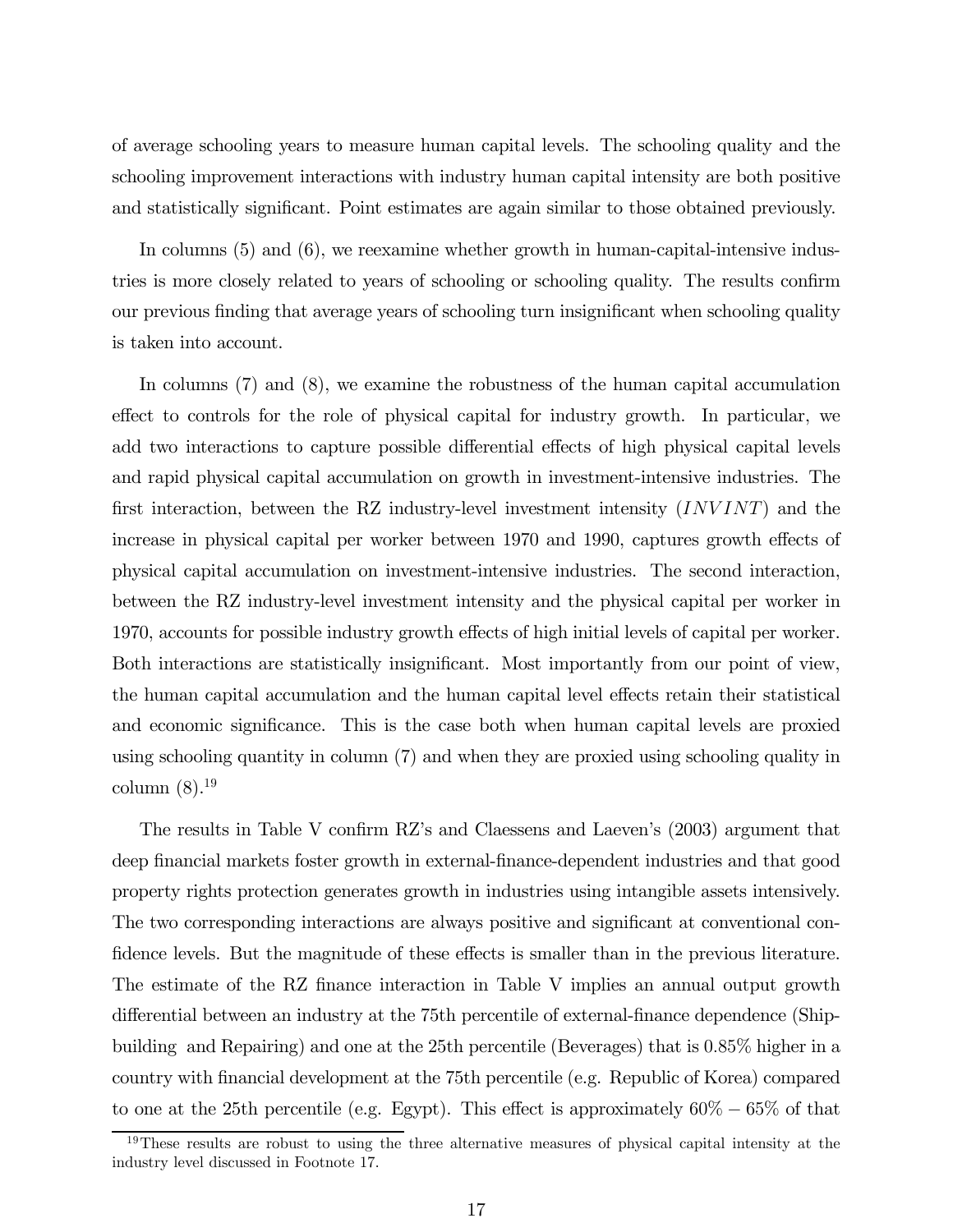reported by RZ and Claessens and Laeven (2003). Regarding the role of property rights protection, our estimates also imply that the difference in value added growth between an industry at the 75th percentile of intangible intensity (e.g. Professional and Scientific Equipment) and an industry at the 25th percentile (e.g. Paper Products) to be approximately 0.85% − 0.95% per year higher in a country with a property rights protection index at the 75 percentile (e.g. Chile) as compared to a country at the 25th percentile (e.g. Brazil). This growth differential is approximately 75% − 85% of that reported by Claessens and Laeven.

## 5 Further Evidence

We start this Section by taking into account additional channels through which financial development impacts industry growth. Then we examine the role of human capital using industry-level employment growth to measure changes in the pattern of specialization. We conclude by analyzing the effect of human capital on growth in human-capital-intensive industries separately in economies with low and economies with high tariffs.

## 5.1 Financial Development, Human Capital and Industry Growth

In their recent contributions to the finance and industry growth literature, Fisman and Love (2003, 2004) identify additional channels through which financial development affects growth. Fisman and Love show that in countries with underdeveloped financial markets, industries with easier access to trade credit grow relatively faster.<sup>20</sup> To check how trade credit affects our estimates of the human capital level and accumulation effects, we include an interaction between country-level financial development  $(PRIV)$  and industry-level trade-credit affinity  $(TRADEINT)$  among the controls in (9). Industry trade-credit affinity is taken from Fisman and Love and is defined as the ratio of accounts payable to total assets of U.S. firms for the 1980's. The results are reported in Table VI, columns (1) and (2). The effects of education levels and improvements on growth in schooling-intensive industries remain significant and of a similar magnitude as in previous specifications. This is the case whether education levels are measured using years of schooling in column (1) or schooling quality in column (2). The finance-trade credit interaction enters with a negative and statistically significant coefficient. The magnitude of the effect is very close to that documented by Fisman and Love.

<sup>&</sup>lt;sup>20</sup>Theoretical work suggests that this is because trade credit and external finance are substitutes (e.g. Petersen and Rajan, 1997).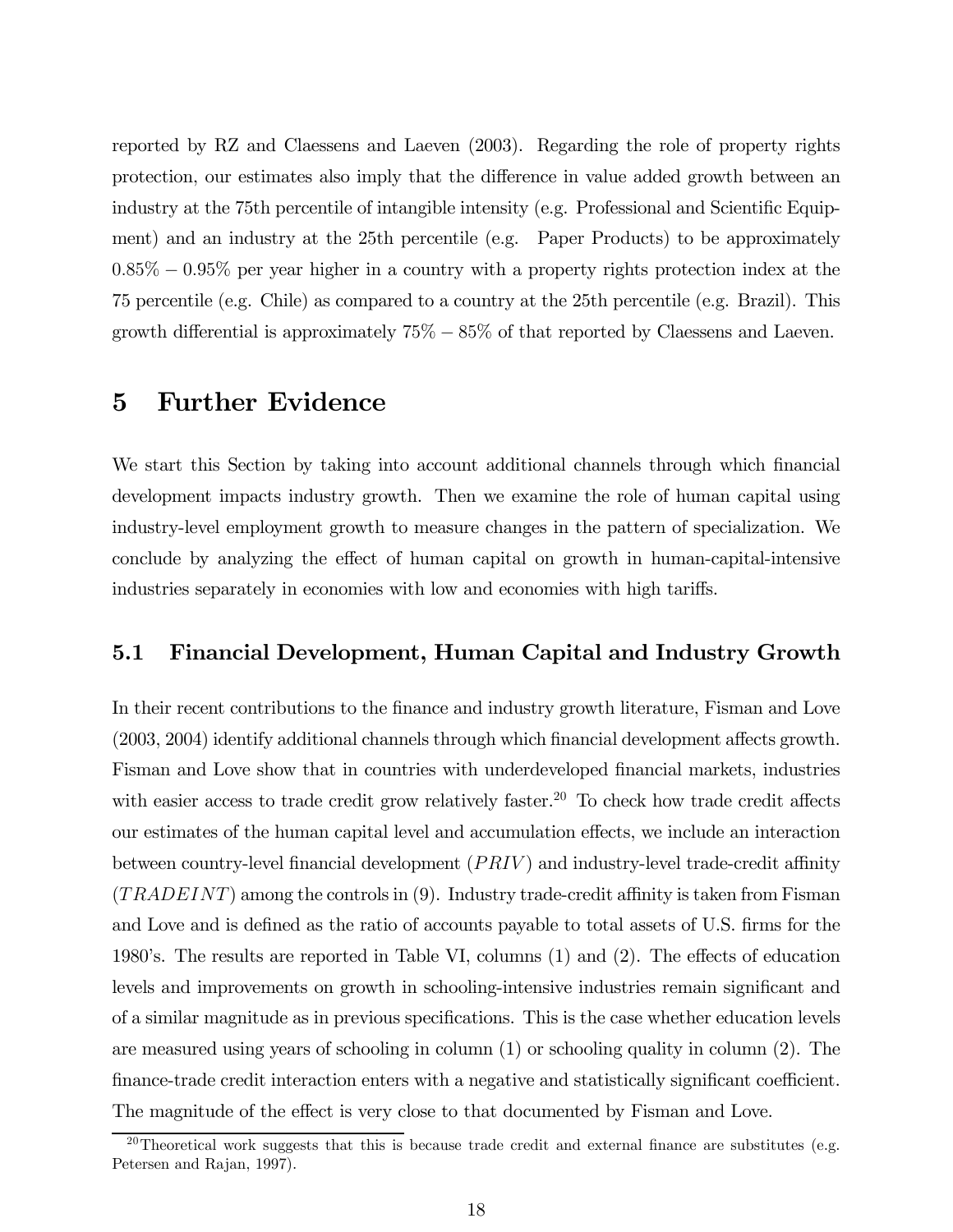Fisman and Love (2004) show that the effect of financial development on industry growth partly works through deeper financial markets facilitating the rapid reallocation of resources to industries with good growth prospects. To check the robustness of our findings to this additional financial development channel, we add an interaction between country-level financial development and industry growth opportunities (*OPPORT*) to our regressions. The growth opportunities variable is taken from Fisman and Love and is constructed using U.S. data on industry-level sales growth. Columns (3) and (4) show that the effects of human capital levels and accumulation on growth in human-capital-intensive industries remain positive, statistically significant, and of a similar magnitude as in previous specifications. Financial development has a significant positive effect on the growth of industries with relatively good prospects. The magnitude of this effect is very close to the estimates of Fisman and Love. Columns (5) and (6) jointly account for the trade-credit and the growth-opportunities channel of financial development on industry growth. Both the human capital level and accumulation effect on growth in human-capital-intensive industries continue to be highly significant and of a similar magnitude as in previous specifications. $^{21}$ 

## 5.2 Human Capital and Industry Employment Growth

We now examine whether faster output growth in human-capital-intensive industries due to human capital level and accumulation effects coincides with the reallocation of employment. To do so we repeat our previous empirical analysis using country-industry employment growth  $(EMPGR<sub>s,c</sub>)$  as the dependent variable. This allows us to examine whether high levels of human capital and fast human capital accumulation are associated with rapid employment growth in human-capital-intensive industries.

There is an additional reason for checking our results using employment data to measure changes in international specialization. As shown by Krueger and Lindahl (2001), a positive effect of human capital levels on subsequent output growth in cross-country regressions could be due to a world-wide increase in the individual return to human capital (whatever its cause). Our results linking human capital levels to output growth in human-capital-intensive industries could therefore be partly driven by rising individual returns to education.22

<sup>&</sup>lt;sup>21</sup> Following Fisman and Love (2004), we also examine the sensitivity of our results to outliers by dropping the top and bottom one percent of output growth observations and using Huber's technique. In both cases the coefficients on both the human capital level interaction and the human capital accumulation interaction remain significant at the 1% level.

 $^{22}$ We are grateful to Joshua Angrist and David Weil for discussions that clarified these points.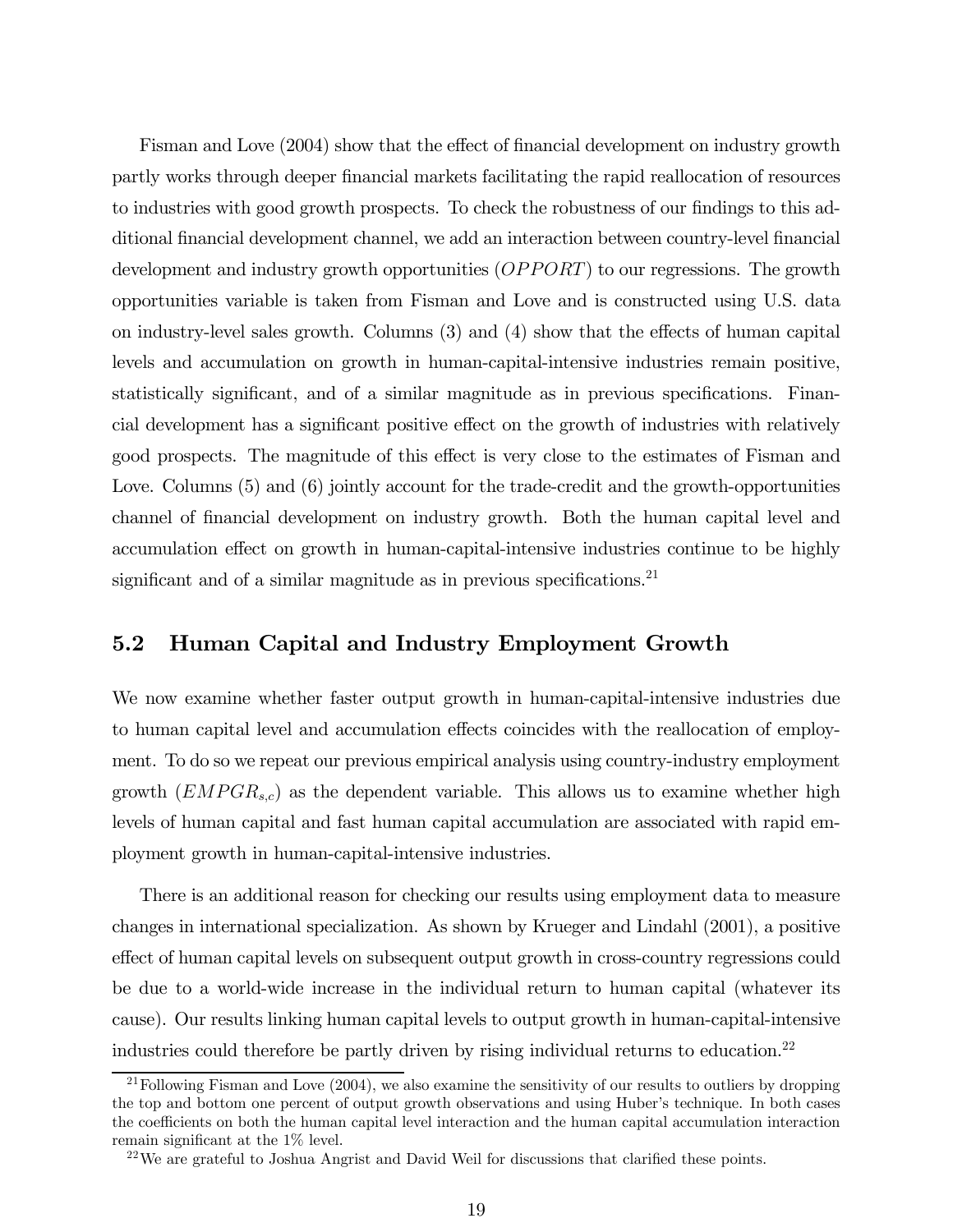Table VII presents the results of our country-industry employment growth regressions. Our main finding is that both education levels and improvements have positive, highly statistically significant effects on employment growth in schooling-intensive industries. This is the case whether we measure education levels using years of schooling in columns  $(1)-(4)$ or schooling quality in columns (5)-(8). The effect of human capital levels on employment growth is larger than on output growth. For example, consider the annual employment growth differential between an industry with a schooling intensity at the 75th percentile (Chemicals) and an industry at the 25th percentile (Pottery). When we measure human capital levels using average years of schooling, our estimates imply that this growth differential is around 1.7% higher in a country with schooling at the 75th percentile (e.g. Japan) compared to a country with schooling at the 25th percentile (e.g. Portugal). When we measure human capital levels using schooling quality, the implied annual Chemicals-Pottery growth differential is 2% greater in countries with schooling quality at the 75th percentile (e.g. Malaysia) than countries with schooling quality at the 25th percentile (e.g. the Philippines).23 This compares with an average employment growth of 1% and a median very close to 0. Years of schooling and schooling quality are now both significantly positively related to growth in schooling-intensive industries when included jointly in our regressions (results not in the Table).

RZ and Fisman and Love (2004) note that the distribution of the UNIDO value added growth data has long tails. For example, annual output growth at the 1st and 99th percentile is  $-30\%$  and  $+27\%$  (which does not count observations exceeding  $\pm 100\%$  excluded in the RZ dataset). As a result, the standard deviation of output growth rates is twice that of employment growth rates. One explanation for this difference is that value added data is recorded with greater error than employment. This is consistent with employment growth regressions having a markedly higher adjusted  $R^2$  (around 43%) than output growth regressions (around 26%; see Table VI).

## 5.3 Openness

While economies open to international trade can specialize in production, specialization is impossible in closed economies. We therefore examine whether human capital affects output growth in human-capital-intensive industries differently in economies with low and

 $^{23}$ The finance effects are usually weaker than in previous tables. This is not surprising as the financeindustry growth connection works through investment and capital deepening.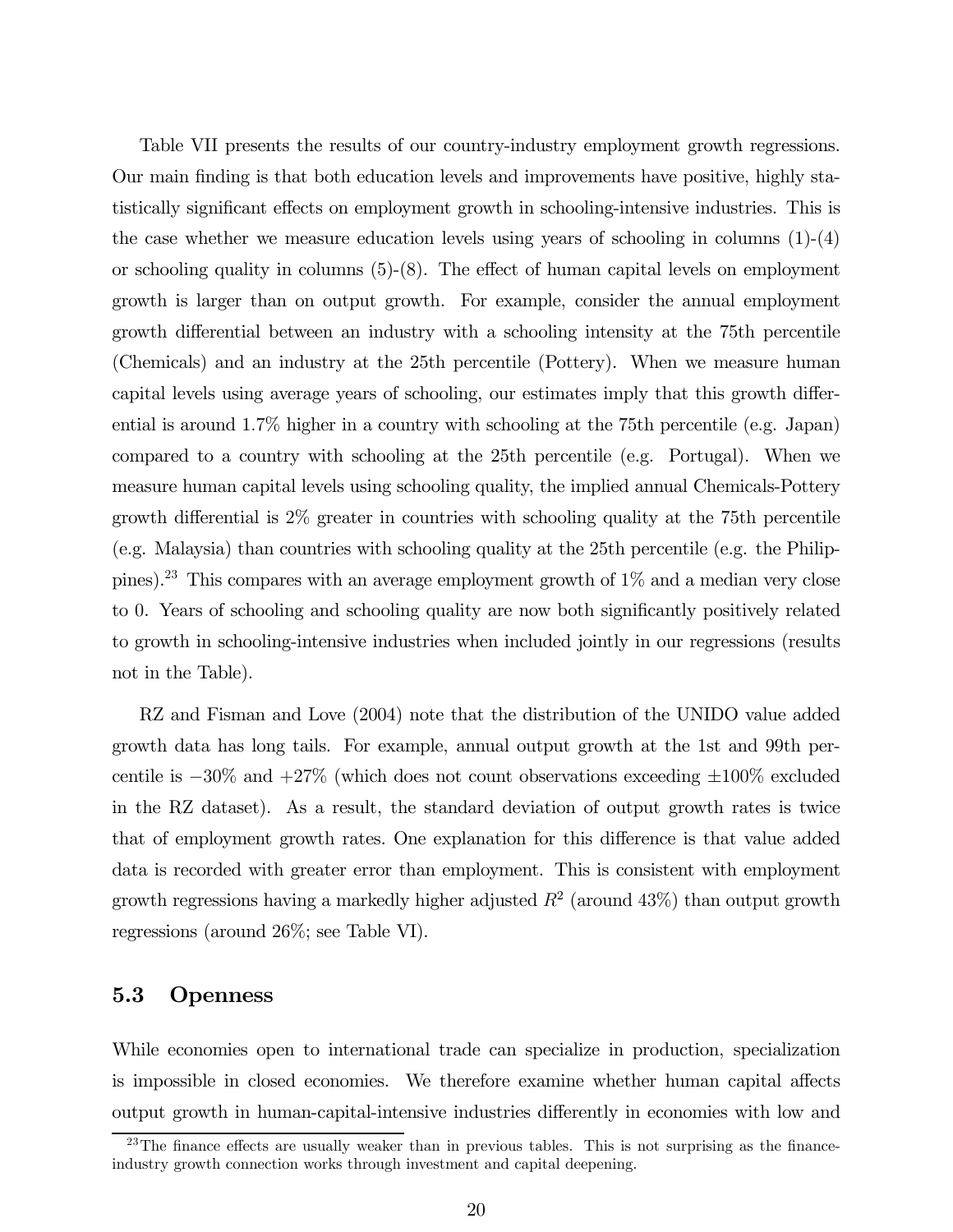in economies with high tariffs. For completeness we use tariff data for the 1980's from the (only) two sources available: the World Bank, which reports unweighted average tariffs, and Sachs and Warner (1995), who report import-weighted tariff rates.

In Table VIII, Panel A, we split economies into those with average tariffs below and above the median. Splitting the data this way results in the same number of low and high tariff countries. Median tariffs are, however, lower than the tariff thresholds generally used to define a country as a closed economy. For example, while the median Sachs and Warner tariff is 11%, Sachs and Warner classify countries as closed if tariff rates exceed 40%. (The median World Bank tariff is 15%.) In Panel B, we therefore split economies into those with tariffs above and below 40%.

In economies with low tariffs, we find the human capital accumulation effect to be positive and statistically significant at the 1% level in all specifications. In contrast, this effect is highly insignificant in economies with tariffs above 40%. In economies with tariffs above the median, the human capital accumulation effect is insignificant at the 5% level in 3 of 4 cases. Regarding the human capital level effect, consider first the case where we use schooling quality to proxy human capital levels. In this case, the human capital level effect is highly statistically significant in economies with low tariffs in all specifications. The effect becomes insignificant in countries with high tariffs however. Using average schooling years to proxy initial human capital levels yields a similar pattern. In economies with low tariffs, the human capital level effect is statistically significant at the 10% level in 3 out of 4 cases (the weaker human capital level effect using average schooling mirrors previous findings). In economies with high tariffs, this effect is always highly insignificant. Hence, the empirical evidence indicates that high human capital levels and fast human capital accumulation lead to specialization in open economies. This is not the case in high tariff economies. We find similar results when we use employment growth to measure changes in the pattern of specialization (results not in the Table).

## 6 Sensitivity Analysis

First we examine the role of measurement error in schooling statistics. Then we present estimates using an alternative specification for the link between human capital and schooling. We conclude by putting our output and employment growth results through further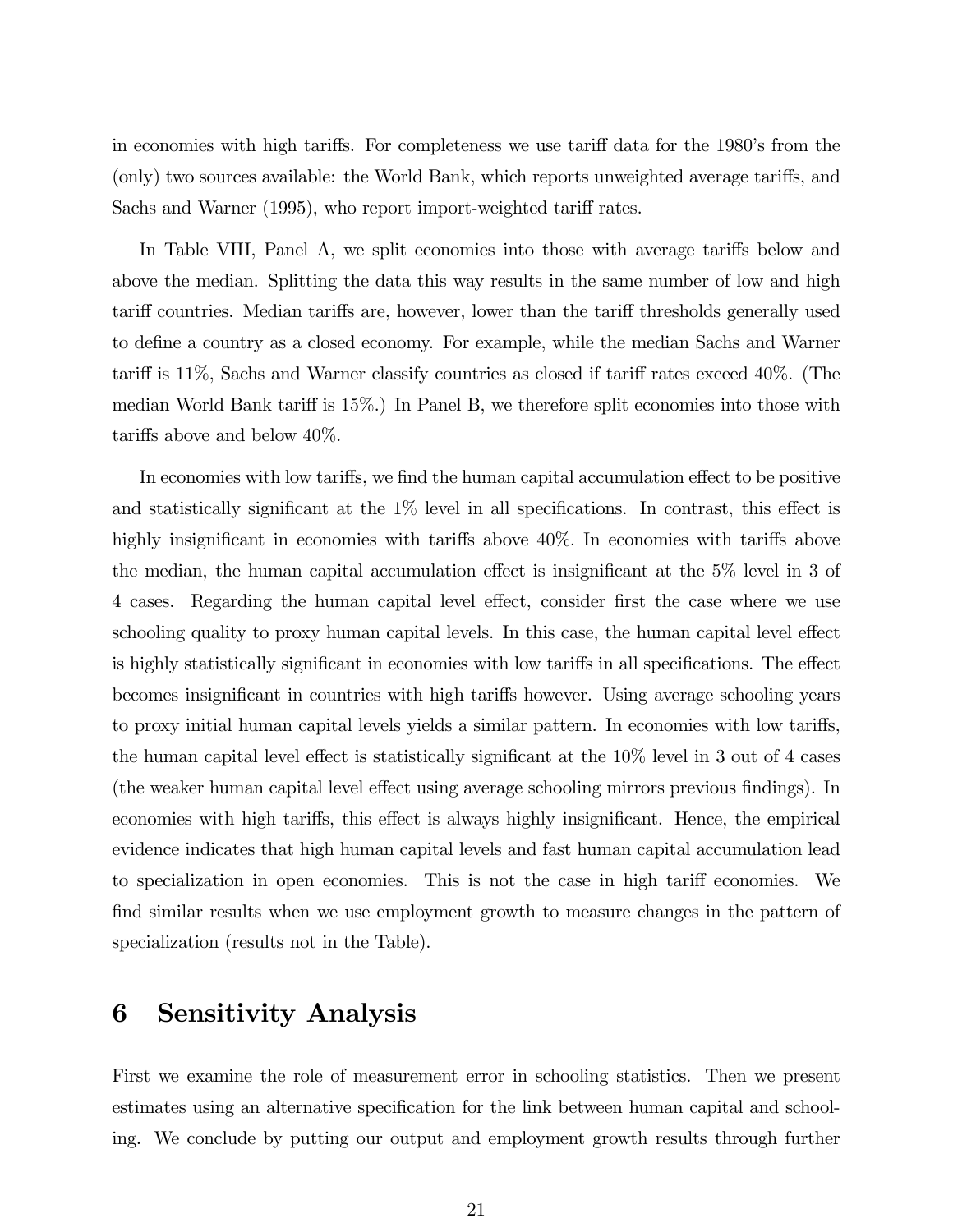sensitivity analysis.

### 6.1 Measurement Error in Schooling Statistics

Recent research has pointed to measurement error in the education data as a reason why the empirical cross-country growth literature may not have found a robust positive link between education improvements and growth (e.g. Krueger and Lindahl, 2001). We now check whether our findings are sensitive to using the Cohen and Soto (2001) instead of the Barro and Lee  $(2001)$  schooling data.<sup>24</sup> In addition, we check the robustness of our results to using improvements in education between 1980 and 1990 as an explanatory variable.

In Table IX, column (1), we report estimates using the Barro-Lee schooling data (as in our previous analysis), but measuring schooling improvements over the 1980-1990 period instead of the 1970-1990 period (accordingly we use years of schooling in 1980 as initial human capital). Both the human capital level and accumulation effect remain highly statistically significant. In column (2), we report the results of estimating the same specification with the Cohen-Soto data. The human capital level and accumulation effect continue to be highly significant. In column (3), we follow the instrumental-variables strategy of Krueger and Lindahl (2001) to deal with measurement error. Krueger and Lindahl propose using one mismeasured schooling series as an instrument for another mismeasured series, since this eliminates attenuation bias when measurement errors are orthogonal. In column (3), we use the Cohen-Soto schooling data as an instrument for the Barro-Lee data. The effects of education levels and improvements on growth in schooling-intensive industries are somewhat larger than in previous specifications. Our results using employment growth at the industry level as a measure of changes in specialization are also robust to using the Cohen-Soto data (results not in the Table).

## 6.2 Alternative Functional Form

In the cross-country growth literature there is no consensus on how aggregate schooling measures should enter empirical analysis. In empirical labor economics it has been found that a log-linear (Mincerian) earnings-schooling relationship performs well (see Card, 1999,

<sup>&</sup>lt;sup>24</sup>The main differences between the Cohen-Soto and the Barro-Lee dataset are that Cohen and Soto use more census observations; that they use a different approach to extrapolate missing data; and that they modify a priori implausible values.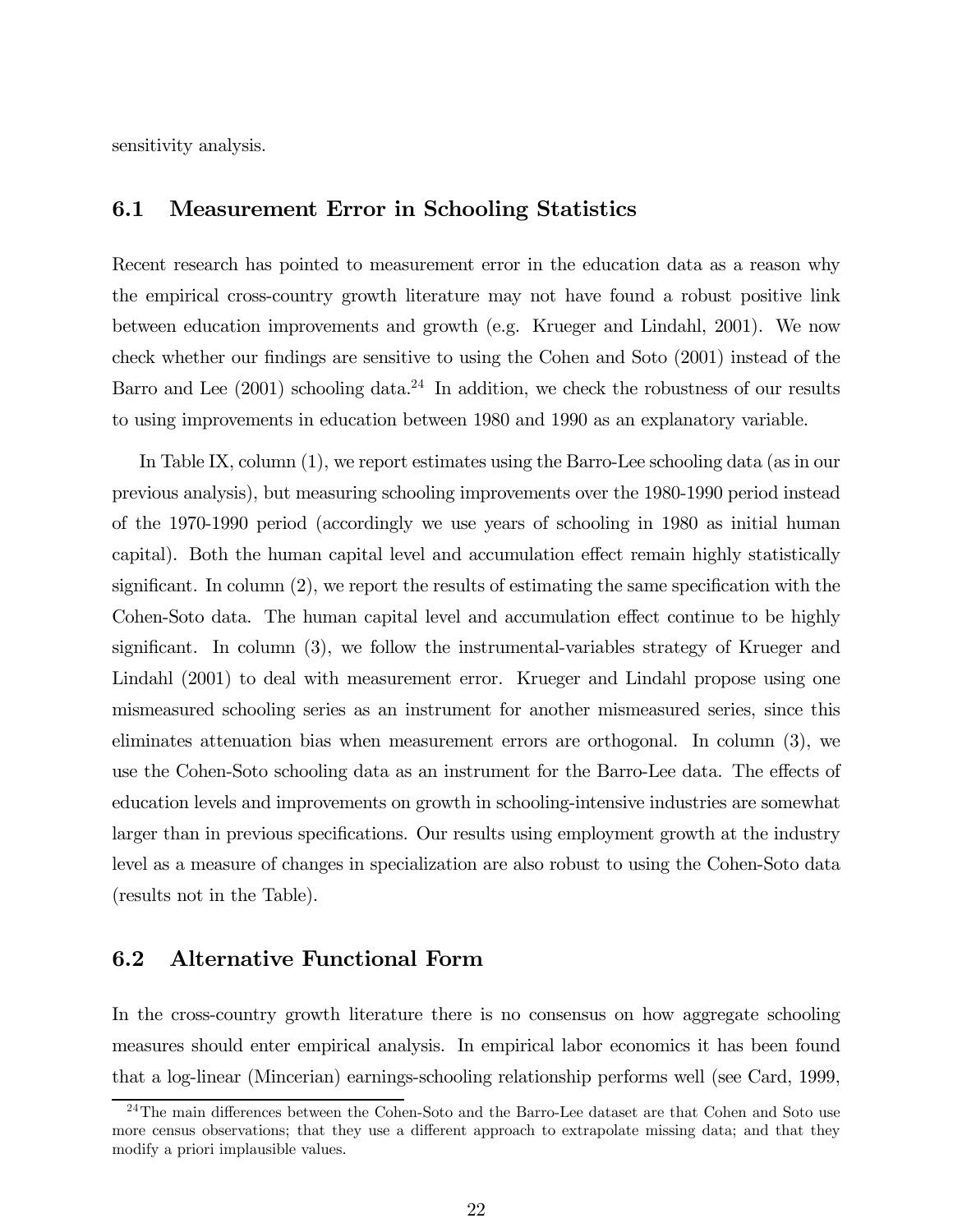for a review). Several macro-econometric studies have therefore adopted a log-linear model of the aggregate output-schooling relationship (e.g. Heckman and Klenow, 1998; Krueger and Lindahl, 2001).<sup>25</sup> Other macro studies, however, use a log-log specification (e.g. Mankiw, Romer, and Weil, 1992; de la Fuente and Domenech, 2001). In Table VIII, columns (4)-(6), we reestimate the previous three specifications using log schooling as a measure of human capital and the change in log schooling as a measure of human capital accumulation. It can be seen that these specifications also yield support for the human capital level and accumulation effect. We find similar results when we use the log schooling specifications to explain employment growth across industries with different human capital intensities (not reported in the Table).

### 6.3 Further Sensitivity Checks

In Table X we undertake a series of further sensitivity checks, using both output growth (in Panel A) and employment growth (Panel B) to measure changes in the pattern of specialization.

In Panel A, column (1) and (2), we include an interaction between industry human capital intensity and the initial log level of GDP per worker  $(Y)$  in our regression to investigate whether rapid growth in human-capital-intensive industries is driven by overall levels of development rather than human capital. In interpreting the results it should be kept in mind that a key determinant of aggregate productivity is human capital (broadly defined). Human capital in turn depends on education (quantity and quality) in and out of the classroom, on-the-job-learning and training, and health (Kartini Shastry and Weil, 2003). Aggregate productivity could therefore be a better proxy for human capital than our indicators of schooling, both because of measurement error and because human capital is broader than formal schooling. For example, Manuelli and Seshadri (2005) calibrate a model linking productivity and human capital and find a closer relationship between properly measured aggregate human capital and productivity than between average schooling and productivity. Because productivity is a proxy for human capital, the interaction between industry human capital intensity and aggregate productivity  $(Y_c * HCINT_s)$  could absorb the human capital

<sup>&</sup>lt;sup>25</sup>Our regressions so far assumed that log human capital h is linear in  $SCH$  and  $LFQUAL$ , which implies that  $\Delta h$  is proportional to  $\Delta SCH$  when the time period is short enough to make changes in schooling quality negligible. Caselli (2005) uses and motivates this functional form in the (very different) context of development accounting.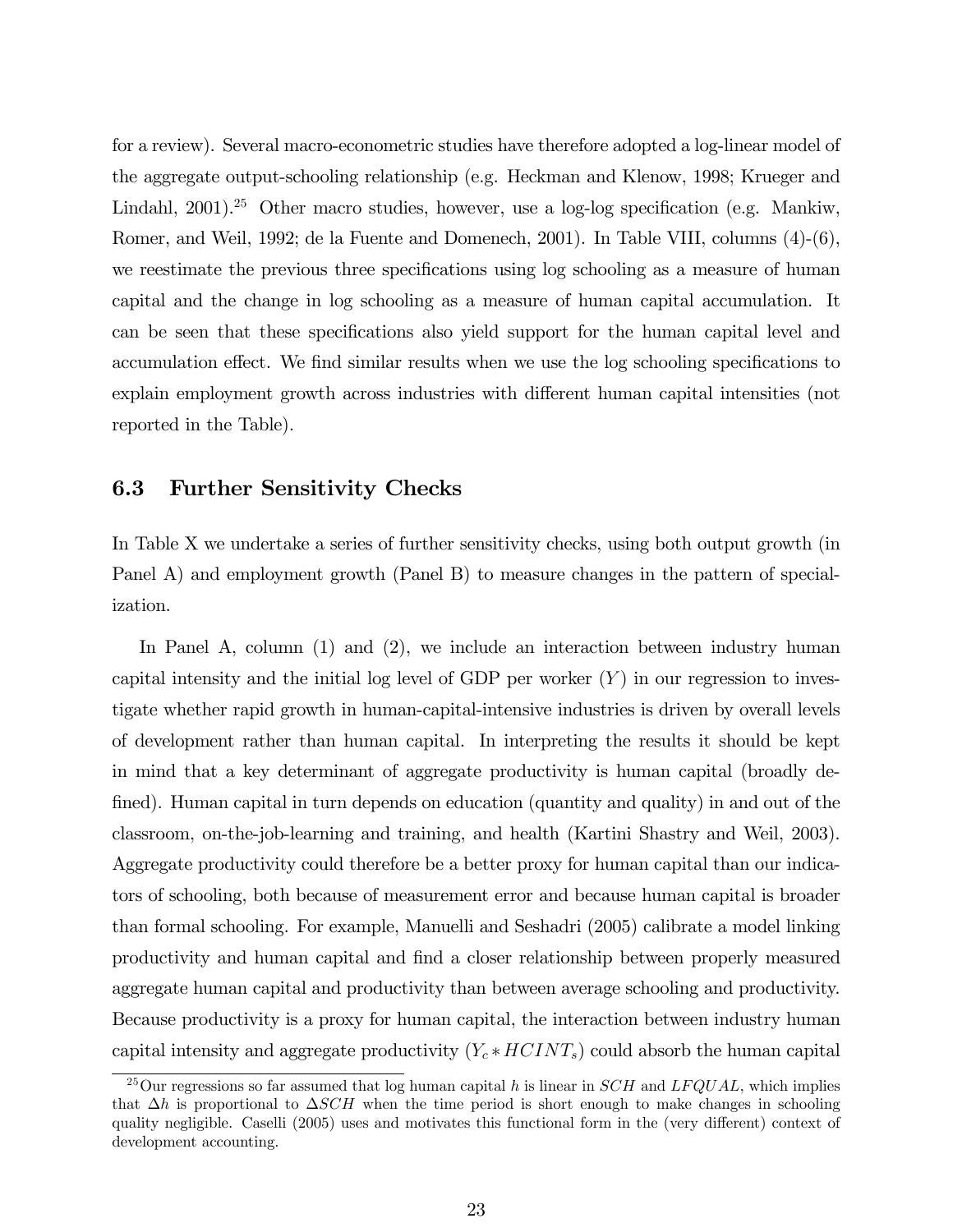level effect. The results in column (1) confirm this. The interaction between initial years of schooling and industry human capital intensity enters with a statistically insignificant coefficient, while the productivity interaction with industry human capital intensity is positive and significant. In column (2), human capital levels are proxied by schooling quality. Now the human capital level effect only drops by a third relative to the same specification without the interaction between industry human capital intensity and productivity (in column (6) of Table VI). As the estimate also becomes somewhat less precise when  $Y_c * HCINT_s$  is added, the effect turns just insignificant at the 10% level.

In columns  $(3)-(6)$ , we provide evidence that the results in columns  $(1)$  and  $(2)$  are partly driven by the link between productivity and human capital. Mankiw, Romer, and Weil (1992) and Klenow and Rodriguez-Clare (1997) show that the physical capital-output ratio isolates the role of investment for long-run productivity from that of TFP and human capital. Hence, we can use physical capital-output ratios to capture high productivity because of investment. In columns (3) and (4), we therefore include in our regression a log physical capital-output ratio interaction with industry human capital intensity  $(K_c/Y_c * HCINT_s)$ . The interaction between years of schooling and industry schooling intensity in column (3) continues to be statistically insignificant. However, while  $Y_c * HCINT_s$  was highly significant in the analogous specification in column (1),  $K_c/Y_c * HCINT$  is now only marginally significant. Most importantly, when human capital levels are measured using schooling quality in column (4),  $K_c/Y_c * HCINT$  turns insignificant, while the schooling quality interaction with industry schooling intensity is significant at the 5% level. The results in columns (3) and (4) therefore indicate that it is not the link between investment and productivity that leads to the prominence of the productivity interaction with industry schooling intensity in columns (1) and (2). Moreover, it is schooling quality, rather than physical capital, that is associated with fast output growth in schooling-intensive industries.

Starting with Hall and Jones (1999) and Acemoglu, Johnson, and Robinson (2001), recent work has shown that one of the key factors determining TFP and output per worker is property rights protection. In columns (5) and (6), we therefore include an interaction between property rights and industry human capital intensity  $(PROP_c * HCINT_s)$  in our regression. This allows us to check whether it is the link between property rights protection, TFP, and productivity that drives the significance of the interaction between aggregate productivity and industry human capital intensity in columns (1) and (2). When we proxy human capital with average schooling years in column (5), both the property rights and the human capital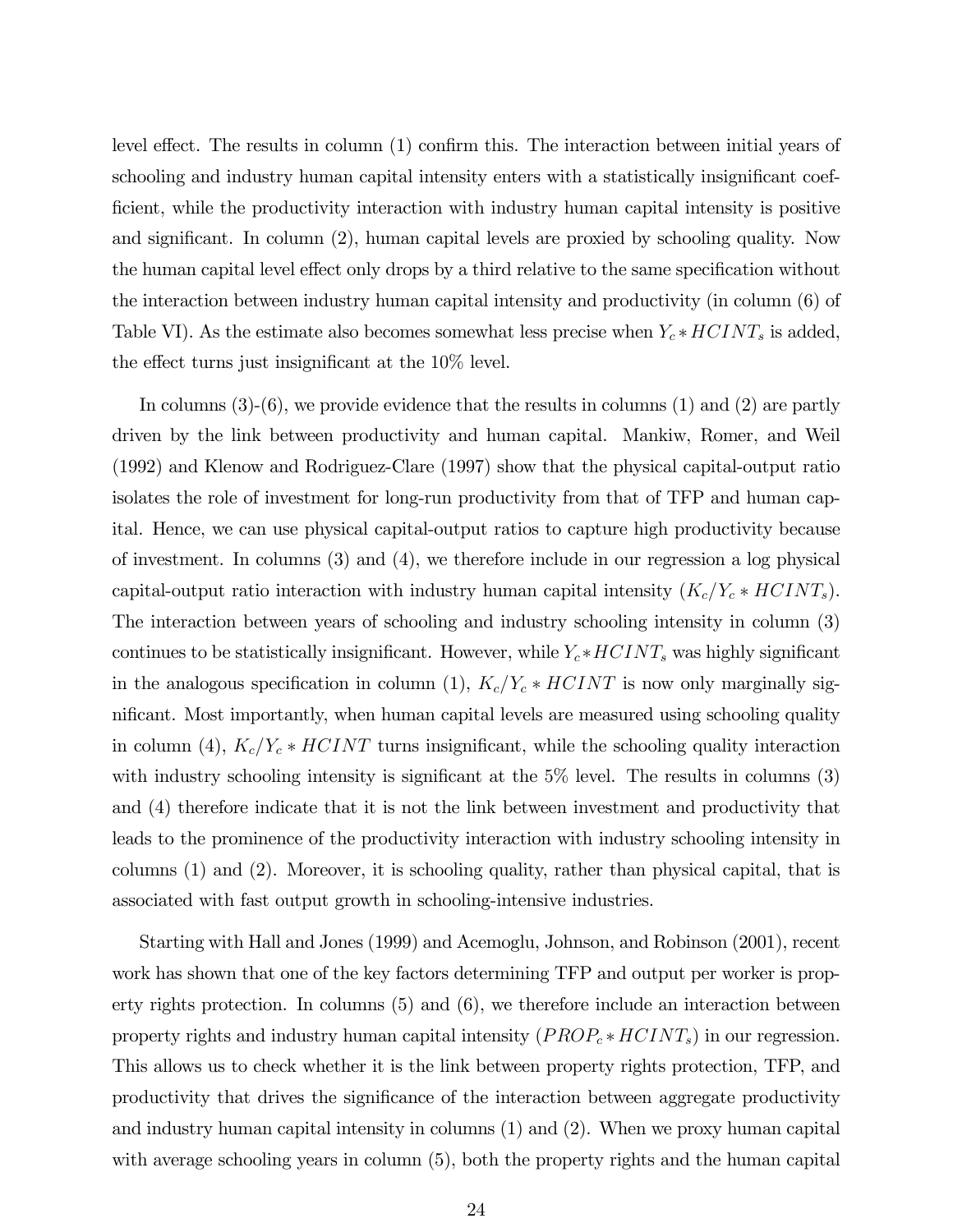level interaction with industry human capital intensity are insignificant.<sup>26</sup> However, when human capital levels are measured using schooling quality in column (6), the human capital level effect is significant at the 1% level, while  $PROP_c * HCINT_s$  remains insignificant. Hence, it is not the link between property rights protection and productivity that leads to the prominence of the productivity interaction with industry schooling intensity in columns (1) and (2). Moreover, it is schooling quality, rather than property rights protection, that is associated with fast output growth in schooling-intensive industries.

Columns (1)-(6) confirm that human capital accumulation has a highly significant effect on output growth in human-capital-intensive industries. The effect of education improvements on growth in schooling-intensive industries is very stable across specifications and similar to that reported earlier. This effect could, however, be capturing that countries experiencing fast aggregate growth demand human-capital-intensive goods. It could also be capturing that rapid productivity growth always leads to shifts towards human-capitalintensive industries because rapidly growing countries are "modernizers". In columns (7) and (8), we therefore add an interaction between aggregate productivity growth and industry human capital intensity  $(GROW TH<sub>c</sub> * HCINT<sub>s</sub>)$ . It can be seen that the effect of education improvements on growth in schooling-intensive industries remains significant at the 1% confidence level. Hence, there is no evidence that the human capital accumulation effect captures a link between rapid productivity growth and shifts towards human-capitalintensive industries.

Panel B reports specifications analogous to Panel A, but using employment growth to capture changes in the pattern of specialization. The employment growth regressions continue to display a better fit (with an adjusted  $R^2$  around  $44\%$ ) than the output growth regressions (with an adjusted  $R^2$  around 26%). In columns (1) and (2), we include the interaction between aggregate productivity and industry human capital intensity in the regression. The effect of high human capital levels on growth in human-capital-intensive industries remains statistically significant. This is the case whether human capital levels are measured as av-

<sup>&</sup>lt;sup>26</sup> Average years of schooling is the country-level variable most strongly correlated with property rights protection in our dataset. This is not surprising as good property rights protection increases the incentives for (human) capital accumulation (Hall and Jones, 1999; Acemoglu, Johnson, and Robinson, 2001) and high human capital levels lead to institutional improvements (Glaeser *et al.*, 2004). Note that both property rights protection and human capital levels are significant when interacted with industry intangible asset intensity and human capital intensity respectively (Table V column (2)). This is an example of how focusing on possible theoretical channels can help in advancing our understanding of the growth effects of highly correlated country characteristics (Rajan and Zingales, 1998).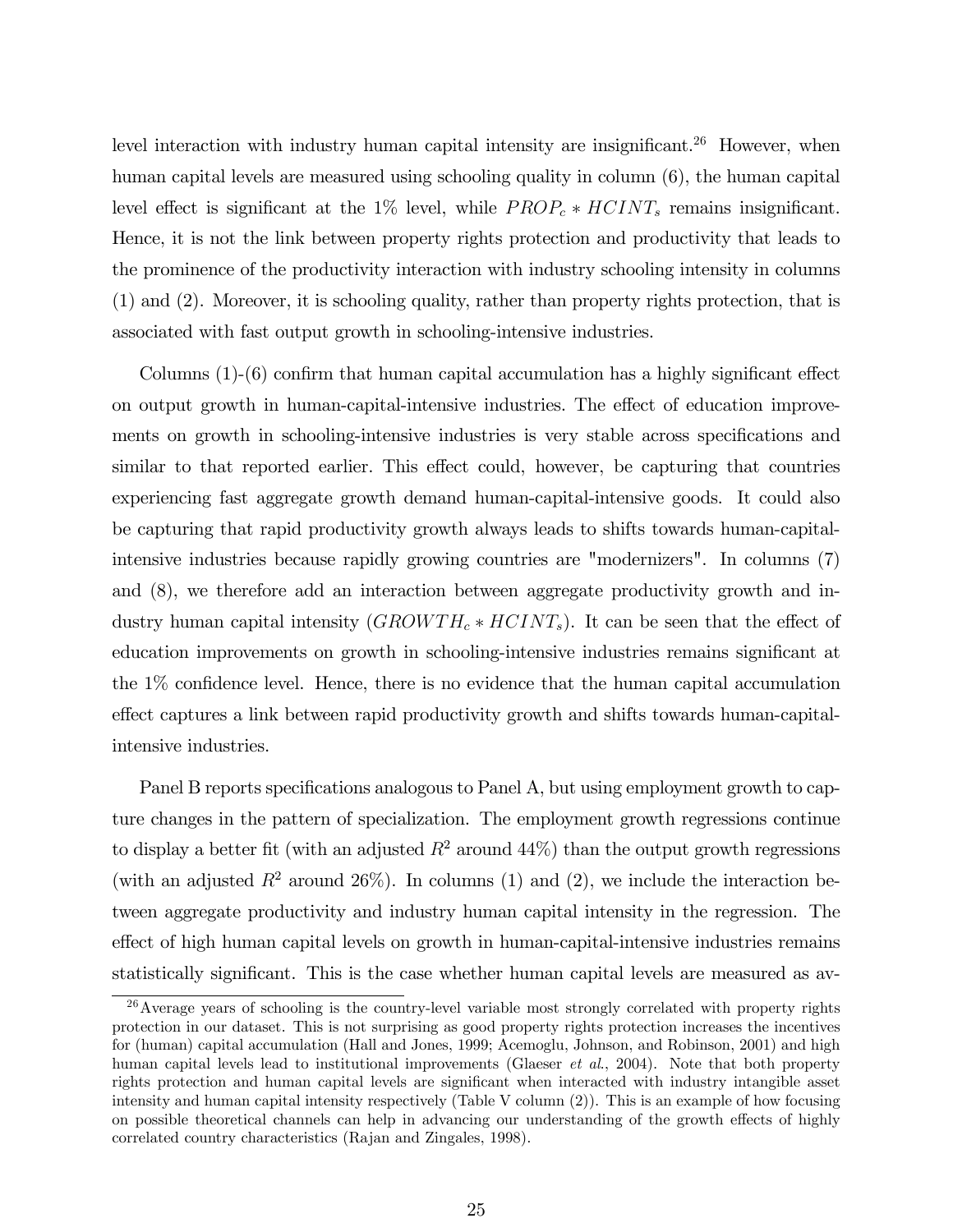erage schooling in column (1) or schooling quality in column (2). In columns (3) and (4), we include the interaction between the initial physical capital-output ratio and industry human capital intensity. The interaction between human capital levels and industry human capital intensity remains statistically significant, no matter which of the two human capital measures we employ. The same holds in columns (5) and (6), where we add the interaction between property rights protection and industry human capital intensity. All specifications also confirm the significance of the human capital accumulation effect on employment growth in human-capital-intensive industries. Moreover, as shown in columns (7) and (8), the effect of education improvements on growth in schooling-intensive industries continues to be robust to the inclusion of an interaction between aggregate productivity growth and industry human capital intensity. The results in Table X therefore confirm the positive link between high human capital levels and rapid human capital accumulation and growth in human-capital-intensive industries.

# 7 Conclusion

One way to progress in our understanding of the effects of human capital on growth is to examine channels through which such effects could work. If high levels of human capital facilitate technology adoption, better-educated countries should have adopted more rapidly the skilled-labor augmenting technologies becoming available in the 1970's. These countries should therefore have experienced faster output growth in more compared to less schoolingintensive industries in the 1980's. Theories of international specialization point to human capital accumulation as another important determinant of growth in human-capital-intensive industries. We therefore use data for 37 manufacturing industries in around 40 countries to examine whether higher levels of education and greater improvements in education were associated with faster output growth in schooling-intensive industries in the 1980's.

We find that output growth in schooling-intensive industries was significantly faster in economies with higher education levels and greater education improvements. These results are robust to controlling for the growth effects of well-functioning financial markets and good property rights protection in finance-dependent and intangible-asset-intensive industries respectively (Rajan and Zingales, 1998; Claessens and Laeven, 2003). They are also robust to controlling for additional channels through which domestic capital markets affect industry growth (Fisman and Love, 2003, 2004). The magnitude of the differential industry growth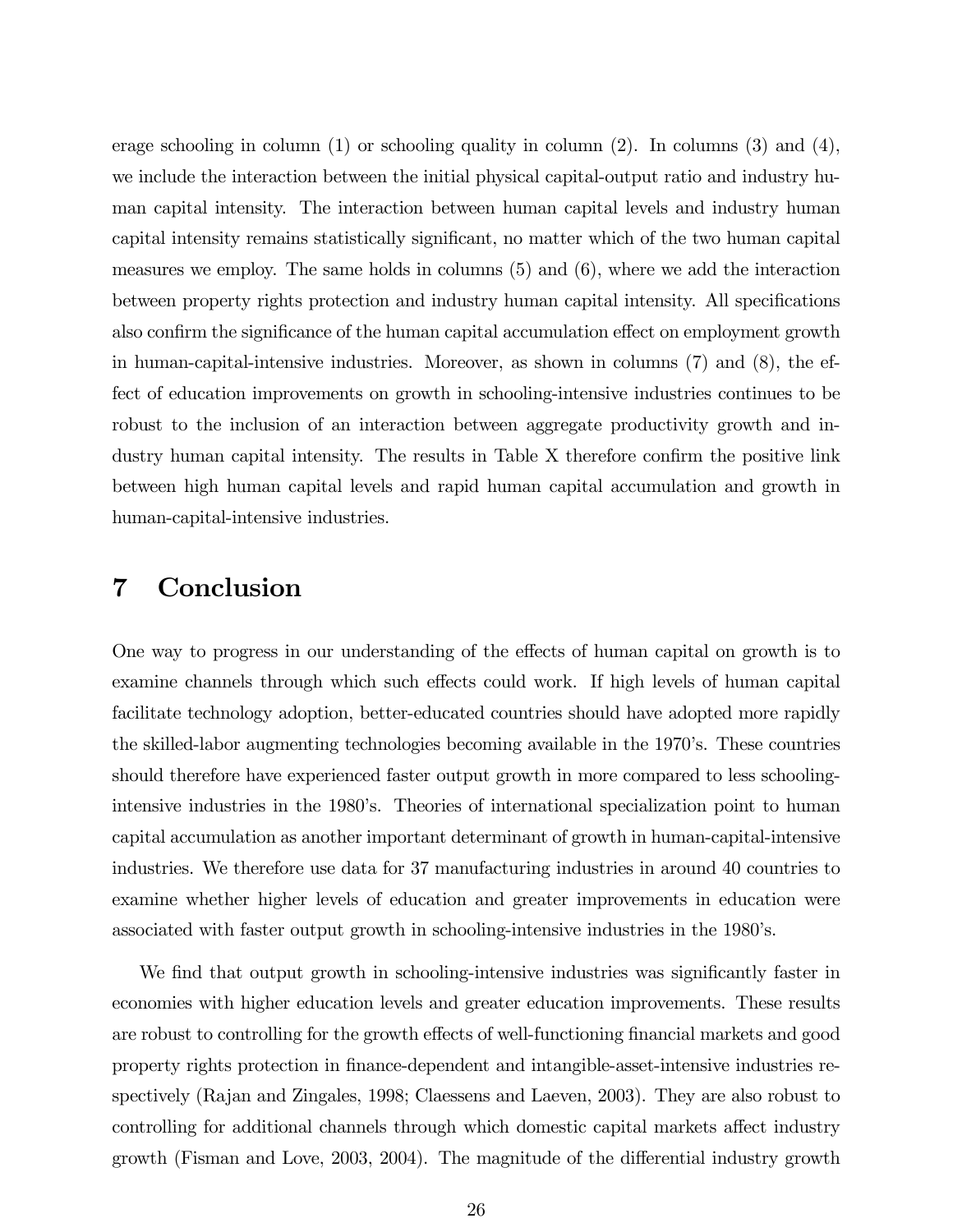effect of education levels and improvements is similar or larger than the differential growth effect of financial development and property rights protection. Furthermore when we examine the differential industry growth effects of human capital using employment data, we find even stronger evidence for positive effects of education levels and improvements on growth in schooling-intensive industries. We also analyze the differential industry growth effects of human capital separately in countries with low and with high tariffs. In countries with low tariffs, we find highly significant positive effects of education levels and improvements on growth in schooling-intensive industries. In countries with high tariffs, such effects usually turn statistically insignificant. Protectionist trade policies therefore appear to break the link between human capital and growth in human-capital-intensive industries.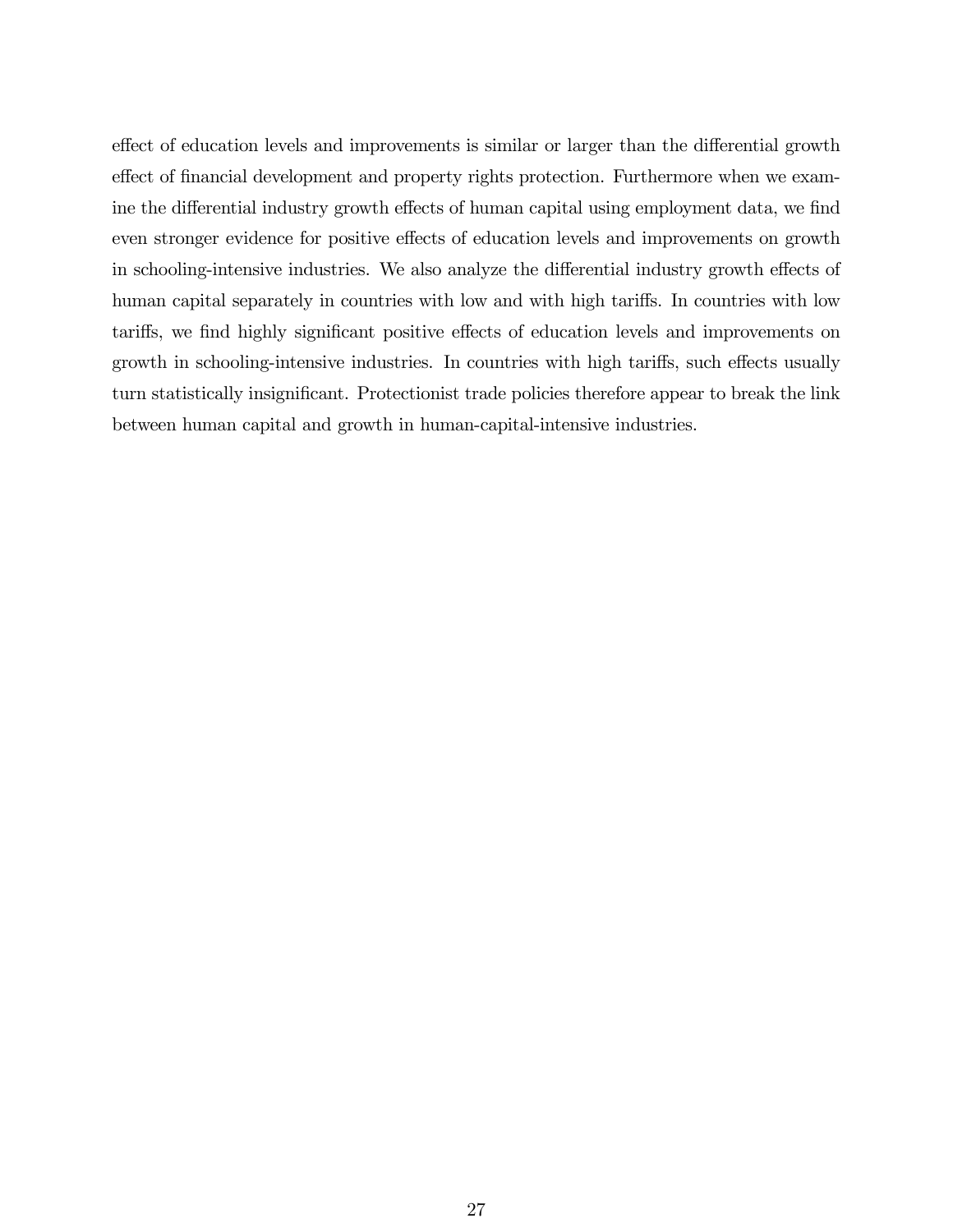# A Appendix

## A.1 Country Sample

Australia (AUS), Austria (AUT), Bangladesh (BGD), Belgium (BEL), Brazil (BRA), Canada (CAN), Chile (CHL), Colombia (COL), Costa Rica (CRI), Denmark (DNK), Egypt, Arab Rep. (EGY), Finland (FIN), France (FRA), Germany (DEU), Greece (GRC), India (IND), Indonesia (IDN), Israel (ISR), Italy (ITA), Japan (JPN), Jordan (JOR), Kenya (KEN), Korea, Rep. (KOR), Malaysia (MYS), Mexico (MEX), Morocco (MAR), Netherlands (NLD), New Zealand (NZL), Nigeria (NGA), Norway (NOR), Pakistan (PAK), Peru (PER), Philippines (PHL), Portugal (PRT), Singapore (SGP), South Africa (ZAF), Spain (ESP), Sri Lanka (LKA), Sweden (SWE), Turkey (TUR), United Kingdom (GBR), Venezuela, RB (VEN), Zimbabwe (ZWE)

## A.2 Variable Definitions and Sources

#### Country-Industry Specific

- $GROWTH_{s,c}$ : Annual growth rate of real value added in industry s in country c over the 1980-1989 period. No data is available for Indonesia and Jamaica. Source: Rajan and Zingales (1998). Original source: United Nations Industrial Development Organization Industrial Statistics (UNIDO), 1993 edition.
- $FRACT_{s,c}$ : Share of industry s in total value added in manufacturing in country c in 1980. Source: Rajan and Zingales (1998). Original source: UNIDO Industrial Statistics.
- $EMPGR_{s,c}$ : Annual growth rate of employment in industry s in country c over the 1981-1990 period. No data is available for Costa Rica, Jamaica, and Nigeria. Source: UNIDO Industrial Statistics.

#### Industry-Specific

•  $HCINT$ : Average years of schooling at the industry level. This variable is based on data from the 1980 Integrated Public Use Microdata Series. We extract two series:  $i)$  hours worked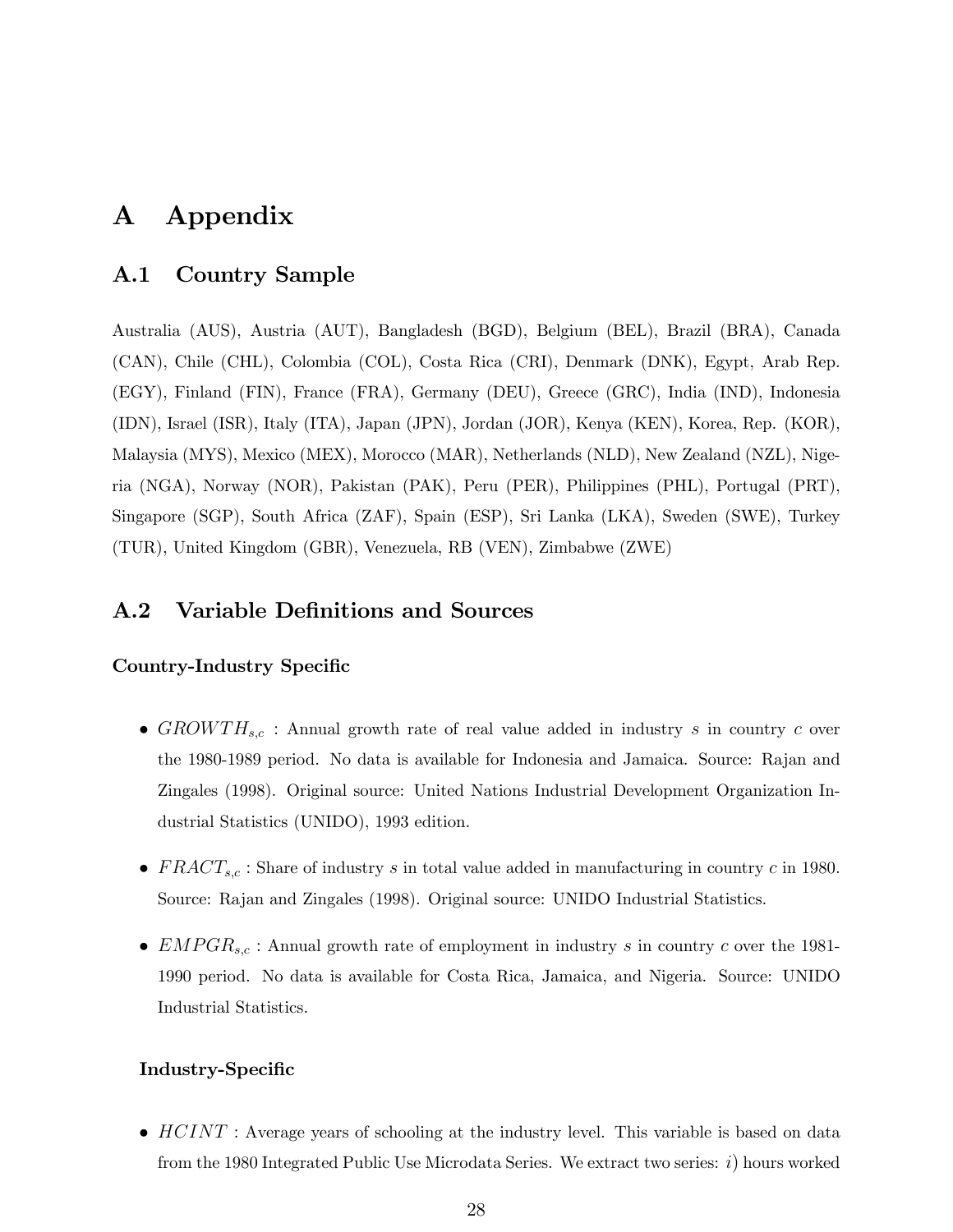by industry and years of education;  $ii)$  number of employees by industry and education. Our calculations are based on eight groups of educational attainment:  $i)$  0 years of schooling;  $ii)$ 1-4 years of schooling; iii) 5-8 years of schooling; iv) 9-11 years of schooling; v) 12 years of schooling;  $vi$ ) 13-15 years of schooling;  $vii$ ) 16 years of schooling;  $viii$ ) more than 16 years of schooling. Average years of schooling in each industry is obtained by multiplying the share of employees in each educational attainment group by 0, 1, 6, 10, 12, 14, 16 and 18 respectively (changing these weights within the bounds of the group does not affect our results). We also calculate two additional industry-level human capital intensity indicators.  $HCINT(SEC)$ is estimated as the ratio of hours worked by employees with at least 12 years of schooling (completed secondary education) to total hours worked by all employees in each industry.  $HCINT(COLL)$  is estimated as the ratio of hours worked by employees with at least 16 years of education (completed college studies) to total hours worked in each industry. Source: Integrated Public Use Microdata Series.

- $\bullet$  EXTFIN: Industry dependence on external financing. This variable is estimated as the industry-level median of the ratio of capital expenditure minus cash Fisman and Loveow over capital expenditure for U.S. firms averaged over the 1980-1989 period. This variable measures the portion of capital expenditure not financed by internally generated cash. Source: Rajan and Zingales (1998). Original source: COMPUSTAT.
- OPPORT : Industry growth opportunities. This variable is estimated as the industrylevel median growth rate of sales for U.S. firms averaged over the 1980-1990 period. Source: Fisman and Love (2004). Original source: COMPUSTAT.
- TRADEINT : Industry dependence on trade credit. This variable is calculated as the industry-median of ratio of accounts payable over total assets for U.S. firms averaged over the 1980-1989 period. Source: Fisman and Love (2003). Original source: COMPUSTAT.
- $INTANG$ : Industry dependence on intangible assets. This variable is estimated as the industry-median of the ratio of intangible assets to net fixed assets for U.S. firms averaged over the 1980-1989 period. Source: Claessens and Laeven (2003). Original source: COMPUSTAT.
- $INVINT$ : Industry intensity on physical capital investment. It is defined as the ratio of capital expenditure to property plant and equipment for U.S. firms averaged over the 1980-1989 period. Source: Rajan and Zingales (1998). Original source: COMPUSTAT. We also use three additional measures of industry physical capital intensity. (1) One minus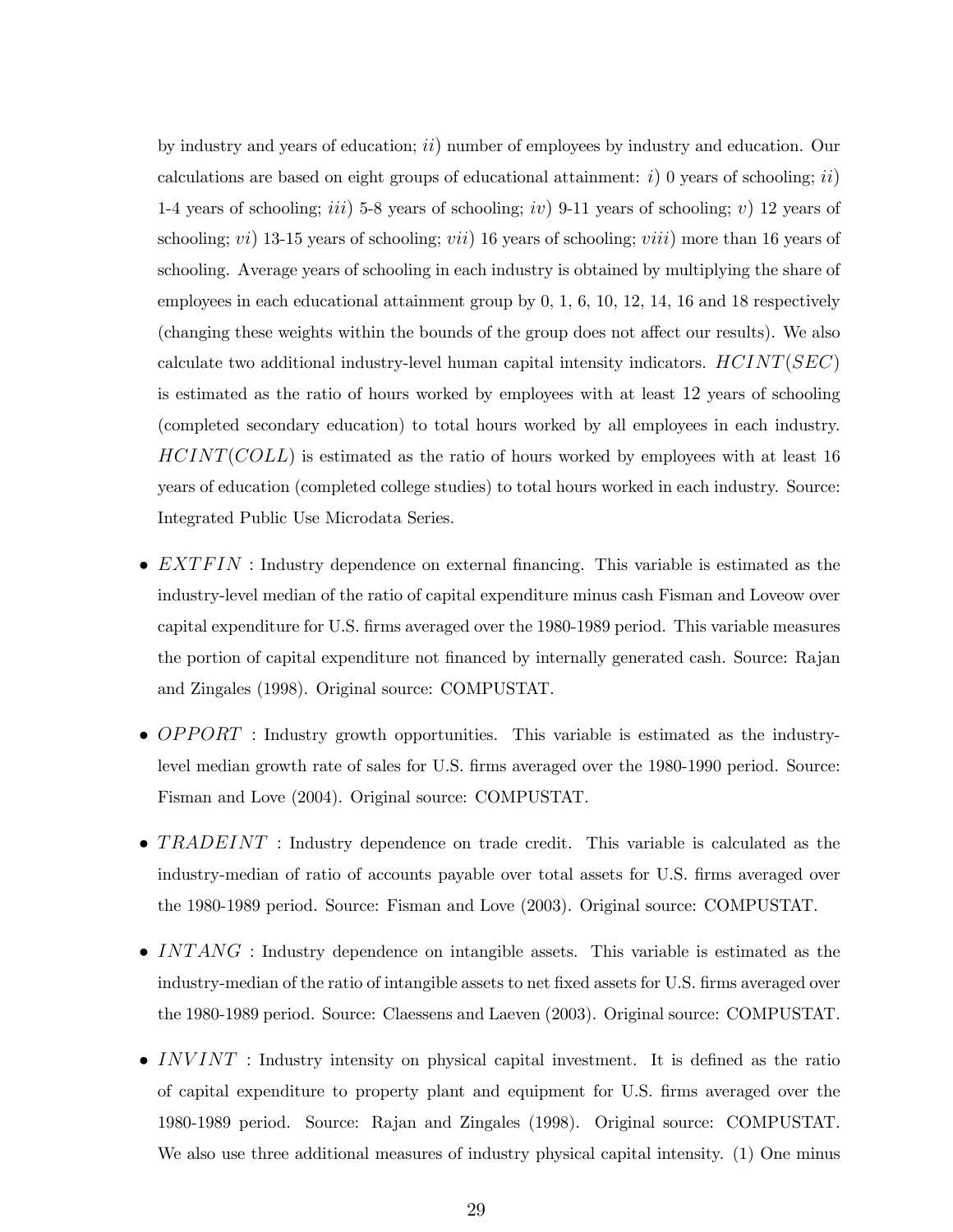the share of wages in value added; (2) Capital stock over value added; (3) Capital stock over employment, all in 1980. Source: NBER-CES Manufacturing Industry Database (Bartelsman and Gray, 1996).

•  $NONPROD$ : Ratio of non-production workers to total employment in U.S. manufacturing industries in 1980. Source: NBER-CES Manufacturing Industry Database (Bartelsman and Gray, 1996).

#### Country-Specific:

- $\bullet$   $PRIV$ : Private credit to GDP. Private credit is defined as the ratio of private domestic credit held by monetary authorities and depositary institutions (excluding interbank deposit) scaled by GDP in 1980. No data is available for Nigeria. Source: Fisman and Love (2003). Original source: IMF International Financial Statistics.
- PROP: Index of property rights protection on a scale from 1 to 5; higher values indicate higher protection. The index equals the median rating for the 1995-1999 period. Source: Claessens and Laeven (2003). Original source: The Index of Economic Freedom (The Heritage Foundation).
- $K/Y$ : Log physical capital-GDP ratio. Physical capital stock is calculated using the perpetual inventory method as implemented by Hall and Jones (1999) and Caselli (2005). Source: Penn World Tables, 5.6 (downloadable from: http://pwt.econ.upenn.edu).
- $SCH^{BL}$ : Average years of schooling of the population aged 25 and over. No data is available for Nigeria and Morocco and for Egypt before 1980. Source: Barro and Lee (2001).
- $SCH^{CS}$ : Average years of schooling of the population aged 25 and over. No data is available for Sri Lanka, Israel and Pakistan. Source: Cohen and Soto (2001).
- $\bullet$  Y : Log of real GDP per worker. Source: Penn World Tables 5.6.
- $GROWTH$ : Logarithmic growth rate of real GDP per worker. Source: Penn World Tables 5.6.
- $LFQUAL$ : Labor force quality index on a 0-100 scale. The index is based on test results in mathematics and science that are administrated by the International Association for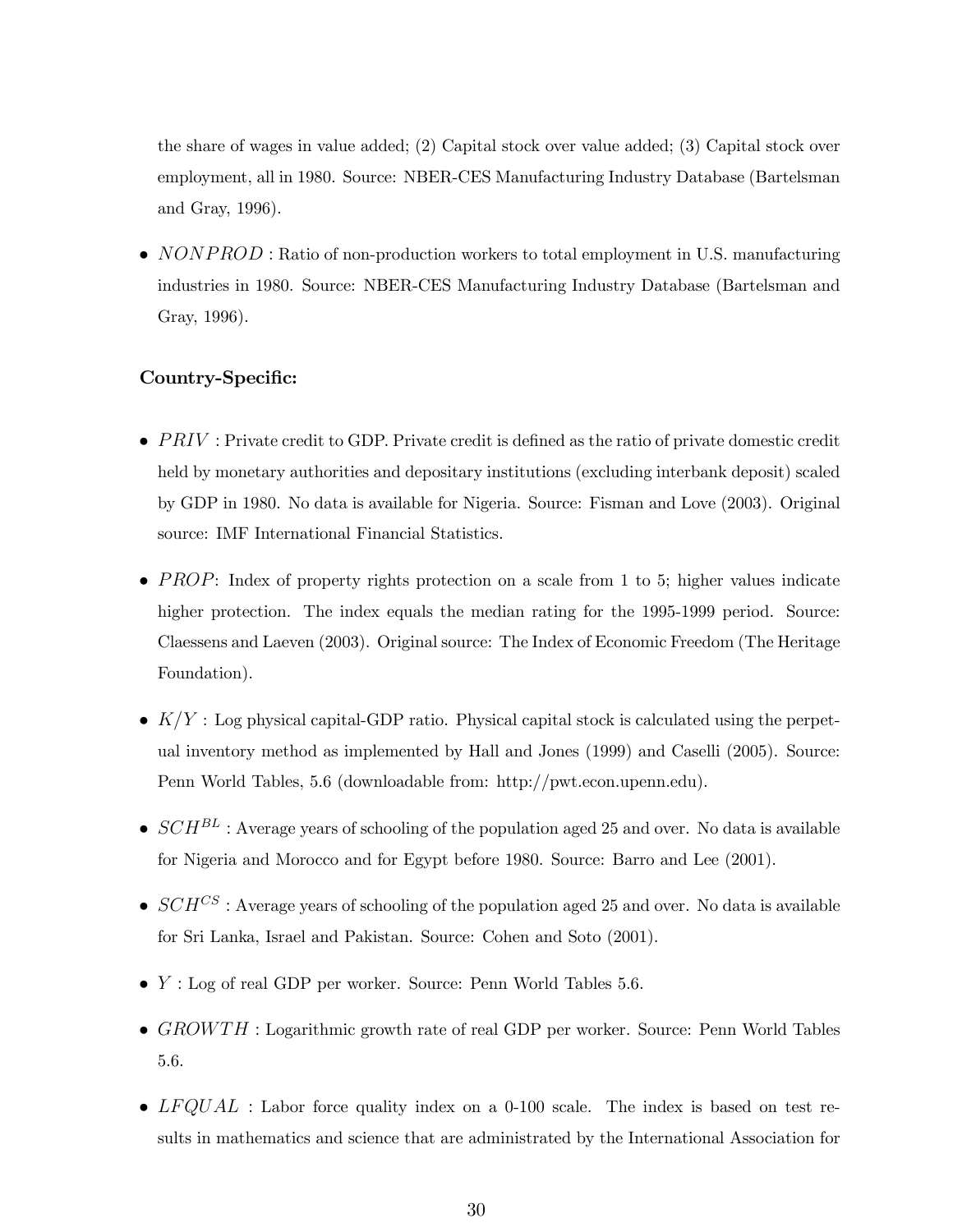the Evaluation of Educational Achievement and by the International Assessment of Educational Progress. The data was originally collected and processed to ensure international and intertemporal comparability by Hanushek and Kimko (2000). Hanushek and Kimko have direct observations on test results for 39 countries between 1965 and 1991. They impute data for additional countries based on a model of test score determination. This model is based on 31 countries due to data unavailability for some explanatory variables. Bosworth and Collins (2003) follow the Hanushek and Kimko approach but use updated and additional primary data to impute test scores. As a result, labor force quality indicators are available for all countries in our sample. Source: Hanushek and Kimko (2000); Bosworth and Collins (2003).

- $TAR^{SW}$ : Average import-weighted tariff rate over the 1980's on intermediates and capital goods. Source: Sachs and Warner (1995). Original source: UNCTAD.
- $TAR^{WB}$ : Average unweighted tariff rate over the 1980's for all goods. Source: World Bank (http://siteresources.worldbank.org/INTRANETTRADE/Resources/tar2002.xls),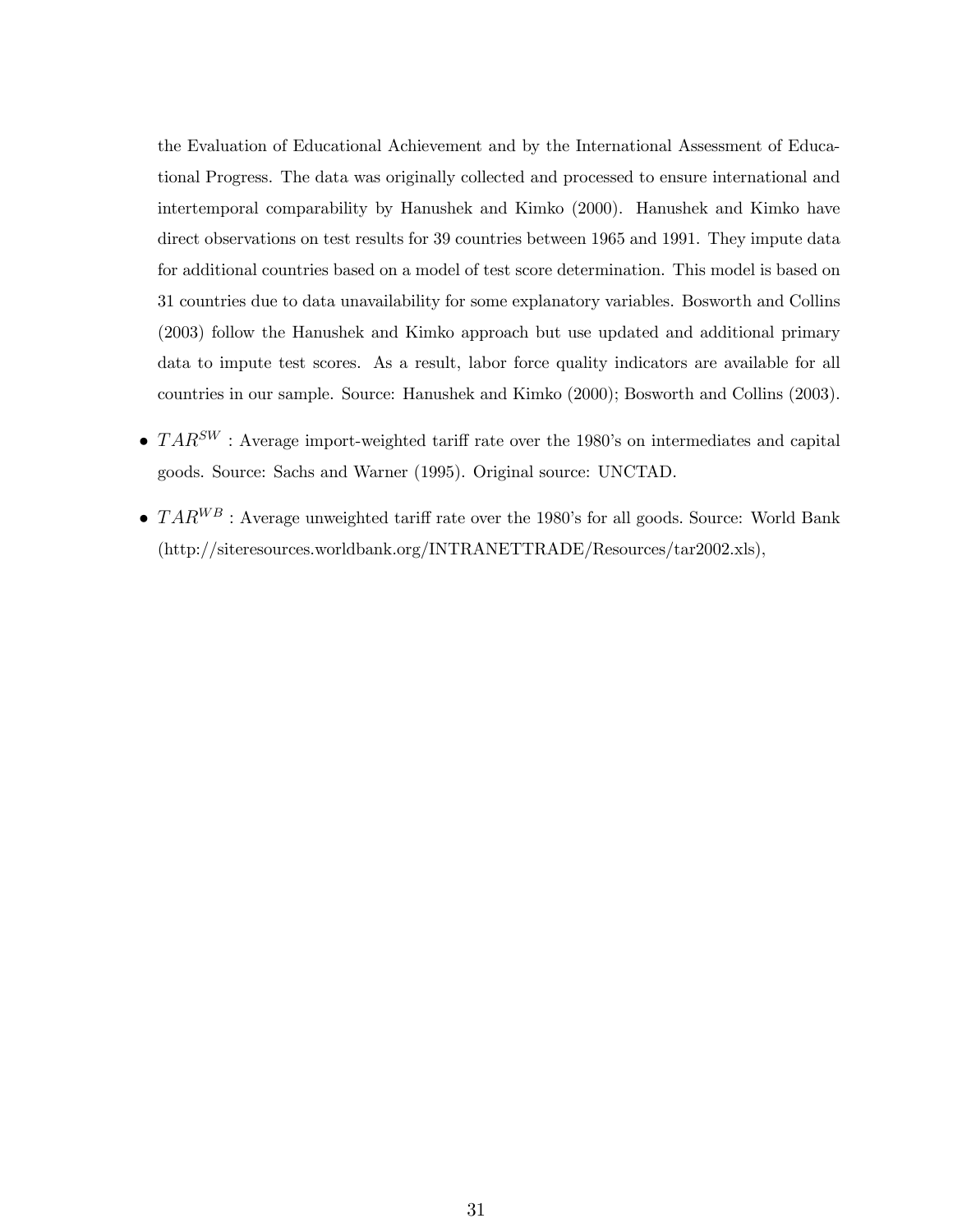## References

## $\begin{bmatrix} \ \end{bmatrix}$

Acemoglu, Daron. "Why Do New Technologies Complement Skills? Directed Technical Change and Wage Inequality." Quarterly Journal of Economics, November 1998, 113(4), pp. 1055-1090.

Acemoglu, Daron. "Directed Technical Change." Review of Economic Studies, October  $2002, 69(4),$  pp. 781-810.

Acemoglu, Daron. "Patterns of Skill Premia." Review of Economic Studies, April 2003a,  $70(1)$ , pp. 199-230.

Acemoglu, Daron. "Factor Prices and Technical Change: from Induced Innovations to Recent Debates." In Philippe Aghion (ed.) Knowledge, Information and Expectations in Modern Macroeconomics: In Honor of Edmund Phelps, Princeton, NJ: Princeton University Press, 2003b.

Acemoglu, Daron; Johnson, Simon and Robinson, James A. "The Colonial Origins of Comparative Development: An Empirical Investigation." American Economic Review, December 2001, 91(5), pp. 1369-1401.

Acemoglu, Daron and Zilibotti, Fabrizio. "Productivity Differences." Quarterly Journal of Economics, May 2001, 116(2), pp. 1055-1090.

Autor, David; Katz, Lawrence F., and Krueger, Alan B. "Computing Inequality: Have Computers Changed the Labor Market?" Quarterly Journal of Economics, November 1998, 113 (4), pp. 1169-1214.

Barro, Robert J. "Economic Growth in a Cross-Section of Countries." Quarterly Journal of Economics, May 1991, 106(2), pp. 407-443.

Barro, Robert J. "Human Capital and Growth." American Economic Review Papers and Proceedings, May 2001, 113(2), pp. 12-17.

Barro, Robert J. and Lee, Jong-Wha. "International Data on Educational Attainment: Updates and Implications." Oxford Economic Papers, 2001,  $\beta$ (3), pp. 541-563.

Barro, Robert J. and Sala-i-Martin, Xavier. Economic Growth. Cambridge, MA: MIT Press, 1995.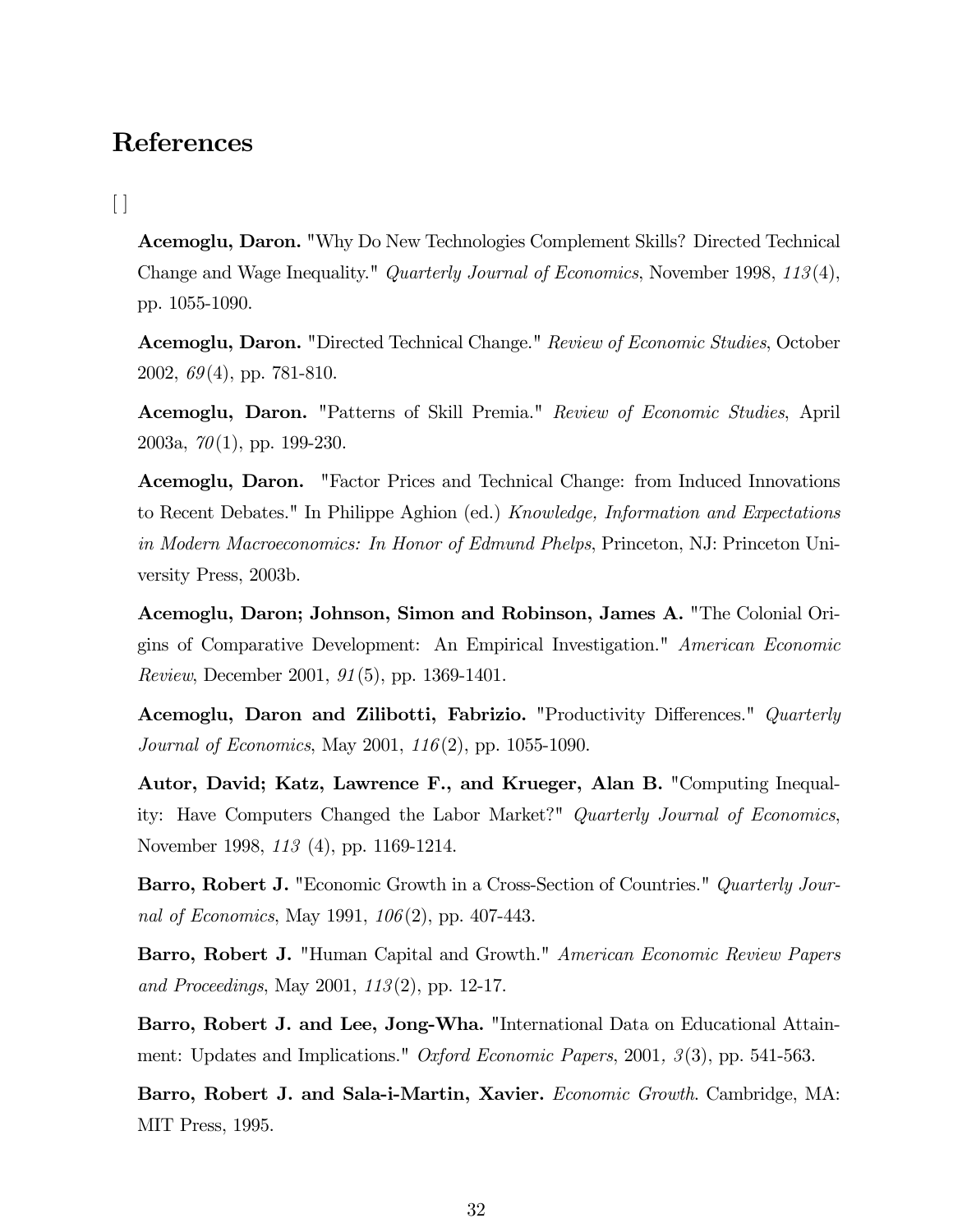Bartelsman, Eric J and Gray, Wayne. The NBER Productivity Manufacturing Database. National Bureau of Economic Research (Cambridge, MA) Technical Working Paper No. 205, October 1996. (Downloadable from http://www.nber.org/nberces/nbprod96.htm.)

Benhabib, Jess and Spiegel, Mark M. "The Role of Human Capital in Economic Development." Journal of Monetary Economics, October 1994, 34(2), pp. 143-174.

Benhabib, Jess and Spiegel, Mark M. "Human Capital and Technology Diffusion." December 2002. Forthcoming in Philippe Aghion and Steven Durlauf (eds.) The Handbook of Economic Growth, Amsterdam, The Netherlands: North-Holland, 2005

Berman, Eli; Bound, John, and Machin, Stephen. "Implications of Skill-Biased Technical Change: International Evidence." Quarterly Journal of Economics, November 1998, 113(4), pp. 1245-1279.

Berman Eli and Machin, Stephen. "Skilled-Biased Technology Transfer: Evidence of Factor Biased technical Change in Developing Countries." Oxford Review of Economic Policy, Fall 2000,  $16(3)$ , pp. .

Bils, Mark and Klenow Peter J. "Does Schooling Cause Growth?" American Economic Review, December 2000,  $90(5)$ , pp. 1160-1183.

Bosworth, Barry P. and Susan M. Collins. "The Empirics of Growth: An Update." Brookings Papers on Economic Activity, September 2003, 2, pp. 114-206.

Card, David. "The Causal Effect of Schooling on Earnings." In Orley Ashenfelter and David Card (eds.) *Handbook of Labor Economics*. Amsterdam, Netherlands: North Holland, 1999.

Caselli, Francesco. "Accounting for Cross-Country Income Differences." Mimeo, London School Economics, May 2005. Forthcoming in Philippe Aghion and Steven Durlauf (eds.) The Handbook of Economic Growth, North Holland, Amsterdam: 2005.

Caselli, Francesco and Coleman, John Wilbur II. "Cross-Country Technology Diffusion: The Case of Computers." American Economic Review Papers and Proceedings, May 2001, 91(2), pp. 328-335.

Caselli, Francesco and Coleman, John Wilbur II. "The US Technology Frontier." American Economic Review Papers and Proceedings, May 2002, 92(2), pp. 148-152.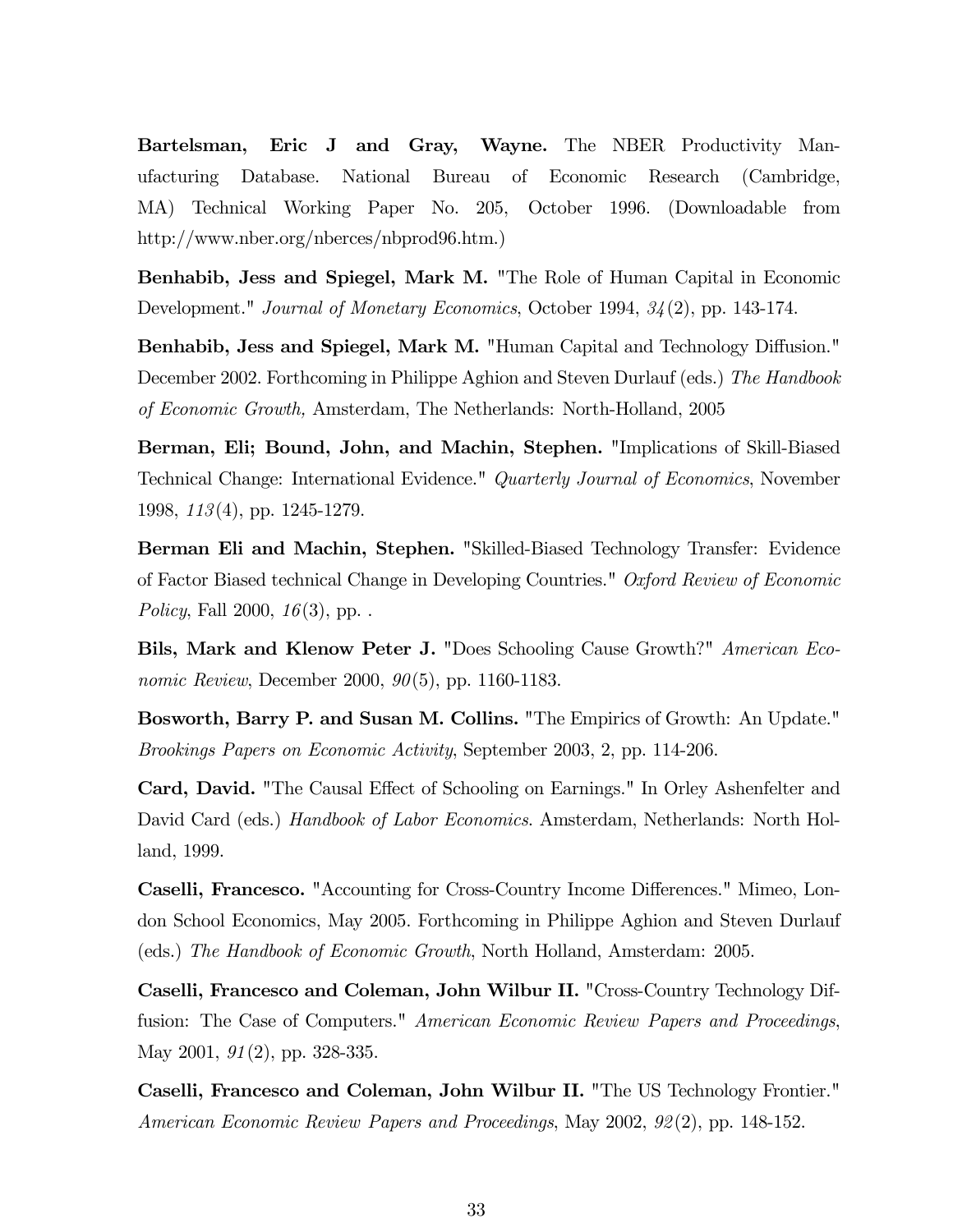Caselli, Francesco and Coleman, John Wilbur II. "The World Technology Frontier." June 2005, American Economic Review, forthcoming.

Caselli, Francesco; Esquivel, Gerard, and Lefort, Fernando. "Reopening the Convergence Debate: A New Look at Cross-Country Empirics." Journal of Economic Growth, September 1996, 1(3), pp. 363-389.

Claessens, Stijn and Laeven, Luc. "Financial Development, Property Rights, and Growth." Journal of Finance, December 2003, 58(6), pp. 2401-2436.

Cohen, Daniel and Soto, Marcelo. "Growth and Human capital: Good Data, Good Results." Centre for Economic Policy Research (London), Discussion Paper No. 3025. October 2001.

Deardorff, Alan. "The General Validity of the Heckscher-Ohlin Theorem." American Economic Review, September 1982, 72(4), pp. 683—694.

de la Fuente, Angel and Domenech, Rafael. "Schooling Data, Technical Diffusion, and the Neoclassical Model." American Economic Review Papers and Proceedings, May  $2001, 90(5)$ , pp. 323-327.

de la Fuente, Angel and Domenech, Rafael. "Human Capital in Growth Regressions: How Much Difference Does Data Quality Make." June 2005, Journal of the European Economic Association, forthcoming.

Djankov, Simeon; La Porta, Rafael; López-de-Silanes, Fisman and Loveorencio; Shleifer, Andrei and Botero, Juan. "The Regulation of Labor." Quarterly Journal of Economics, November 2004, 119(4), pp. 1339 - 1382.

Dornbusch, Rudiger; Fischer, Stanley and Samuelson, Paul A. "Heckscher-Ohlin Trade Theory with a Continuum of Goods." Quarterly Journal of Economics, September 1980, 95(2), pp. 203-224.

Durlauf, Steven N.; Johnson Paul A., and Temple, Jonathan. "Growth Econometrics." Forthcoming in Philippe Aghion and Steven Durlauf (eds.) The Handbook of Economic Growth, Amsterdam, The Netherlands: North-Holland, 2005.

Fisman, Raymond and Love, Inessa. "Trade Credit, Financial Intermediary Development, and Industry Growth." Journal of Finance, February 2003, 58(1), pp. 353-374.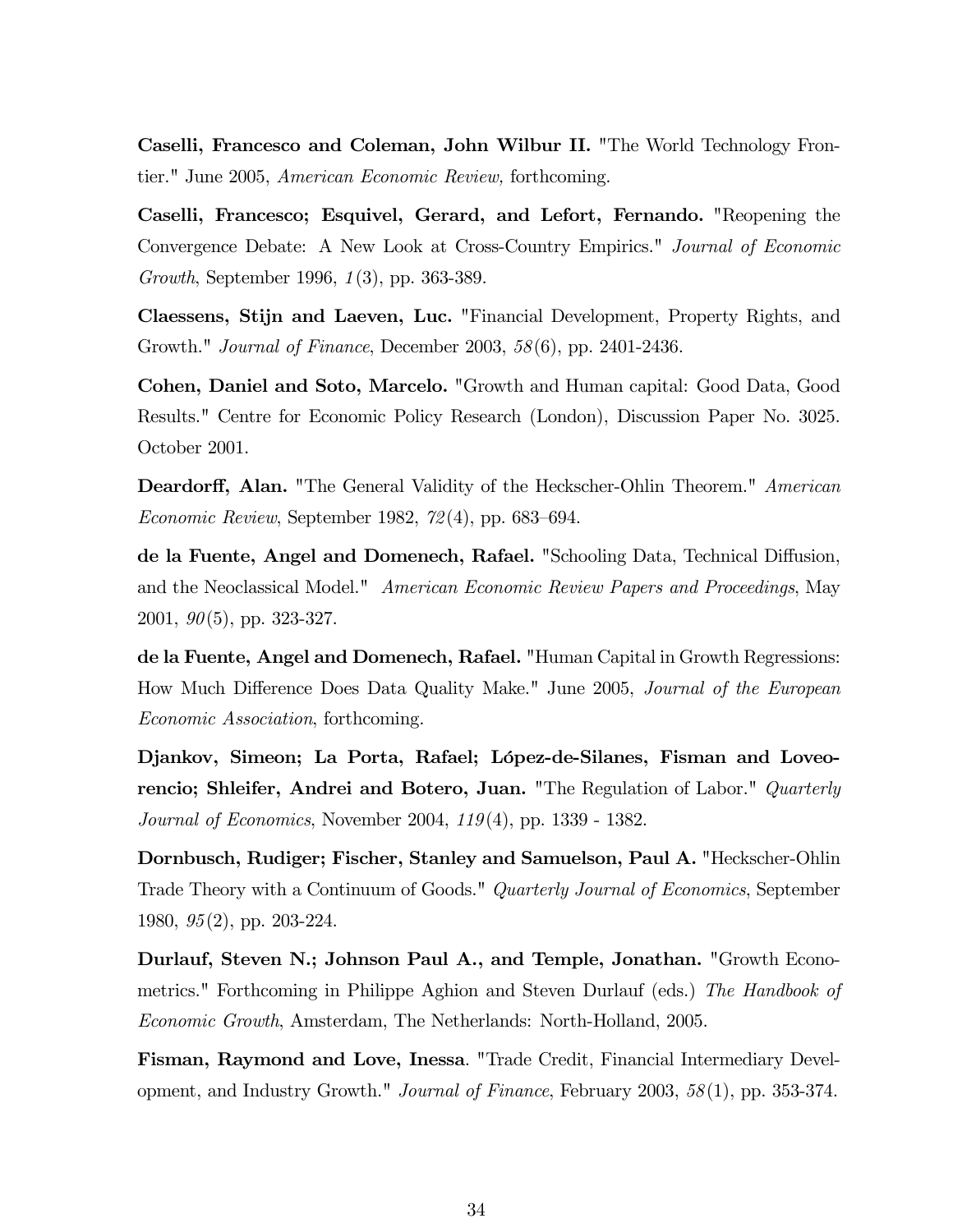Fisman, Raymond and Love, Inessa. "Financial Development and Growth in the Short and Long Run." National Bureau of Economic Research (Cambridge, MA), Working Paper No. 10236, January 2004.

Fitzgerald, Doireann and Hallak, Juan Carlos. "Specialization, Factor Accumulation and Development." Journal of International Economics, December 2004, 64(2), pp. 277-302.

Forstner, Helmut. "A Note on the General Validity of the Heckscher-Ohlin Theorem." American Economic Review, September 1985, 75(4), pp. 844-849.

Glaeser, Edward L.; La Porta, Rafael; Lopez-de-Silanes, Fisman and Loveorencio and Shleifer, Andrei. "Do Institutions Cause Growth?" Journal of Economic Growth, February 2004, 9(1), pp. 271-303.

Hall, Robert E., and Jones, Charles I.. "Why Do Some Countries Produce So Much More Output per Worker Than Others?" Quarterly Journal of Economics, February 1999,  $114(1)$ , pp. 83-116.

Hanushek, Eric A. "Some Simple Analytics of School Quality." National Bureau of Economic Research (Cambridge, MA), Working Paper No. 10229, January 2004.

Hanushek, Eric A. and Kimko, Dennis D. "Schooling, Labor-Force Quality, and the Growth of Nations." American Economic Review. December 2000, 90(5), pp. 1184-1208.

Harrigan, James. "Specialization and the Volume of Trade: Do the Data Obey the Laws?" National Bureau of Economic Research (Cambridge, MA), Working Paper No. 8675, August 2001.

Heckman, James and Klenow, Peter J. "Human Capital Policy". In Michael Boskin (ed.) Policies to Promote Capital Formation. Stanford, CA: Hoover Institution, 1998.

Kahn, James A. and Lim, Jong-Soo. "Skilled Labor-Augmenting Technical Progress in U.S. Manufacturing." Quarterly Journal of Economics, November 1998, 113(4), pp. 1281-1308.

Kartini Shastry, Gauri and Weil, David N. "How Much of Cross-Country Income Variation is Explained by Health." Journal of the European Economic Association, April-May, 2003, 1(2-3), pp. 387-396.

Klenow, Peter J. "Ideas Versus Rival Human Capital: Industry Evidence on Growth Models." Journal of Monetary Economics, June 1998, 42(1), pp. 3-23.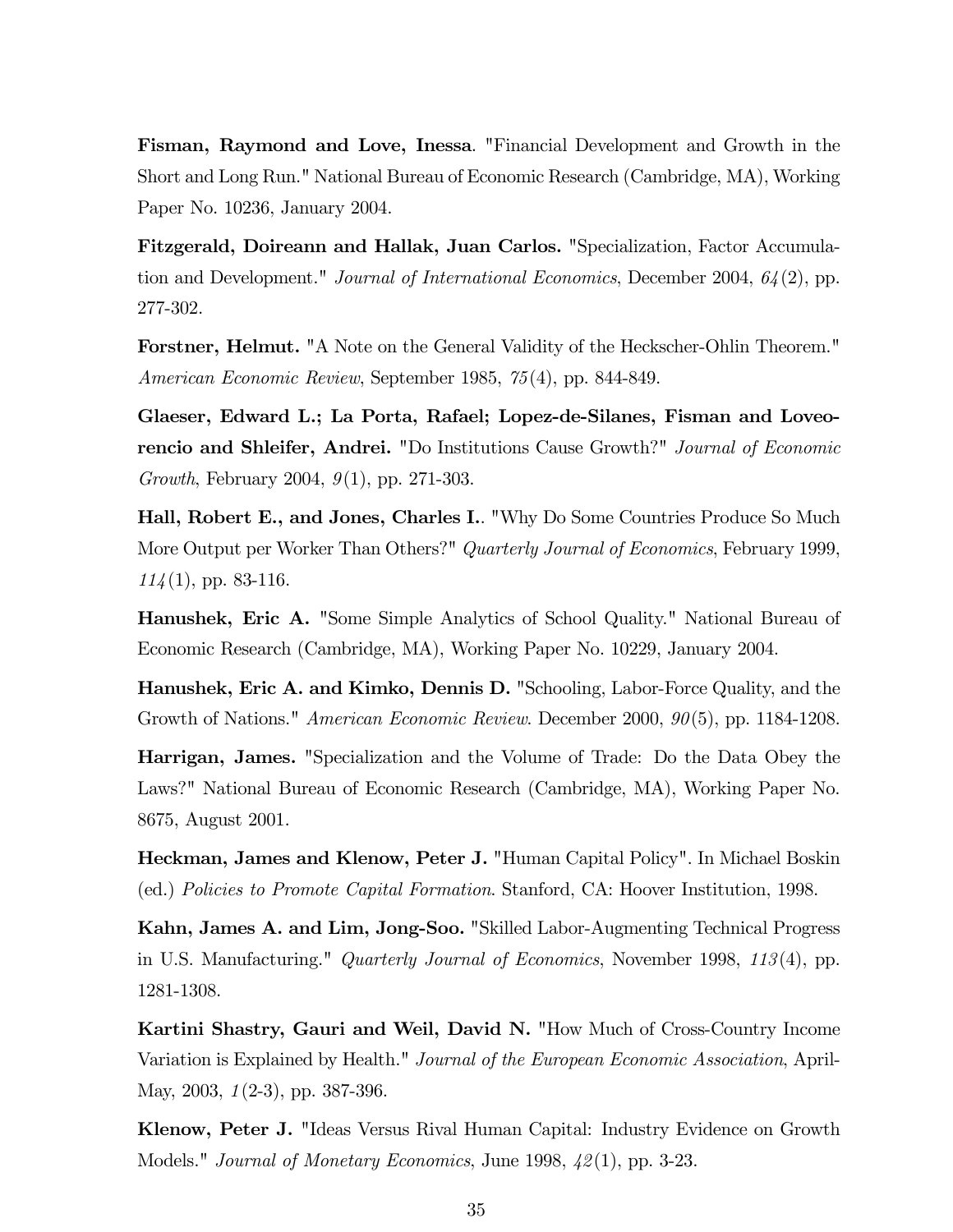Klenow, Peter J. and Rodriguez-Clare Andres. "The Neoclassical Rival in Growth Economics: Has It Gone Too Far?" In Ben Bernake and Julio Rotemberg (eds.) NBER Macroeconomics Annual 1997, Cambridge, MA: MIT Press, 1997.

Krueger, Alan B. and Lindahl, Mikael. "Education for Growth: Why and For Whom?" *Journal of Economic Literature*, December 2001, 39(4), pp. 1101-1136.

Krugman, Paul R. "Scale Economies, Product Differentiation, and the Pattern of Trade." American Economic Review, December 1980, 70(5), pp. 950-959.

Lucas, Robert. "On the Mechanisms of Economic Development." Journal of Monetary Economics, July 1988, 22(1), pp.3-42.

Mankiw, Gregory. "The Growth of Nations." Brookings Papers on Economic Activity,  $1995(1)$ , pp. 275-326.

Mankiw, N. Gregory; Romer, David, and Weil, David N. "A Contribution to the Empirics of Economic Growth." Quarterly Journal of Economics, May 1992, 107(2), pp. 407-437.

Manuelli, Rodolfo and Seshadri, Ananth. "Human Capital and the Wealth of Nations." Mimeo, University of Wisconsin-Madison, May 2005.

Nelson, Richard R. and Phelps Edmund S. "Investment in Humans, Technical Diffusion, and Economic Growth." American Economic Review, March 1966, 56(1/2), pp. 69-75.

Petersen, Mitchell A. and Rajan, Raghuram G. "Trade Credit: Theories and Evidence." Review of Financial Studies, Fall 1997, 10(3), pp. 661-691.

**Pritchett, Lant.** "Where Has All the Education Gone?" World Bank Economic Review, 2001,  $15(3)$ , pp. 367-391.

Rajan, Raghuram G. and Zingales, Luigi. "Financial Dependence and Growth." American Economic Review, June 1998, 88(3), pp. 559-586.

Romalis, John. "Factor Proportions and the Structure of Commodity Trade." American Economic Review, March 2004, 94(1), pp. 67-97.

Romer, Paul. "Human Capital and Growth: Theory and Evidence." Carnegie-Rochester Conference Series on Public Policy, 1990a, 32, pp. 251-286.

Romer, Paul. "Endogenous Technical Change." Journal of Political Economy, October 1990b, 98(5), pp. S71-S102.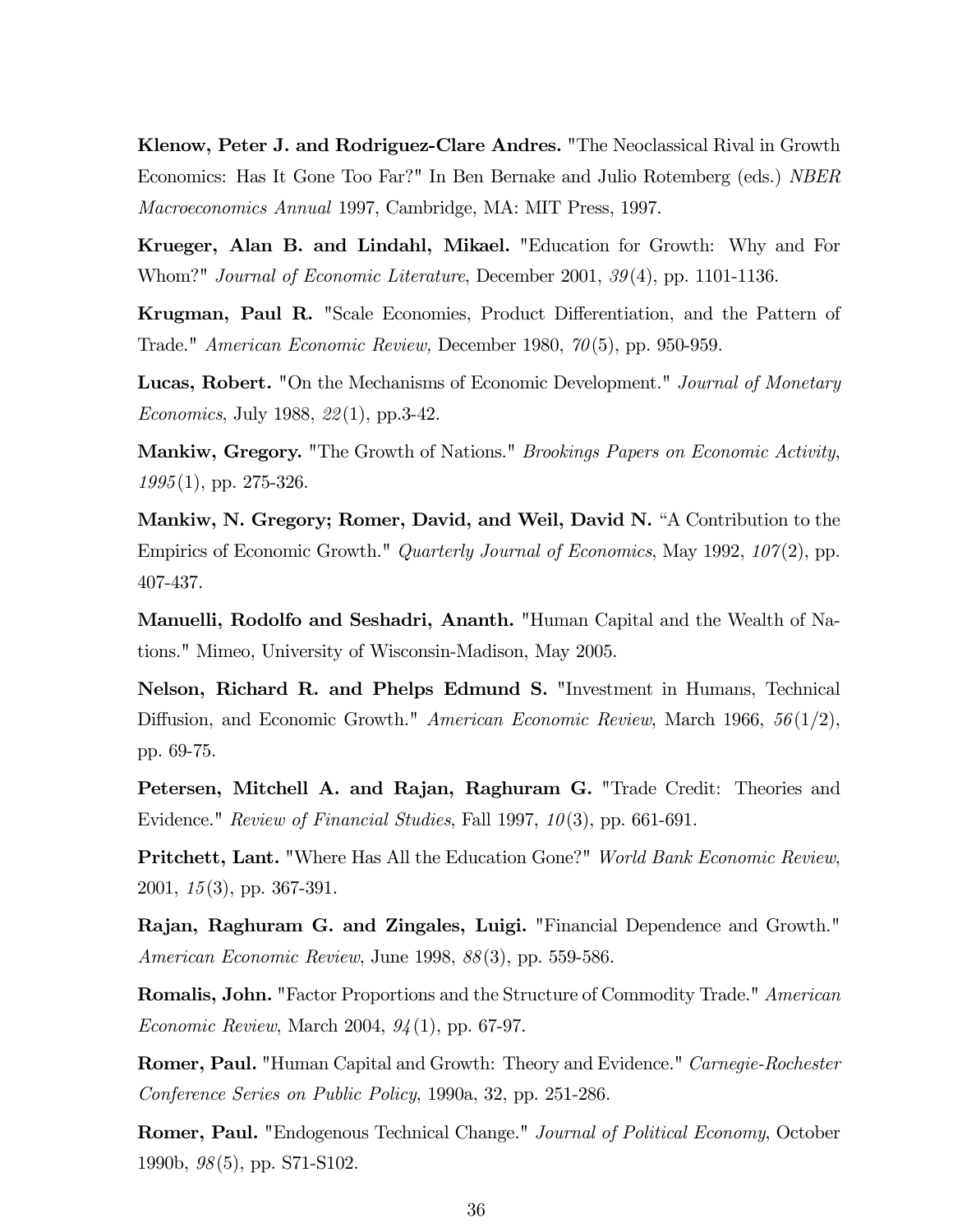Sachs, Jeffrey D. and Warner, Andrew M. "Economic Reform and the Process of Global Integration." Brookings Paper on Economic Activity, 1995, 1995(1), pp. 1-118.

Temple, Jonathan. "The New Growth Evidence." Journal of Economic Literature, March 1999, 37(1), pp. 112-156.

Topel, Robert. "Labor Markets and Economic Growth." in Orley Ashenfelter and David Card (eds.). The Handbook of Labor Economics. Amsterdam, The Netherlands: North Holland, 1999.

Ventura, Jaume. "Growth and Interdependence." Quarterly Journal of Economics, February 1997, 112(1), pp. 57-84.

Ventura, Jaume. "A Global View of Economic Growth." Centre for Economic Policy Research (London), Discussion Paper No. 5059, May 2005. Forthcoming in Philippe Aghion and Steven Durlauf (eds.) The Handbook of Economic Growth, North Holland, Amsterdam: 2005.

United Nations Industrial Development Organization. *Industrial Statistics Year*book. New York, NY, 2004.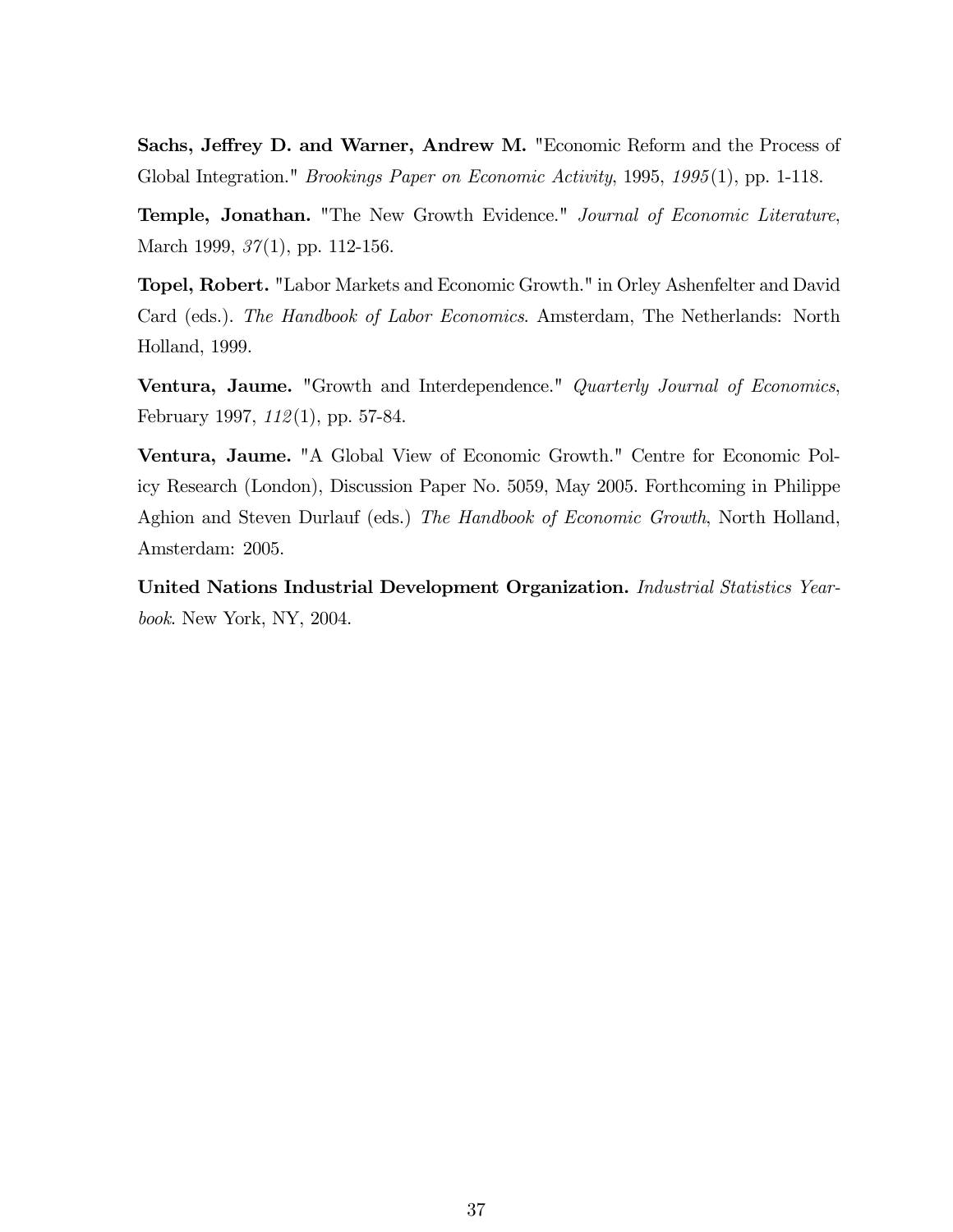



**Figure 1a** 

Figures 1a and 1b plot our estimates of the effect of country-level schooling in 1980 on 1980-1989 industry output growth (on the horizontal axis) against industry human capital intensity (*HCINT*; on the vertical axis). The two figures differ in that the estimates in Figure 1b account for the role of financial development and property rights protection for growth in financedependent and intangible-assets-intensive industries respectively.

 $-0.01$   $-0.005$  0  $0.005$  0.01 Estimated Coefficient on 1980 Schooling (SCH)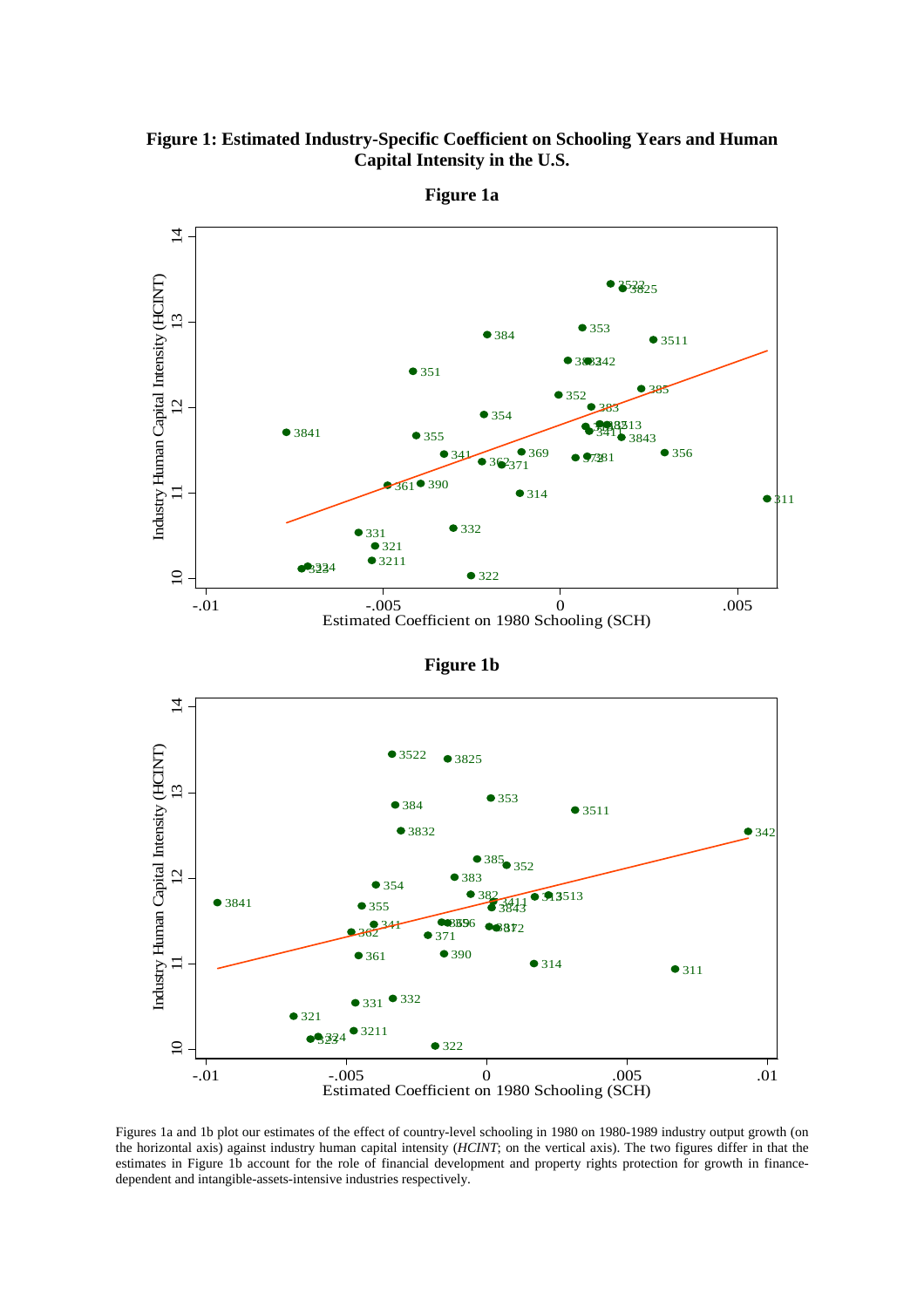



Estimated Coefficient on Labor Force Quality (LBQUAL)

Figures 2a and 2b plot our estimates of the effect of country-level labor-force quality on 1980-1989 industry output growth (on the horizontal axis) against industry human capital intensity (*HCINT*; on the vertical axis). The two figures differ in that the estimates in Figure 2b account for the role of financial development and property rights protection for growth in financedependent and intangible-assets-intensive industries respectively.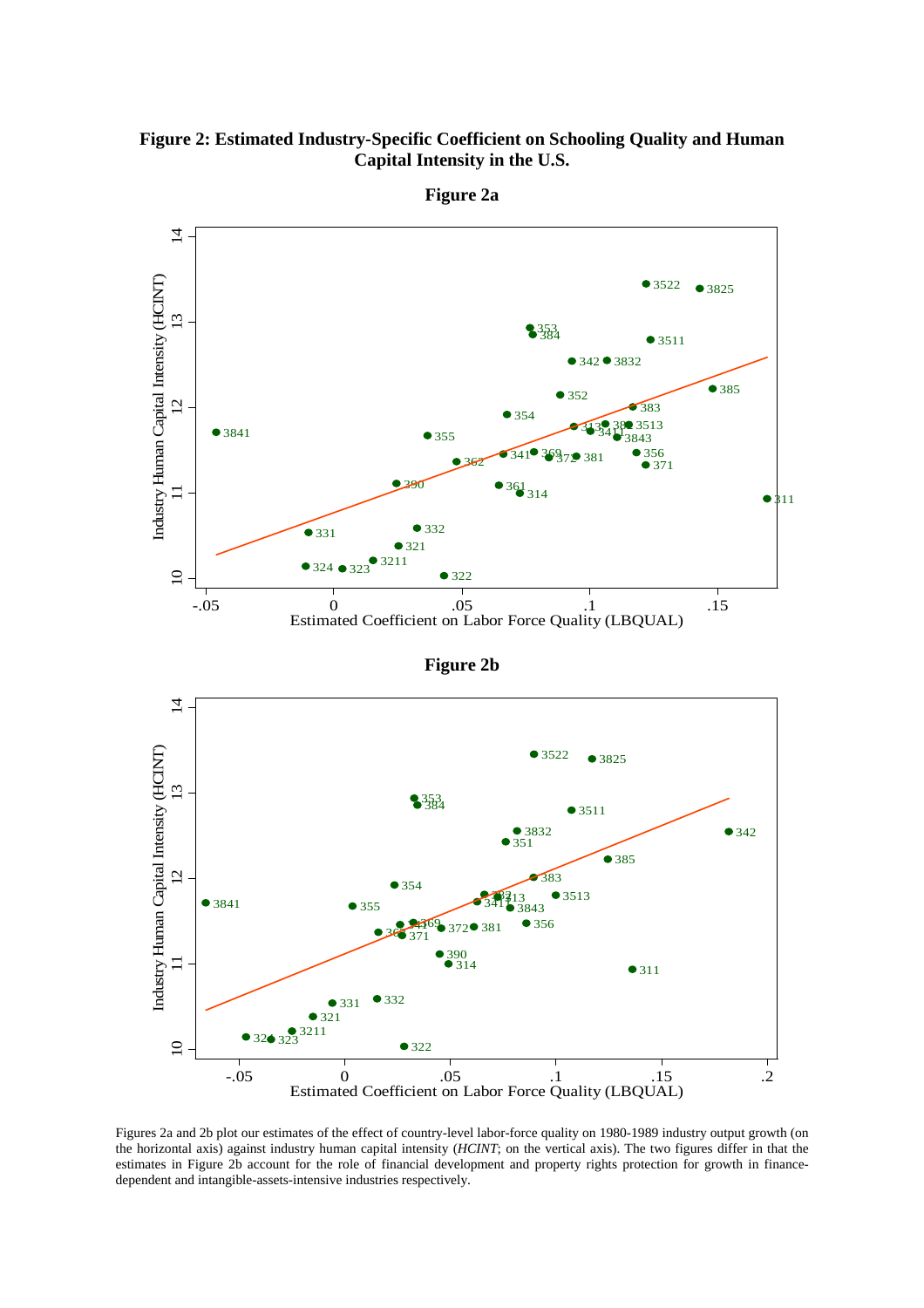



**Figure 3a**

Figures 3a and 3b plot our estimates of the effect of 1970-1990 country-level increases in schooling on 1980-1989 industry output growth (on the horizontal axis) against industry human capital intensity (*HCINT*; on the vertical axis). The two figures differ in that the estimates in Figure 3b account for the role of financial development and property rights protection for growth in finance-dependent and intangible-assets-intensive industries respectively.

.04 .06 .08 .1 .12 Estimated Coefficient on 1970-1990 Change in Schooling

 $•321$ 

 $332$ 

 $323$ 

 $•322$ 

 $\Omega$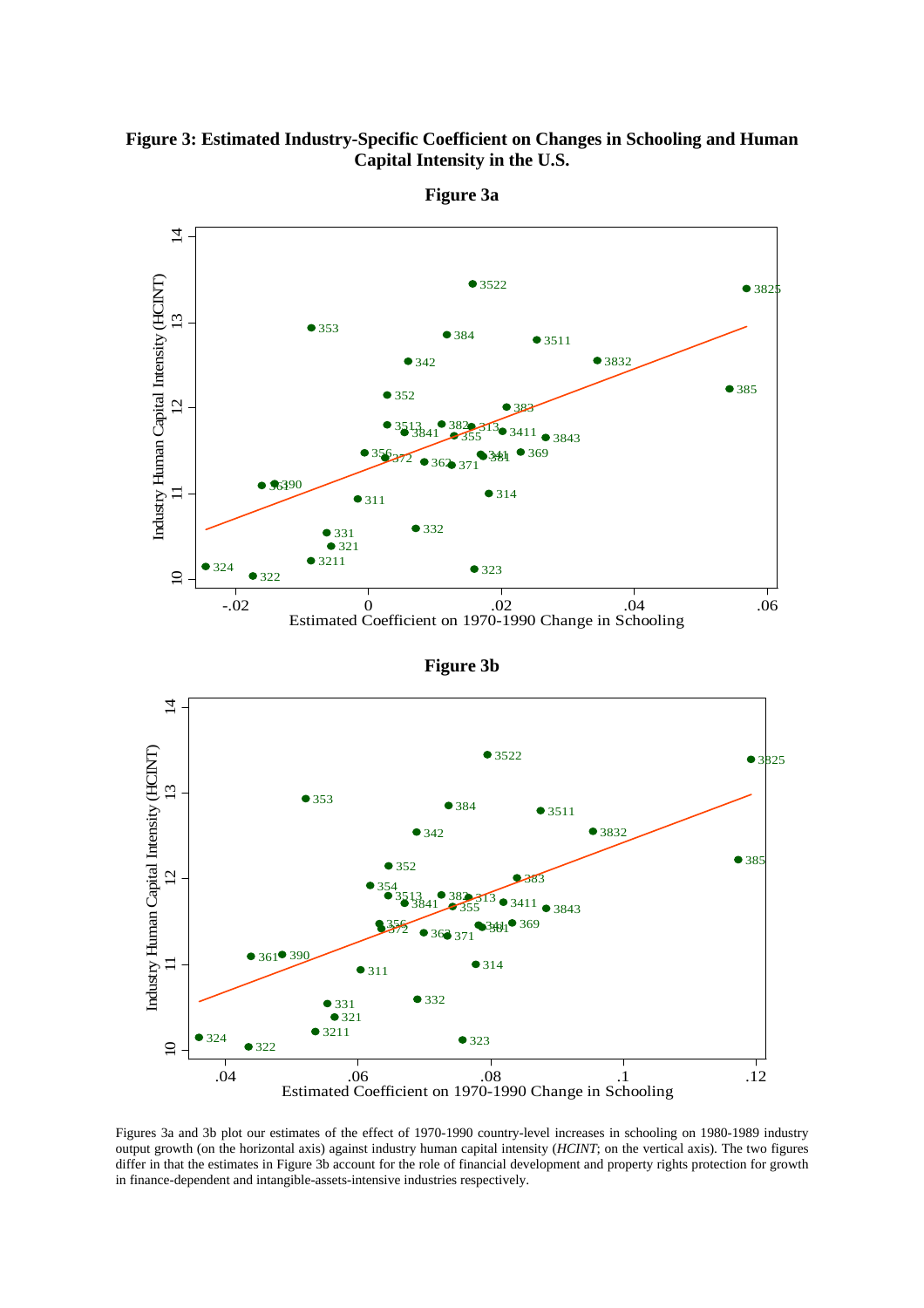| <b>ISIC Code</b> | <b>Industry Name</b>              | <b>HCINT</b> | HCINT(SEC) | HCINT(COLL) |
|------------------|-----------------------------------|--------------|------------|-------------|
| 3522             | <b>Drugs</b>                      | 13.45        | 87.22%     | 35.14%      |
| 3825             | Office, computing                 | 13.40        | 90.01%     | 29.29%      |
| 353              | Petroleum refineries              | 12.94        | 87.26%     | 25.05%      |
| 384              | Transportation equipment          | 12.86        | 84.20%     | 23.42%      |
| 3511             | Basic chemicals excl. fertilizers | 12.79        | 84.06%     | 24.54%      |
| 3832             | Radio                             | 12.55        | 83.29%     | 18.79%      |
| 342              | Printing and Publishing           | 12.54        | 83.89%     | 19.97%      |
| 351              | Industrial chemicals              | 12.42        | 81.60%     | 20.03%      |
| 385              | Professional goods                | 12.22        | 79.31%     | 18.50%      |
| 352              | Chemicals                         | 12.15        | 77.08%     | 18.96%      |
| 383              | Electric machinery                | 12.01        | 76.08%     | 15.29%      |
| 354              | Petroleum and coal products       | 11.92        | 69.06%     | 14.08%      |
| 382              | Machinery                         | 11.81        | 76.23%     | 10.23%      |
| 3513             | Synthetic resins                  | 11.80        | 75.21%     | 15.14%      |
| 313              | <b>Beverages</b>                  | 11.78        | 73.81%     | 13.09%      |
| 3411             | Pulp, paper                       | 11.72        | 75.23%     | 10.68%      |
| 3841             | Ship building and repairing       | 11.71        | 74.78%     | 9.99%       |
| 355              | Rubber products                   | 11.67        | 74.39%     | 10.26%      |
| 3843             | Motor vehicle                     | 11.65        | 73.46%     | 10.95%      |
| 369              | Non-metal products                | 11.48        | 67.80%     | 14.20%      |
| 356              | Plastic products                  | 11.48        | 71.50%     | 10.19%      |
| 341              | Paper and Products                | 11.46        | 70.51%     | 11.05%      |
| 381              | Metal products                    | 11.43        | 69.87%     | 9.71%       |
| 372              | Non-ferrous metals                | 11.42        | 70.31%     | 9.66%       |
| 362              | <b>Glass</b>                      | 11.37        | 69.13%     | 8.68%       |
| 371              | Iron & Steel                      | 11.33        | 69.61%     | 8.32%       |
| 390              | Other ind.                        | 11.11        | 65.12%     | 11.92%      |
| 361              | Pottery                           | 11.09        | 65.01%     | 9.87%       |
| 314              | Tobacco                           | 11.00        | 66.04%     | 10.99%      |
| 311              | Food products                     | 10.93        | 65.55%     | 9.74%       |
| 332              | Furniture                         | 10.59        | 58.31%     | 7.09%       |
| 331              | <b>Wood Products</b>              | 10.54        | 59.29%     | 7.06%       |
| 321              | Textile                           | 10.38        | 53.83%     | 6.94%       |
| 3211             | Spinning                          | 10.21        | 49.76%     | 5.49%       |
| 324              | Footwear                          | 10.14        | 52.07%     | 3.69%       |
| 323              | Leather                           | 10.12        | 50.69%     | 7.06%       |
| 322              | Apparel                           | 10.04        | 51.09%     | 5.07%       |
|                  | Mean                              | 11.61        | 71.13%     | 13.52%      |
|                  | <b>Standard Deviation</b>         | 0.90         | 10.87%     | 7.12%       |
|                  | Median                            | 11.65        | 71.50%     | 10.95%      |
|                  | 0.25 Percentile                   | 11.09        | 65.55%     | 9.66%       |
|                  | 0.75 Percentile                   | 12.15        | 77.08%     | 18.50%      |

#### **Table I -- Industry Measures of Human Capital Intensity (Dependence)**

Table I reports average years of schooling of employees (HCINT) for all industries in our sample calculated using U.S. data. We also report two additional measures of industry-level human capital intensity (HCINT(SEC) and HCINT(COLL)). HCINT(SEC) is the ratio of hours worked by employees with at least 12 years of schooling (necessary for completing secondary school) to total hours worked. HCINT(COLL) is the ratio of hours worked by employees with at least 16 years of schooling (necessary for completing college) to total hours worked. The bottom rows give some descriptive statistics. The data comes from the Integrated Public Use Microdata Series and corresponds to 1980. See the Appendix for details on the construction of the three human capital intensity measures.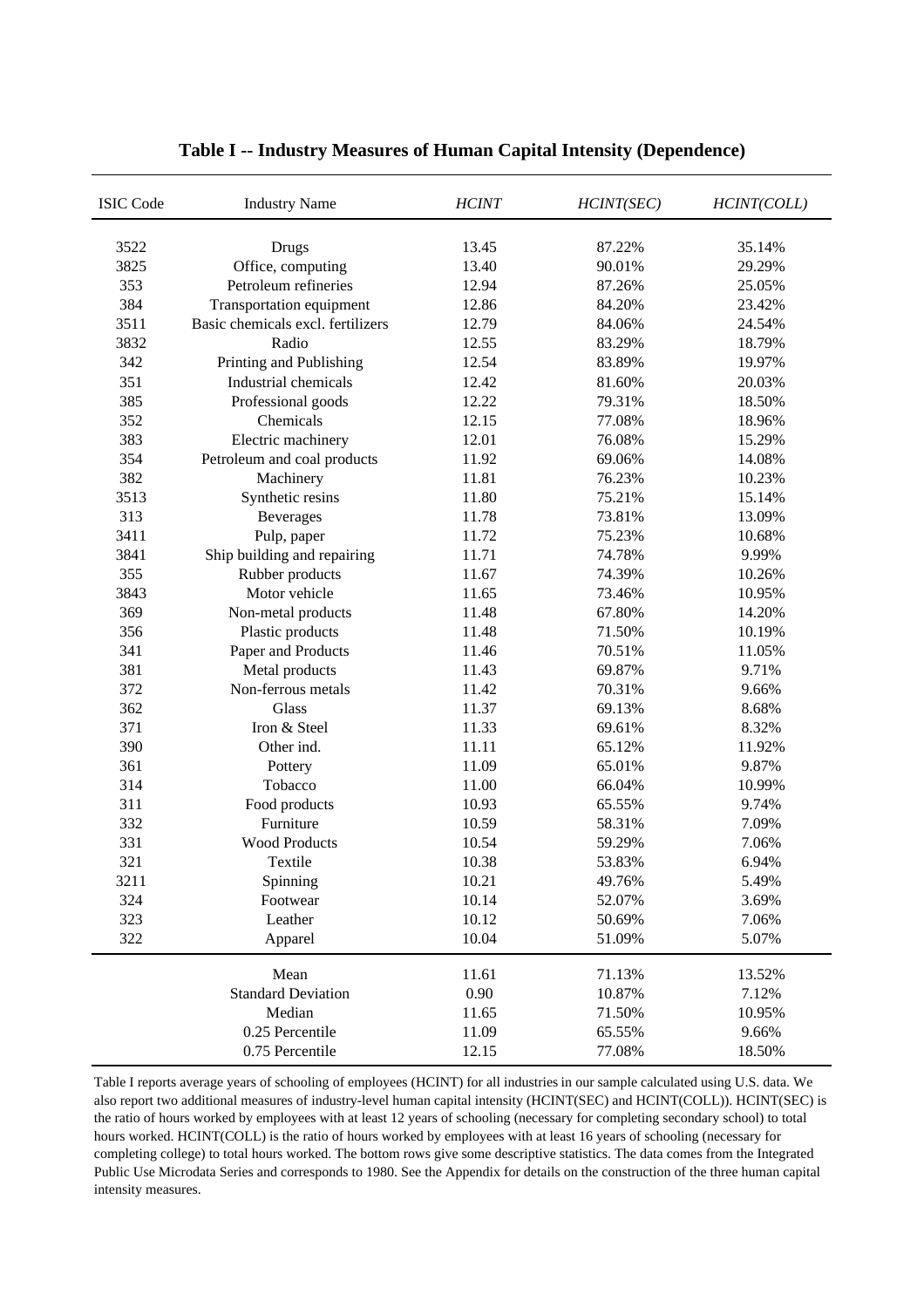## **Table II--Correlation Structure**

| <b>HCINT</b><br><i>HCINT(SEC)</i><br><i>HCINT(COLL)</i>         | $0.9780*$<br>$0.9239*$           | $0.8502*$                        |                                 |                                  |                                     |                               |                        |           |  |
|-----------------------------------------------------------------|----------------------------------|----------------------------------|---------------------------------|----------------------------------|-------------------------------------|-------------------------------|------------------------|-----------|--|
| <i>NONPROD</i><br><b>EXTFIN</b><br><i>INTANG</i>                | $0.8665*$<br>$0.5614*$<br>0.2253 | $0.8193*$<br>$0.5200*$<br>0.2421 | $0.8660*$<br>$0.5431*$<br>0.281 | $0.4885*$<br>0.3741              | 0.1443                              |                               |                        |           |  |
| <i><b>INVINT</b></i><br><b>TRADEINT</b><br><i><b>OPPORT</b></i> | $0.5721*$<br>$-0.2018$<br>0.3475 | $0.5654*$<br>$-0.2135$<br>0.3397 | $0.5645*$<br>$-0.233$<br>0.3684 | $0.5808*$<br>$-0.2149$<br>0.4213 | $0.8116*$<br>$-0.1149$<br>$0.6498*$ | 0.4038<br>$-0.1553$<br>0.3557 | $-0.1047$<br>$0.7666*$ | $-0.1927$ |  |

#### **Panel B - Country-level Variables**

| $0.9698*$ |           |           |           |           |           |           |           |  |
|-----------|-----------|-----------|-----------|-----------|-----------|-----------|-----------|--|
| $-0.015$  | $-0.1761$ |           |           |           |           |           |           |  |
| $-0.2837$ | $-0.2424$ | $0.6824*$ |           |           |           |           |           |  |
| $0.6622*$ | $0.6651*$ | 0.1073    | 0.0825    |           |           |           |           |  |
| $0.4188*$ | $0.4071*$ | 0.1239    | 0.0987    | $0.5884*$ |           |           |           |  |
| $0.7284*$ | $0.7650*$ | 0.0661    | 0.1389    | $0.7016*$ | $0.5753*$ |           |           |  |
| $0.6123*$ | $0.6241*$ | $-0.054$  | $-0.1168$ | $0.5678*$ | 0.3783    | $0.5879*$ |           |  |
| $0.7703*$ | $0.7881*$ | $-0.1304$ | $-0.1936$ | $0.5091*$ | $0.4251*$ | $0.6088*$ | $0.6342*$ |  |
|           |           |           |           |           |           |           |           |  |

Panel A reports correlations between the main industry-level variables. The correlations are based on either 36 or 37 industry observations, depending on the variables considered. Panel B reports correlations between the main country-level variables. These correlations are based on 39 to 43 country observations, depending on the variables considered. The Data Appendix gives detailed variable definitions and sources. \* denotes that the correlation is significant at the 1% confidence level.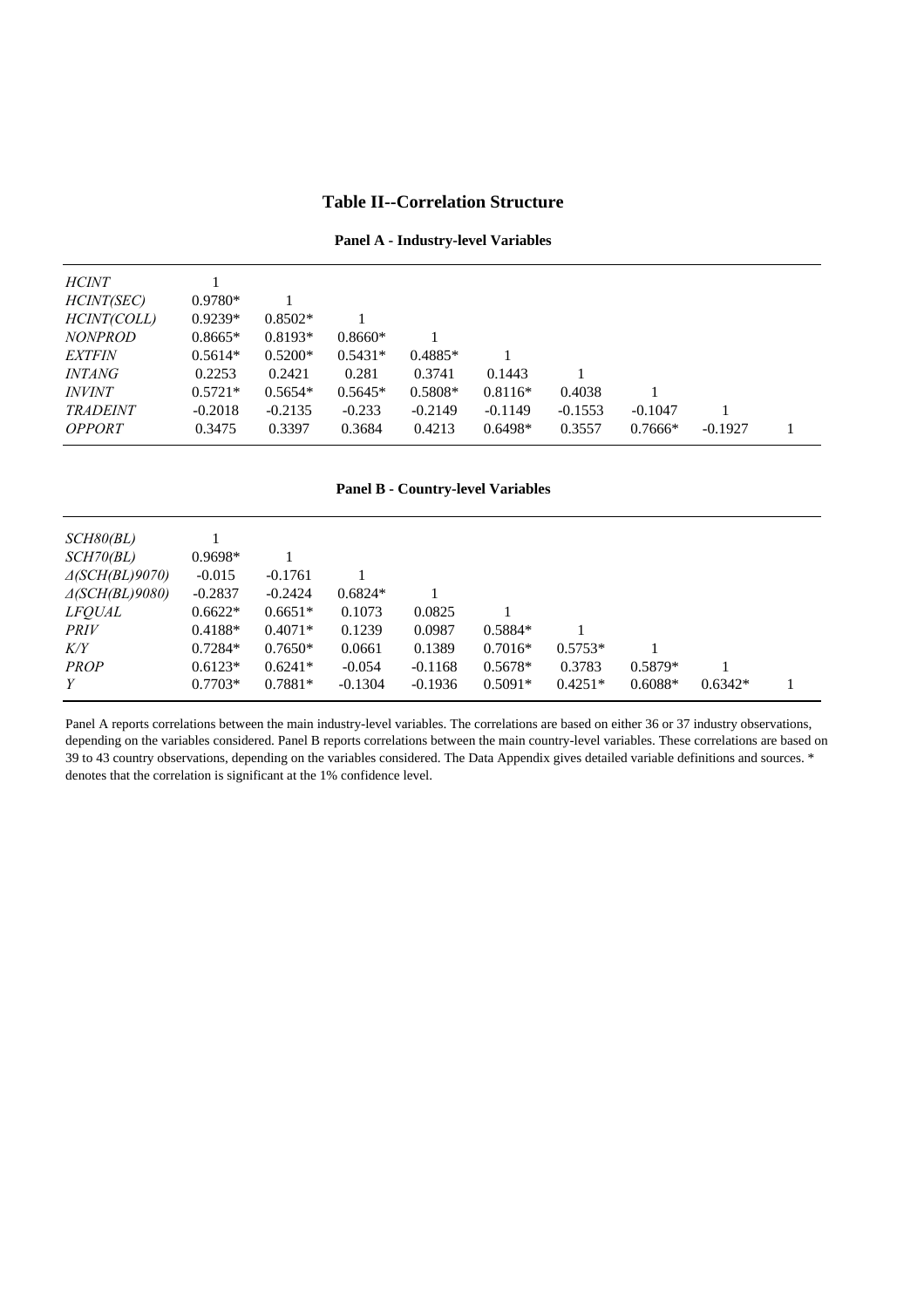|                                                                                                                    |                                      |                                      | Average Years of Schooling (SCH)     |                                      | Labor Force Quality ( <i>LFQUAL</i> ) |                                      |                                      |                                      |
|--------------------------------------------------------------------------------------------------------------------|--------------------------------------|--------------------------------------|--------------------------------------|--------------------------------------|---------------------------------------|--------------------------------------|--------------------------------------|--------------------------------------|
|                                                                                                                    | (1)                                  | (2)                                  | (3)                                  | (4)                                  | (5)                                   | (6)                                  | (7)                                  | (8)                                  |
| $FRACTs$ , $c$                                                                                                     | $-0.8817$<br>(3.48)                  | $-0.9402$<br>(3.73)                  | $-0.9052$<br>(3.55)                  | $-0.9631$<br>(3.80)                  | $-1.0199$<br>(3.95)                   | $-0.9757$<br>(3.75)                  | $-0.9367$<br>(3.56)                  | $-0.9994$<br>(3.80)                  |
| Human Capital Quantity Interaction<br>[SCH80 X HCINT]                                                              | 0.0034<br>(2.55)                     | 0.0024<br>(1.87)                     | 0.0030<br>(2.24)                     | 0.0021<br>(1.56)                     |                                       |                                      | $-0.0008$<br>(0.56)                  | $-0.0015$<br>(1.09)                  |
| Human Capital Quality Interaction<br>[LFQUALX HCINT]                                                               |                                      |                                      |                                      |                                      | 0.0869<br>(3.50)                      | 0.0715<br>(2.82)                     | 0.0931<br>(3.13)                     | 0.0865<br>(2.96)                     |
| <b>Finance Interaction</b><br>[PRIV X EXTFIN]                                                                      |                                      | 0.1015<br>(2.77)                     |                                      | 0.1004<br>(2.76)                     |                                       | 0.0734<br>(2.15)                     |                                      | 0.0753<br>(2.18)                     |
| Property Rights Interaction<br>[PROP X INTANG]                                                                     |                                      |                                      | 0.0069<br>(2.48)                     | 0.0068<br>(2.47)                     |                                       | 0.0057<br>(2.07)                     |                                      | 0.0060<br>(2.11)                     |
| Adjusted R2<br>Obs.<br>Countries<br><b>Industry-Country Fixed-Effects</b><br>Differential in Real Growth (75%-25%) | 0.222<br>1240<br>40<br>Yes<br>0.0177 | 0.245<br>1207<br>40<br>Yes<br>0.0128 | 0.224<br>1240<br>40<br>Yes<br>0.0156 | 0.247<br>1207<br>40<br>Yes<br>0.0109 | 0.216<br>1277<br>42<br>Yes<br>0.0220  | 0.257<br>1217<br>41<br>Yes<br>0.0181 | 0.233<br>1240<br>40<br>Yes<br>0.0236 | 0.257<br>1217<br>41<br>Yes<br>0.0219 |

#### **Table III--Human Capital Level (Quantity & Quality) and Industry Growth**

The dependent variable is the annual real growth rate of value added at the industry-country level for the period 1980-1989 (GROWTHs,c). FRACTs,c indicates the industry share in total value added in manufacturing in 1980. The human capital quantity (years of schooling) interaction is the product of industry-level human capital intensity (HCINT) and country-level average years of schooling in 1980 (SCH80). The human capital quality (schooling quality) interaction is the product of HCINT and an indicator of the country-level quality of the labor force (LFQUAL). The finance interaction is the product of industry-level dependence on external finance (EXTFIN) and country-level financial development in 1980 (PRIV). The property rights interaction is the product of industry dependence on intangible assets (INTANG) and a country-level measure of property rights protection (PROP).

The last row reports on the magnitude of the human capital level effect. We calculate how much faster an industry at the 75th percentile of human capital intensity is predicted to grow relative to an industry at the 25th percentile, when comparing a country with a level of human capital at the 75th percentile to a country at the 25th percentile. The Data Appendix gives more detailed variable definitions and the sources of the data. All specifications include country and industry fixed effects. Absolute values of t-statistics based on robust standard errors are reported in parenthesis and italics below the coefficients.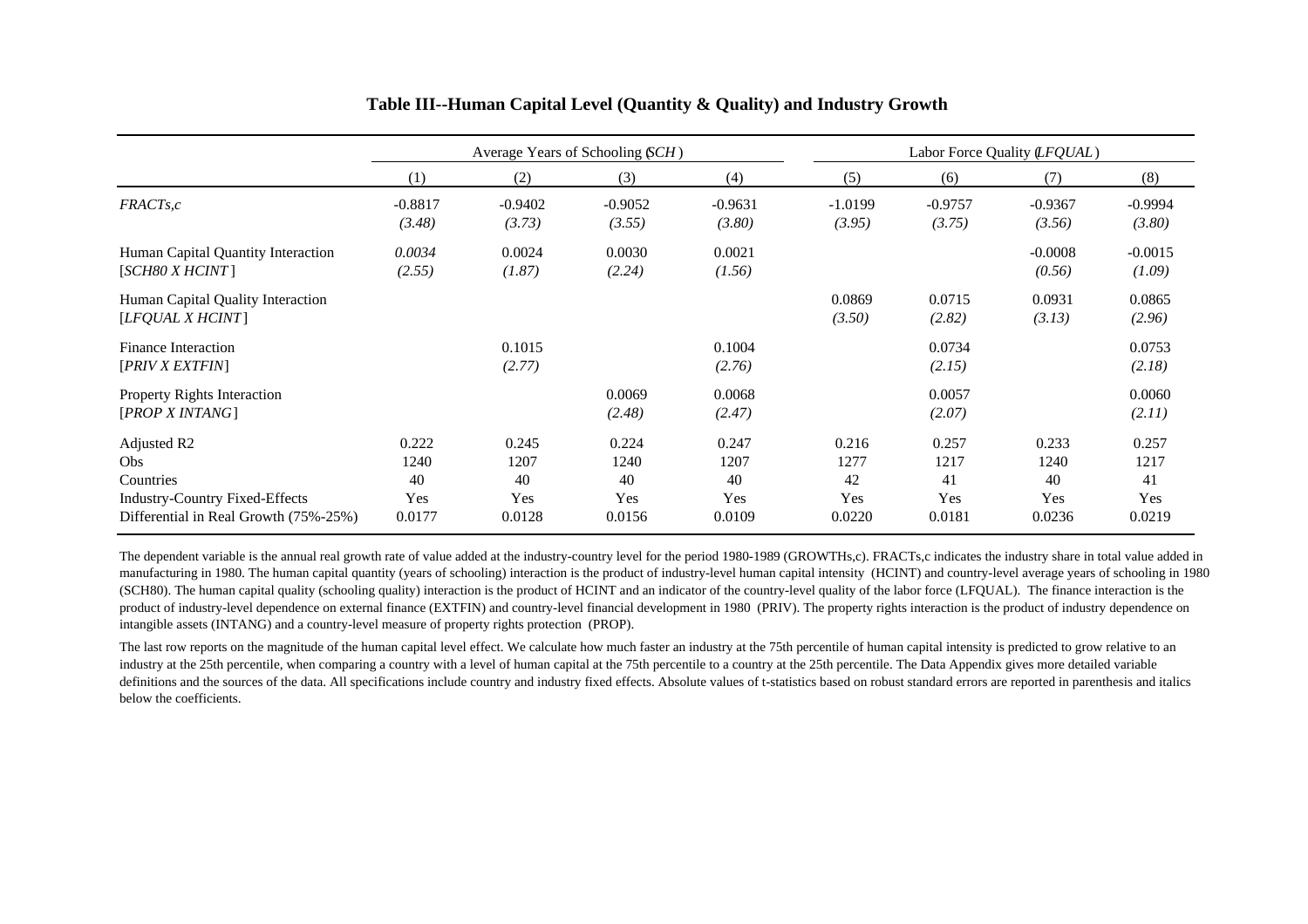|                                                                                                                   | (1)                                  | (2)                                  | (3)                                  | (4)                                         | (5)                                  | (6)                                  |
|-------------------------------------------------------------------------------------------------------------------|--------------------------------------|--------------------------------------|--------------------------------------|---------------------------------------------|--------------------------------------|--------------------------------------|
| $FRACTs$ , $c$                                                                                                    | $-0.8274$<br>(3.18)                  | $-0.9017$<br>(3.46)                  | $-0.8603$<br>(3.27)                  | $-0.9303$<br>(3.53)                         | $-0.9090$<br>(3.46)                  | $-0.9350$<br>(3.56)                  |
| Human Capital Accumulation Interactio<br>[A(SCH9070) X HCINT]                                                     | 0.0087<br>(2.37)                     | 0.0108<br>(3.44)                     | 0.0086<br>(2.36)                     | 0.0108<br>(3.44)                            | 0.0103<br>(3.26)                     | 0.0107<br>(3.30)                     |
| Finance Interaction<br>[PRIV X EXTFIN]                                                                            |                                      | 0.1081<br>(2.87)                     |                                      | 0.1042<br>(2.82)                            |                                      | 0.0965<br>(2.05)                     |
| Property Rights Interaction<br>[PROP X INTANG]                                                                    |                                      |                                      | 0.0084<br>(2.92)                     | 0.0078<br>(2.81)                            |                                      | 0.0074<br>(2.45)                     |
| Investment Interaction<br>[AK/L9070 X INVINT]                                                                     |                                      |                                      |                                      |                                             | 0.0001<br>(3.11)                     | 0.0000<br>(0.37)                     |
| Adjusted R2<br>Obs<br>Countries<br><b>Industry-Country Fixed-Effects</b><br>Differential in Real Growth (75%-25%) | 0.263<br>1203<br>39<br>Yes<br>0.0090 | 0.241<br>1171<br>39<br>Yes<br>0.0112 | 0.267<br>1203<br>39<br>Yes<br>0.0089 | 0.245<br>1171<br>39<br><b>Yes</b><br>0.0112 | 0.238<br>1171<br>39<br>Yes<br>0.0107 | 0.244<br>1171<br>39<br>Yes<br>0.0111 |

#### **Table IV--Human Capital Accumulation and Industry Growth**

The dependent variable is the annual real growth rate of value added at the industry-country level for the period 1980-1989 (GROWTHs,c). FRACTs,c indicates the industry share in total value added in manufacturing in 1980. The human capital accumulation interaction is the product of industry-level human capital intensity (HCINT) and the country-level change in average years of schooling over the 1970-1990 period (∆SCH). The finance interaction is the product of industry-level dependence on external finance (EXTFIN) and country-level financial development in 1980 (PRIV). The property rights interaction is the product of industry dependence on intangible assets (INTANG) and a country-level measure of property rights protection (PROP).

The investment interaction is the product of the country-level change in capital per worker over the 1970-1990 period (∆K/L) and the Rajan and Zingales (1998) industry-level investment intensity (INVINT). The last row reports on the magnitude of the human capital accumulation effect. We calculate how much faster an industry at the 75th percentile of human capital intensity is predicted to grow relative to an industry at the 25th percentile, when comparing a country with a rate of human capital accumulation over the 1970-1990 period at the 75th percentile to a country at the 25th percentile. The Data Appendix gives more detailed variable definitions and the sources of the data. All specifications include country and industry fixed effects. Absolute values of t-statistics based on robust standard errors are reported in parenthesis and italics below the coefficients.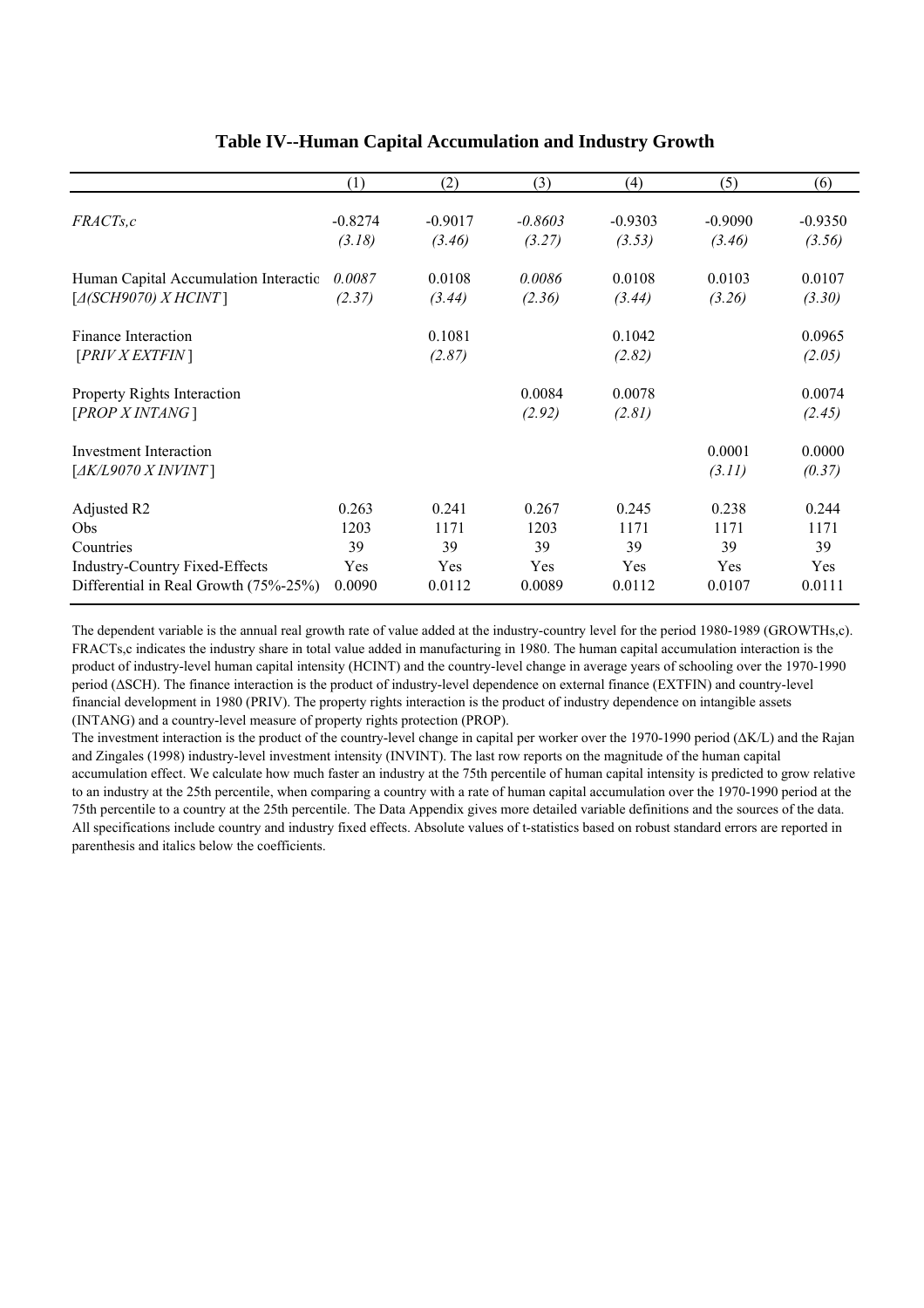|                                                                          | Schooling Years (SCH)      |                            |                            | Labor Force Quality (LFQUAL) |                            | Both SCH & LFQUAL          |                            | Physical Capital           |  |
|--------------------------------------------------------------------------|----------------------------|----------------------------|----------------------------|------------------------------|----------------------------|----------------------------|----------------------------|----------------------------|--|
|                                                                          | (1)                        | (2)                        | (3)                        | (4)                          | (5)                        | (6)                        | (7)                        | (8)                        |  |
| $FRACTs$ , $c$                                                           | $-0.8657$<br>(3.23)        | $-0.9424$<br>(3.50)        | $-0.9076$<br>(3.31)        | $-0.9681$<br>(3.52)          | $-0.9075$<br>(3.30)        | $-0.9689$<br>(3.52)        | $-0.9356$<br>(3.46)        | $-0.9578$<br>(3.47)        |  |
| Human Capital Accumulation Interaction<br>[A(SCH9070) X HCINT]           | 0.0107<br>(2.77)           | 0.0123<br>(3.71)           | 0.0067<br>(1.88)           | 0.0093<br>(3.03)             | 0.0068<br>(1.84)           | 0.0089<br>(2.83)           | 0.0117<br>(3.48)           | 0.0087<br>(2.90)           |  |
| Human Capital Quantity Interaction<br>[SCH70 X HCINT]                    | 0.0038<br>(2.59)           | 0.0026<br>(1.78)           |                            |                              | 0.0001<br>(0.08)           | $-0.0004$<br>(0.32)        | 0.0032<br>(2.01)           |                            |  |
| Human Capital Quality Interaction<br>[LFQUAL X HCINT]                    |                            |                            | 0.0770<br>(2.99)           | 0.0621<br>(2.35)             | 0.0759<br>(2.54)           | 0.0668<br>(2.26)           |                            | 0.0675<br>(2.32)           |  |
| Finance Interaction<br>[PRIV X EXTFIN]                                   |                            | 0.0887<br>(2.47)           |                            | 0.0707<br>(2.02)             |                            | 0.0709<br>(2.02)           | 0.0864<br>(1.90)           | 0.0798<br>(1.83)           |  |
| Property Rights Interaction<br>[PROP X INTANG]                           |                            | 0.0065<br>(2.25)           |                            | 0.0061<br>(2.07)             |                            | 0.0061<br>(2.07)           | 0.0070<br>(2.28)           | 0.0070<br>(2.26)           |  |
| <b>Investment Interaction</b><br>$[AK/L9070]$ X INVINT]                  |                            |                            |                            |                              |                            |                            | 0.0109<br>(0.48)           | $-0.0040$<br>(0.16)        |  |
| Physical Capital Level Interaction<br>K/L70 X INVINT                     |                            |                            |                            |                              |                            |                            | $-0.0211$<br>(1.51)        | $-0.0154$<br>(1.17)        |  |
| Adjusted R2<br>Obs<br>Countries<br><b>Industry-Country Fixed-Effects</b> | 0.220<br>1203<br>39<br>Yes | 0.248<br>1171<br>39<br>Yes | 0.271<br>1203<br>39<br>Yes | 0.253<br>1171<br>39<br>Yes   | 0.226<br>1203<br>39<br>Yes | 0.253<br>1171<br>39<br>Yes | 0.248<br>1171<br>39<br>Yes | 0.253<br>1171<br>39<br>Yes |  |

### **Table V--Capital Accumulation, Human Capital Level and Industry Growth**

The dependent variable is the annual real growth rate of value added at the industry-country level for the period 1980-1989 (GROWTHs,c). FRACTs,c indicates the industry share in total value added in manufacturing in 1980. The human capital accumulation interaction is the product of industry-level human capital intensity (HCINT) and the country-level change in average years of schooling over the 1970- 1990 period (∆SCH). The human capital quantity (years of schooling) interaction is the product of industry-level human capital intensity (HCINT) and country-level average years of schooling in 1970 (SCH70). The human capital quality (schooling quality) interaction is the product of HCINT and an indicator of the country-level quality of the labor force (LFQUAL).

The finance interaction is the product of industry-level dependence on external finance (EXTFIN) and country-level financial development in 1980 (PRIV). The property rights interaction is the product of industry dependence on intangible assets (INTANG) and a country-level measure of property rights protection (PROP).

The investment interaction is the product of industry-level investment intensity (INVINT) and the country-level change in capital per worker over the 1970-1990 period (ΔK/L). The physical capital level interaction is the product of INVINT and capital per worker in 1970 (K/L). The Data Appendix gives more detailed variable definitions and the sources of the data. All specifications include country and industry fixed effects. Absolute values of t-statistics based on robust standard errors are reported in parenthesis and italics below the coefficients.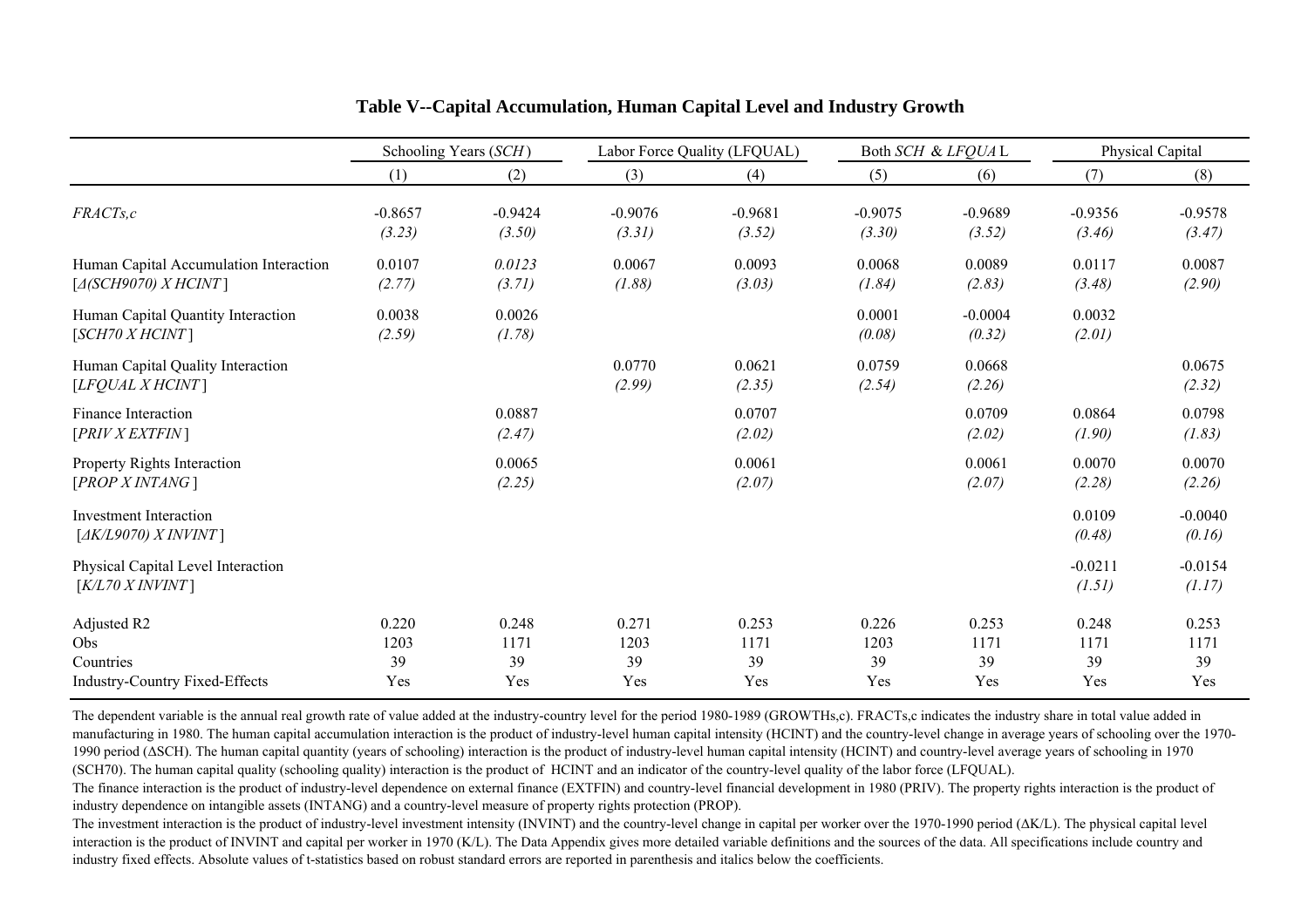|                                                                  | (1)                 | (2)                 | (3)                 | (4)                 | (5)                 | (6)                 |
|------------------------------------------------------------------|---------------------|---------------------|---------------------|---------------------|---------------------|---------------------|
| FRACTs.c                                                         | $-0.9469$<br>(3.52) | $-0.9743$<br>(3.53) | $-0.9448$<br>(3.52) | $-0.9713$<br>(3.54) | $-0.9332$<br>(3.47) | $-0.9676$<br>(3.52) |
| Human Capital Accumulation Interaction<br>$[A(SCH9070)$ X HCINT] | 0.0126<br>(3.81)    | 0.0094<br>(3.06)    | 0.0124<br>(3.78)    | 0.0094<br>(3.06)    | 0.0129<br>(3.84)    | 0.0094<br>(3.08)    |
| Human Capital Quantity Interaction<br>$[SCH70 \ X HCINT(SCH)]$   | 0.0028<br>(1.93)    |                     | 0.0027<br>(1.87)    |                     | 0.0031<br>(2.09)    |                     |
| Human Capital Quality Interaction<br>[LFQUAL X HCINT(SCH)]       |                     | 0.0660<br>(2.53)    |                     | 0.0641<br>(2.45)    |                     | 0.0698<br>(2.66)    |
| Finance Interaction<br>[PRIV X EXTFIN]                           | 0.0819<br>(2.34)    | 0.0626<br>(1.84)    | 0.0344<br>(0.81)    | 0.0139<br>(0.34)    |                     |                     |
| Property Rights Interaction<br>[PROP X INTANG]                   | 0.0058<br>(2.02)    | 0.0053<br>(1.82)    | 0.0051<br>(1.90)    | 0.0046<br>(1.69)    | 0.0047<br>(1.73)    | 0.0043<br>(1.58)    |
| Finance-Trade Credit Interaction<br>[PRIV X TRADEINT]            | $-0.8580$<br>(2.85) | $-0.9060$<br>(2.91) |                     |                     | $-0.5672$<br>(1.82) | $-0.6580$<br>(2.05) |
| Finance-Growth Opportunities Interaction<br>[PRIV X OPPORT]      |                     |                     | 1.1524<br>(1.71)    | 1.1968<br>(1.77)    | 1.1560<br>(1.98)    | 0.9699<br>(1.66)    |
| Adjusted R2<br>Obs<br>Countries                                  | 0.252<br>1171<br>39 | 0.258<br>1171<br>39 | 0.251<br>1171<br>39 | 0.256<br>1171<br>39 | 0.252<br>1171<br>39 | 0.259<br>1171<br>39 |
| <b>Industry-Country Fixed-Effects</b>                            | Yes                 | Yes                 | Yes                 | Yes                 | Yes                 | Yes                 |

#### **Table VI - Financial Development, Human Capital and Industry Growth**

The dependent variable is the annual real growth rate of value added at the industry-country level for the period 1980-1989 (GROWTHs,c). FRACTs,c indicates the industry share in total value added in manufacturing in 1980. The human capital accumulation interaction is the product of industry-level human capital intensity (HCINT) and the country-level change in average years of schooling over the 1970-1990 period (∆SCH). The human capital quantity (years of schooling) interaction is the product of industry-level human capital intensity (HCINT) and country-level average years of schooling in 1970 (SCH70). The human capital quality (schooling quality) interaction is the product of HCINT and an indicator of the country-level quality of the labor force (LFQUAL). The finance interaction is the product of industry-level dependence on external finance (EXTFIN) and country-level financial development in 1980 (PRIV).

The property rights interaction is the product of industry dependence on intangible assets (INTANG) and a country-level measure of property rights protection (PROP). The finance trade credit interaction is the product of an industry-level measure of trade credit dependence (TRADEINT) and the country-level financial development (PRIV) in 1980. The finance growth opportunities interaction is the product of an industry-level measure of global industry growth opportunities (OPPORT) and country-level financial development in 1980. The Data Appendix gives more detailed variable definitions and the sources of the data. All specifications include country and industry fixed effects. Absolute values of t-statistics based on robust standard errors are reported in parenthesis and italics below the coefficients.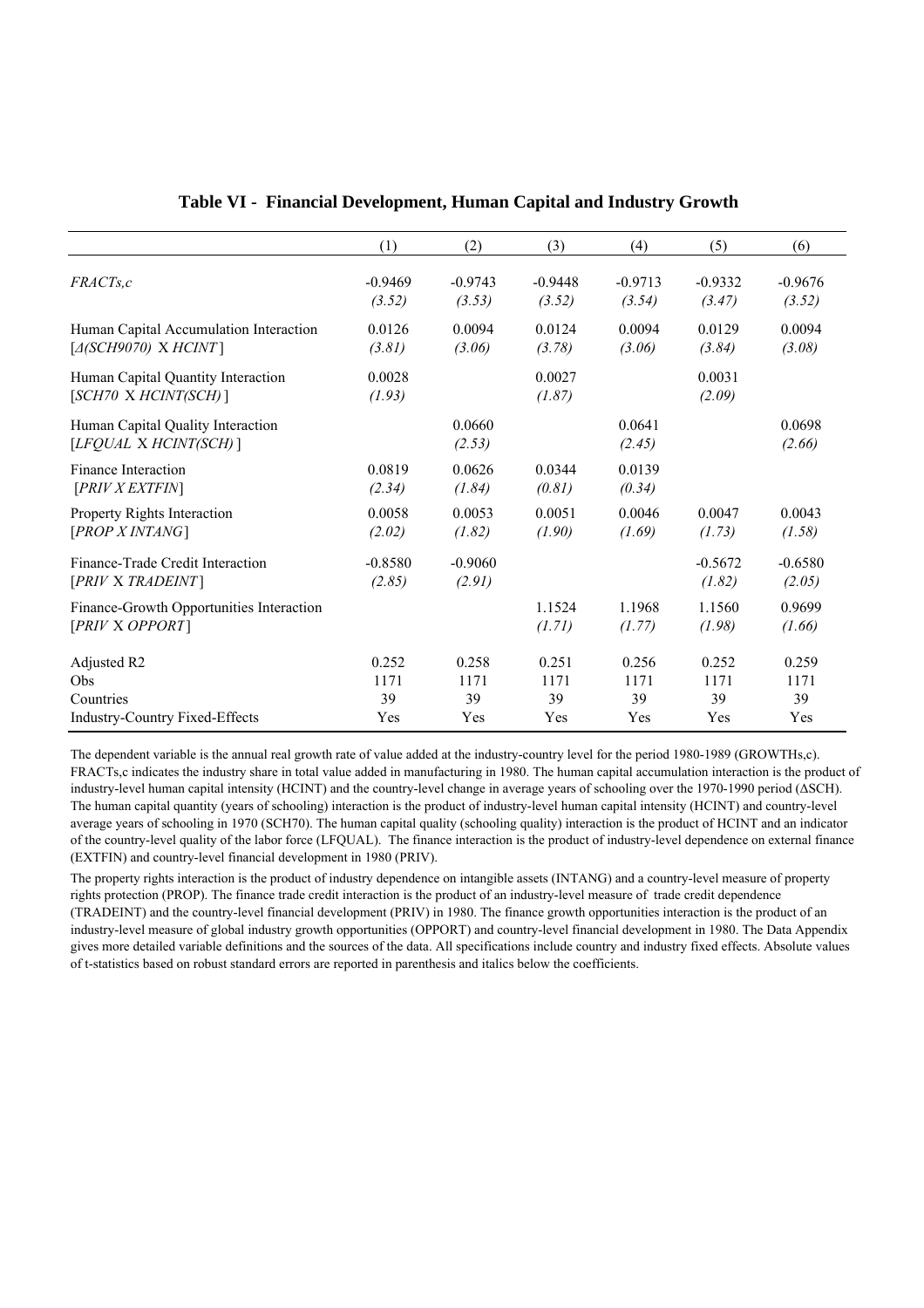|                                                                          | Average Schooling Years (SCH) |                            |                            |                            | Labor Force Quality (LBQUAL) |                            |                            |                            |
|--------------------------------------------------------------------------|-------------------------------|----------------------------|----------------------------|----------------------------|------------------------------|----------------------------|----------------------------|----------------------------|
|                                                                          | (1)                           | (2)                        | (3)                        | (4)                        | (5)                          | (6)                        | (7)                        | (8)                        |
| $FRACTs$ , $c$                                                           | $-0.1222$<br>(1.16)           | $-0.1437$<br>(1.36)        | $-0.1433$<br>(1.36)        | $-0.1404$<br>(1.33)        | $-0.1472$<br>(1.35)          | $-0.1659$<br>(1.52)        | $-0.1659$<br>(1.52)        | $-0.1643$<br>(1.51)        |
| Human Capital Accumulation Interaction<br>$[A(SCH9070)$ X HCINT]         | 0.0083<br>(4.61)              | 0.0087<br>(4.81)           | 0.0087<br>(4.79)           | 0.0088<br>(4.81)           | 0.0045<br>(2.71)             | 0.0050<br>(2.99)           | 0.0050<br>(2.98)           | 0.0050<br>(3.00)           |
| Human Capital Quantity Interaction<br>$[SCH70 \ X HCINT(SCH)]$           | 0.0041<br>(5.15)              | 0.0040<br>(4.85)           | 0.0040<br>(4.78)           | 0.0041<br>(4.80)           |                              |                            |                            |                            |
| Human Capital Quality Interaction<br>[LFQUAL X HCINT(SCH)]               |                               |                            |                            |                            | 0.0680<br>(4.29)             | 0.0666<br>(4.02)           | 0.0666<br>(3.93)           | 0.0671<br>(3.96)           |
| Finance Interaction<br>[PRIV X EXTFIN]                                   |                               | 0.0217<br>(1.57)           | 0.0218<br>(1.58)           |                            |                              | 0.0161<br>(1.21)           | 0.0161<br>(1.21)           |                            |
| Property Rights Interaction<br>[PROP X INTANG]                           |                               | 0.0005<br>(0.41)           | 0.0006<br>(0.46)           | 0.0003<br>(0.22)           |                              | 0.0008<br>(0.62)           | 0.0008<br>(0.61)           | 0.0006<br>(0.43)           |
| Finance-Trade Credit Interaction<br>[PRIV X TRADEINT]                    |                               |                            | 0.0821<br>(0.54)           | 0.1847<br>(1.17)           |                              |                            | 0.0001<br>(0.00)           | 0.0806<br>(0.48)           |
| Finance-Growth Opportunities Interaction<br>[PRIV X OPPORT]              |                               |                            |                            | 0.3308<br>(1.64)           |                              |                            |                            | 0.2614<br>(1.29)           |
| Adjusted R2<br>Obs<br>Countries<br><b>Industry-Country Fixed-Effects</b> | 0.428<br>1124<br>39<br>Yes    | 0.437<br>1094<br>39<br>Yes | 0.437<br>1094<br>39<br>Yes | 0.437<br>1094<br>39<br>Yes | 0.431<br>1124<br>39<br>Yes   | 0.440<br>1094<br>39<br>Yes | 0.439<br>1094<br>39<br>Yes | 0.439<br>1094<br>39<br>Yes |

#### **Table VII : Human Capital Accumulation, Human Capital Level and Employment Growth**

The dependent variable is the annual growth rate of employment at the industry-country level for the period 1981-1990 (EMPGRs,c). FRACTs,c indicates the industry share in total value added in manufacturing in 1980. The human capital accumulation interaction is the product of industry-level human capital intensity (HCINT) and the country-level change in average years of schooling over the 1970-1990 period (ΔSCH). The human capital quantity (years of schooling) interaction is the product of industry-level human capital intensity (HCINT) and country-level average years of schooling in 1970 (SCH70). The human capital quality (schooling quality) interaction is the product of HCINT and an indicator of the country-level quality of the labor force (LFQUAL). The finance interaction is the product of industry-level dependence on external finance (EXTFIN) and country-level financial development in 1980 (PRIV).

The property rights interaction is the product of industry dependence on intangible assets (INTANG) and a country-level measure of property rights protection (PROP). The finance trade credit interaction is the product of an industry-level measure of trade credit dependence (TRADEINT) and the country-level financial development in 1980 (PRIV). The finance growth opportunities interaction is the product of an industry-level measure of global industry growth opportunities (OPPORT) and country-level financial development in 1980. The Data Appendix gives more detailed variable definitions and the sources of the data. All specifications include country and industry fixed effects. Absolute values of t-statistics based on robust standard errors are reported in parenth and italics below the coefficients.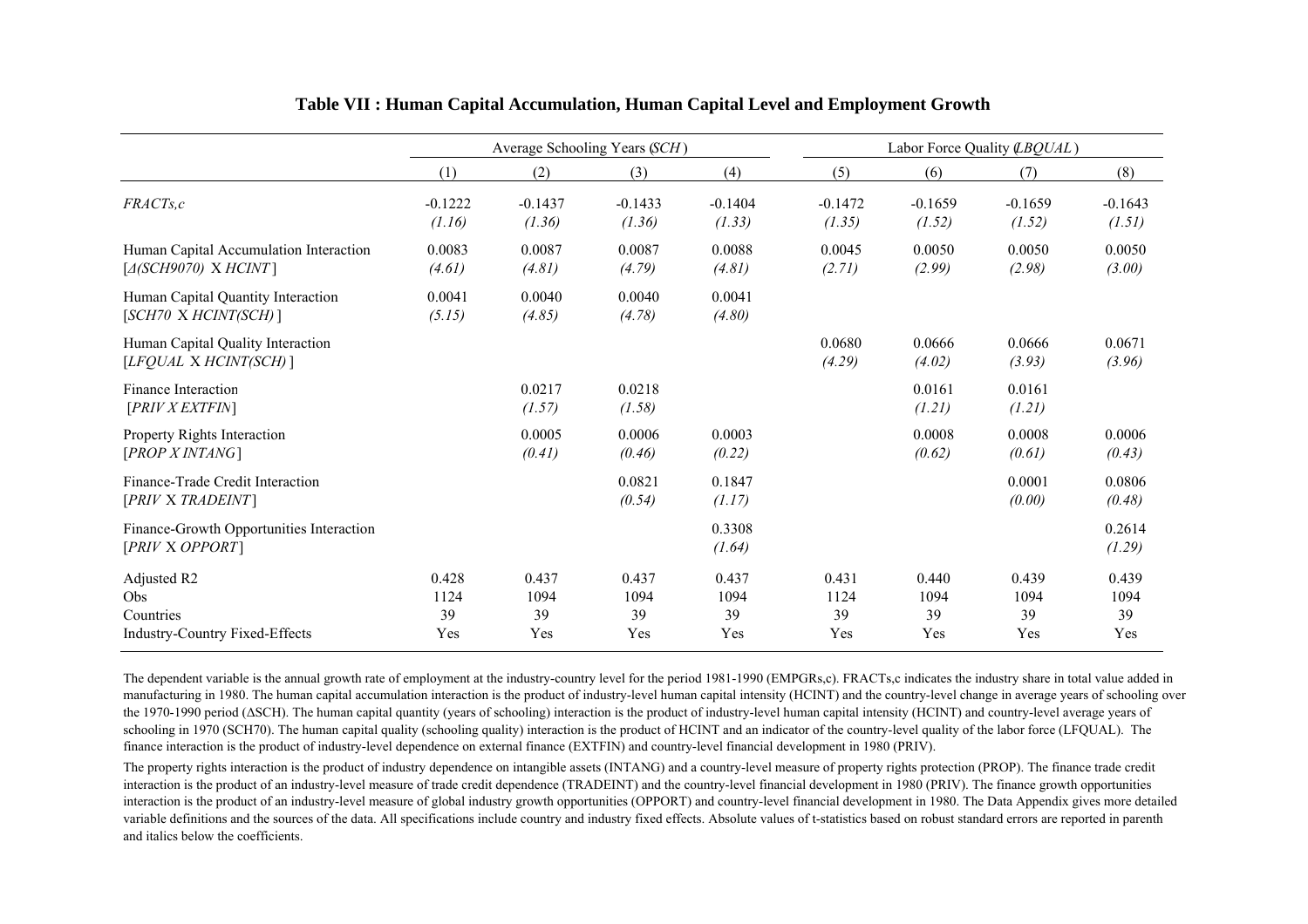|                                                                                  |                                                                                                                                                                                                            |                     | Median tariff rate threshold |                     | 40% tariff rate threshold |                     |                     |                     |
|----------------------------------------------------------------------------------|------------------------------------------------------------------------------------------------------------------------------------------------------------------------------------------------------------|---------------------|------------------------------|---------------------|---------------------------|---------------------|---------------------|---------------------|
|                                                                                  |                                                                                                                                                                                                            | World Bank          |                              | Sachs-Warner        |                           | World Bank          |                     | Sachs-Warner        |
|                                                                                  | (1)                                                                                                                                                                                                        | (2)                 | (3)                          | (4)                 | (5)                       | (6)                 | (7)                 | (8)                 |
| FRACTs,c                                                                         | $-0.9774$<br>(3.54)                                                                                                                                                                                        | $-0.9365$<br>(3.51) | $-0.9984$<br>(3.50)          | $-0.9812$<br>(3.57) | $-0.9841$<br>(3.37)       | $-0.9523$<br>(3.36) | $-1.0241$<br>(3.43) | $-0.9886$<br>(3.42) |
| HC Accumulation - HC Intensity in "Low Tariff"<br>$[A(SCH9070)$ X HCINT X LOW]   | 0.0049<br>(2.05)                                                                                                                                                                                           | 0.0114<br>(3.29)    | 0.0118<br>(3.03)             | 0.0149<br>(3.97)    | 0.0100<br>(3.32)          | 0.0122<br>(3.88)    | 0.0094<br>(2.55)    | 0.0121<br>(3.35)    |
| HC Accumulation - HC Intensity in "High Tariff"<br>$[A(SCH9070)$ X HCINT X HIGH] | 0.0125<br>(1.72)                                                                                                                                                                                           | 0.0166<br>(2.39)    | 0.0029<br>(0.32)             | 0.0116<br>(1.76)    | $-0.0268$<br>(1.06)       | $-0.0250$<br>(0.89) | $-0.0272$<br>(0.81) | $-0.0277$<br>(0.88) |
| HC Quality - HC Intensity in "Low Tariff"<br>[LFOUAL X HCINT X LOW]              | 0.0938<br>(3.20)                                                                                                                                                                                           |                     | 0.0563<br>(1.93)             |                     | 0.0498<br>(2.43)          |                     | 0.0689<br>(2.77)    |                     |
| HC Quality - HC Intensity in "High Tariff"<br>[LFQUAL X HCINT X HIGH]            | 0.0848<br>(1.39)                                                                                                                                                                                           |                     | 0.0952<br>(1.42)             |                     | 0.2518<br>(1.48)          |                     | 0.4629<br>(1.34)    |                     |
| HC Quantity - HC Intensity in "Low Tariff"<br>[SCH70 X HCINT X LOW]              |                                                                                                                                                                                                            | 0.0032<br>(2.06)    |                              | 0.0024<br>(1.48)    |                           | 0.0021<br>(1.69)    |                     | 0.0023<br>(1.72)    |
| HC Quantity - HC Intensity in "High Tariff"<br>[SCH70 X HCINT X HIGH]            |                                                                                                                                                                                                            | 0.0000<br>(0.01)    |                              | 0.0010<br>(0.26)    |                           | 0.0181<br>(0.89)    |                     | 0.0228<br>(1.19)    |
| Other Controls                                                                   | Financial Development X Growth Opportunities  PRIV X OPPORT]; Financial Development X Trade Affinity PRIV X<br><i>TRADEINT</i> : Property Rights Protection X Intangibility Intensity <i>PROP X INTANG</i> |                     |                              |                     |                           |                     |                     |                     |
| Adjusted R2<br><b>Obs</b>                                                        | 0.260<br>1171                                                                                                                                                                                              | 0.251<br>1171       | 0.263<br>1078                | 0.257<br>1078       | 0.265<br>1171             | 0.257<br>1171       | 0.268<br>1078       | 0.261<br>1078       |
| Countries<br>Industry-Country Fixed-Effect                                       | 39<br>Yes                                                                                                                                                                                                  | 39<br>Yes           | 35<br>Yes                    | 35<br>Yes           | 39<br>Yes                 | 39<br>Yes           | 35<br>Yes           | 35<br>Yes           |

#### **Table VIII - Tariff Protection, Human Capital and Industry Growth**

The dependent variable is the annual real growth rate of value added at the industry-country level for the period 1980-1989 (GROWTHs,c). FRACTs,c indicates the industry share in total value added in manufacturing in 1980. HIGH and LOW are indicator variables that equal one if a country has relatively high and relatively low tariff rates respectively and zero otherwise. In columns (1)-(4) we use the median value of tariffs in our sample as a threshold between HIGH and LOW. In columns (5)-(8) we use a 40% threshold. Tariff data is taken from the World Bank in columns (1), (2), (5), and (6). In columns (3), (4), (7) and (8) we use tariff data from Sachs and Warner (1995). The human capital accumulation interactions (for HIGH and LOW tariff countries) equal the product of industry-level human capital intensity (HCINT) and the country-level change in average years of schooling over the 1970-1990 period ( ∆SCH).

The human capital quantity (years of schooling) interactions (for HIGH and LOW tariff countries) equal the product of industry-level human capital intensity (HCINT) and country-level average years of schooling in 1970 (SCH70). The human capital quality (schooling quality) interactions (for HIGH and LOW tariff countries) equal the product of HCINT and an indicator of the country-level quality of the labor force (LFQUAL). All specifications also include (coefficients not reported): A finance trade credit interaction, defined as the product of an industry-level measure of trade credit dependence (TRADEINT) and the country-level financial development in 1980 (PRIV); a finance growth opportunities interaction, defined as the product of an industry-level measure of global industry growth opportunities (OPPORT) and country-level financial development in 1980 (PRIV); and a property rights interaction, defined as the product of industry dependence on intangible assets (INTANG) and a country-level measure of property rights protection (PROP). The Data Appendix gives more detailed variable definitions and the sources of the data.

All specifications include country and industry fixed effects. Absolute values of t-statistics based on robust standard errors are reported in parenthesis and italics below the coefficients.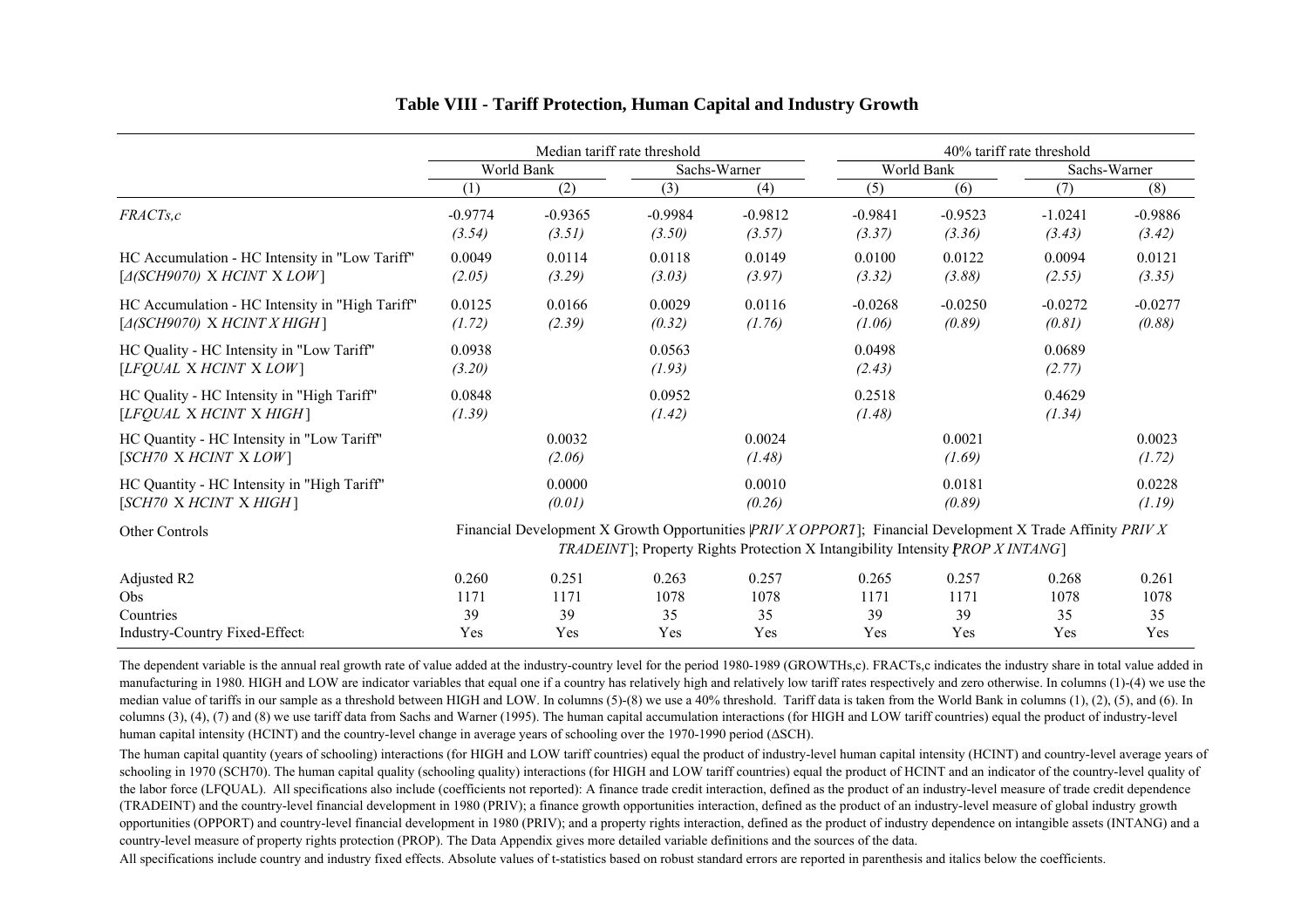|                                          |           |                         | Change (1990-1980) in schooling and initial (1980) level of schooling measured as |                                      |            |                     |  |  |  |  |  |
|------------------------------------------|-----------|-------------------------|-----------------------------------------------------------------------------------|--------------------------------------|------------|---------------------|--|--|--|--|--|
|                                          |           | Average Schooling Years |                                                                                   | Logarithm of Average Schooling Years |            |                     |  |  |  |  |  |
|                                          | Barro-Lee | Cohen-Soto              | <b>IV</b> Barro-Lee                                                               | Barro-Lee                            | Cohen-Soto | <b>IV</b> Barro-Lee |  |  |  |  |  |
|                                          | (1)       | (2)                     | (3)                                                                               | (4)                                  | (5)        | (6)                 |  |  |  |  |  |
| $FRACTs$ , $c$                           | $-0.9808$ | $-0.9972$               | $-1.0176$                                                                         | $-0.9929$                            | $-1.0112$  | $-1.0273$           |  |  |  |  |  |
|                                          | (3.78)    | (3.50)                  | (3.52)                                                                            | (3.71)                               | (3.51)     | (3.48)              |  |  |  |  |  |
| Human Capital Accumulation Interaction   | 0.0193    | 0.0203                  | 0.0294                                                                            | 0.1505                               | 0.0850     | 0.1404              |  |  |  |  |  |
| $[A(SCH9080)$ X $HCINT]$                 | (3.76)    | (2.46)                  | (2.39)                                                                            | (3.50)                               | (2.00)     | (1.91)              |  |  |  |  |  |
| Human Capital Quantity Interaction       | 0.0036    | 0.0026                  | 0.0039                                                                            | 0.0466                               | 0.0332     | 0.0455              |  |  |  |  |  |
| [SCH80 X HCINT]                          | (2.70)    | (2.43)                  | (2.60)                                                                            | (3.89)                               | (2.63)     | (2.44)              |  |  |  |  |  |
| Finance Interaction                      | 0.0583    | 0.0486                  | 0.0507                                                                            | 0.0473                               | 0.0444     | 0.0434              |  |  |  |  |  |
| [PRIV X EXTFIN]                          | (1.32)    | (1.09)                  | (1.13)                                                                            | (1.12)                               | (1.01)     | (1.01)              |  |  |  |  |  |
| Property Rights Interaction              | 0.0043    | 0.0050                  | 0.0044                                                                            | 0.0036                               | 0.0047     | 0.0041              |  |  |  |  |  |
| [PROP X INTANG]                          | (1.63)    | (1.85)                  | (1.57)                                                                            | (1.35)                               | (1.71)     | (1.45)              |  |  |  |  |  |
| Finance-Trade Credit Interaction         | $-0.6370$ | $-0.5810$               | $-0.6062$                                                                         | $-0.6928$                            | $-0.5894$  | $-0.6272$           |  |  |  |  |  |
| [PRIV X TRADEINT]                        | (1.90)    | (1.67)                  | (1.66)                                                                            | (2.05)                               | (1.68)     | (1.74)              |  |  |  |  |  |
| Finance-Growth Opportunities Interaction | 0.6672    | 0.6950                  | 0.6779                                                                            | 0.6797                               | 0.6944     | 0.6931              |  |  |  |  |  |
| [PRIV X OPPORT]                          | (0.92)    | (0.91)                  | (0.89)                                                                            | (0.94)                               | (0.91)     | (0.92)              |  |  |  |  |  |
| Adjusted R2                              | 0.265     | 0.273                   | 0.317                                                                             | 0.274                                | 0.272      | 0.3303              |  |  |  |  |  |
| Obs                                      | 1207      | 1131                    | 1121                                                                              | 1207                                 | 1131       | 1121                |  |  |  |  |  |
| Countries                                | 40        | 38                      | 37                                                                                | 40                                   | 38         | 37                  |  |  |  |  |  |
| <b>Industry-Country Fixed-Effects</b>    | Yes       | Yes                     | Yes                                                                               | Yes                                  | Yes        | Yes                 |  |  |  |  |  |

#### **Table IX - Measurement Error and Logarithmic Specifications**

The dependent variable is the annual real growth rate of value added at the industry-country level for the period 1980-1989 (GROWTHs,c). FRACTs,c indicates the industry share in total value added in manufacturing in 1980. The human capital accumulation interaction is the product of industry-level human capital intensity (HCINT) and the country-level change in average years of schooling over the 1970-1980 period (ΔSCH). The human capital quantity (years of schooling) interaction is the product of industry-level human capital intensity (HCINT) and country-level average years of schooling in 1980 (SCH80). In columns (1) and (4) we use schooling data from Barro and Lee (2001). In columns (2) and (5) we use schooling data from Cohen and Soto (2002). Columns (3) and (6) report instrumental-variables estimates using Cohen-Soto changes in schooling and the initial schooling level as instruments for the corresponding Barro-Lee variables. The models estimated in colu (4)-(6) rely on the logarithmic change in schooling and the log level of schooling in 1980. The finance interaction is the product of industry-level dependence on external finance (EXTFIN) and countrylevel financial development in 1980 (PRIV).

The property rights interaction is the product of industry dependence on intangible assets (INTANG) and a country-level measure of property rights protection (PROP). The finance trade credit interaction is the product of an industry-level measure of trade credit dependence (TRADEINT) and the country-level financial development in 1980 (PRIV). The finance growth opportunities interaction is the product of an industry-level measure of global industry growth opportunities (OPPORT) and country-level financial development in 1980. The Data Appendix gives more detailed variable definitions and the sources of the data. All specifications include country and industry fixed effects. Absolute values of t-statistics based on robust standard errors are reported in parenthesis and italics below the coefficients.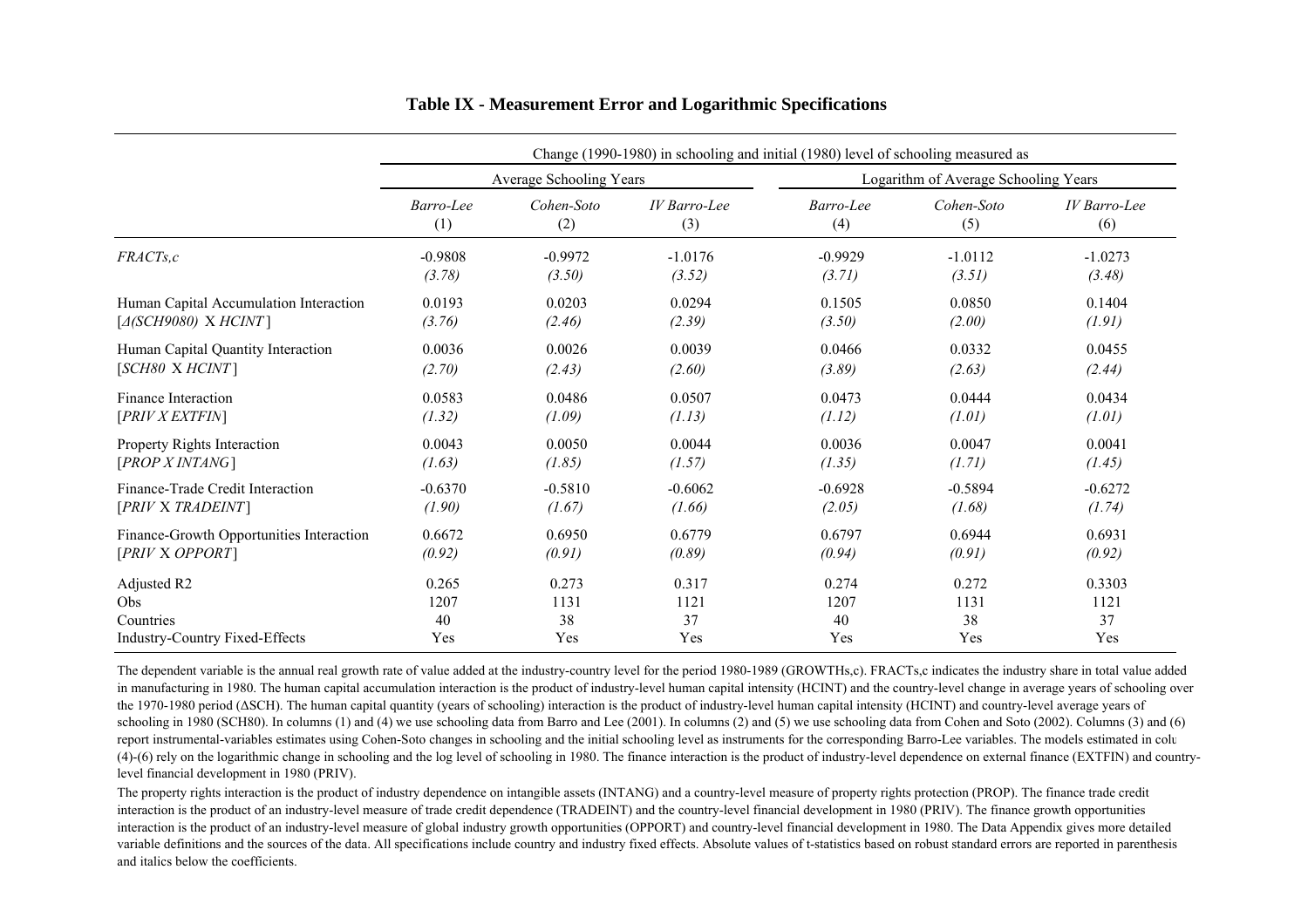#### **Table X-Further Robustness Checks**

| Panel A: Dependent Variable: Value Added Growth |  |  |
|-------------------------------------------------|--|--|
|                                                 |  |  |

|                                                                          | <b>GDP</b> Level                                                                                                                                                                                |                     | <b>Physical Capital</b> |                     | <b>Property Rights</b> |                     | <b>GDP</b> Growth   |                     |  |
|--------------------------------------------------------------------------|-------------------------------------------------------------------------------------------------------------------------------------------------------------------------------------------------|---------------------|-------------------------|---------------------|------------------------|---------------------|---------------------|---------------------|--|
|                                                                          | (1)                                                                                                                                                                                             | (2)                 | (3)                     | (4)                 | (5)                    | (6)                 | (7)                 | (8)                 |  |
| FRACTs,c                                                                 | $-0.9656$<br>(3.65)                                                                                                                                                                             | $-0.9826$<br>(3.61) | $-0.9542$<br>(3.45)     | $-0.9723$<br>(3.49) | $-0.9517$<br>(3.51)    | $-0.9749$<br>(3.54) | $-0.9330$<br>(3.47) | $-0.9759$<br>(3.55) |  |
| Human Capital Accumulation Interaction<br>[A(SCH9070) X HCINT]           | 0.0135<br>(4.13)                                                                                                                                                                                | 0.0117<br>(3.76)    | 0.0126<br>(3.92)        | 0.0107<br>(3.55)    | 0.0118<br>(3.68)       | 0.0094<br>(3.04)    | 0.0130<br>(3.91)    | 0.0117<br>(3.77)    |  |
| Human Capital Quantity Interaction<br>[SCH70 X HCINT]                    | $-0.0011$<br>(0.57)                                                                                                                                                                             |                     | 0.0004<br>(0.32)        |                     | 0.0016<br>(0.95)       |                     | 0.0031<br>(2.09)    |                     |  |
| Human Capital Quality Interaction<br>[LFOUAL X HCINT]                    |                                                                                                                                                                                                 | 0.0452<br>(1.62)    |                         | 0.0477<br>(2.21)    |                        | 0.0708<br>(2.88)    |                     | 0.0838<br>(2.94)    |  |
| GDP Level - Human Capital Intensity Interaction<br>[Y70 X HCINT]         | 0.0183<br>(3.66)                                                                                                                                                                                | 0.0104<br>(2.85)    |                         |                     |                        |                     |                     |                     |  |
| Physical Capital/Output - Human Capital Intensity<br>[K70/Y70) X HCINT]  |                                                                                                                                                                                                 |                     | 0.0246<br>(1.69)        | 0.0139<br>(1.08)    |                        |                     |                     |                     |  |
| Property Rights - Human Capital Intensity Interaction<br>[PROP X H CINT] |                                                                                                                                                                                                 |                     |                         |                     | 0.0047<br>(0.69)       | $-0.0013$<br>(0.26) |                     |                     |  |
| GDP growth - Human Capital Intensity<br>[GROWTH9070 X HCINT]             |                                                                                                                                                                                                 |                     |                         |                     |                        |                     | $-0.0235$<br>(0.12) | $-0.3956$<br>(1.90) |  |
| Other Controls                                                           | Financial Development X Growth Opportunities [PRIV X OPPORT]; Financial Development X Trade Affinity [PRIV X TRADEINT];<br>Property Rights Protection X Intangibility Intensity [PROP X INTANG] |                     |                         |                     |                        |                     |                     |                     |  |
| Adjusted R2                                                              | 0.259                                                                                                                                                                                           | 0.262               | 0.257                   | 0.260               | 0.252                  | 0.258               | 0.251               | 0.261               |  |
| Obs                                                                      | 1171                                                                                                                                                                                            | 1171                | 1171                    | 1171                | 1171                   | 1171                | 1171                | 1171                |  |
| Countries                                                                | 39                                                                                                                                                                                              | 39                  | 39                      | 39                  | 39                     | 39                  | 39                  | 39                  |  |
| <b>Industry-Country Dummies</b>                                          | Yes                                                                                                                                                                                             | Yes                 | Yes                     | Yes                 | Yes                    | Yes                 | Yes                 | Yes                 |  |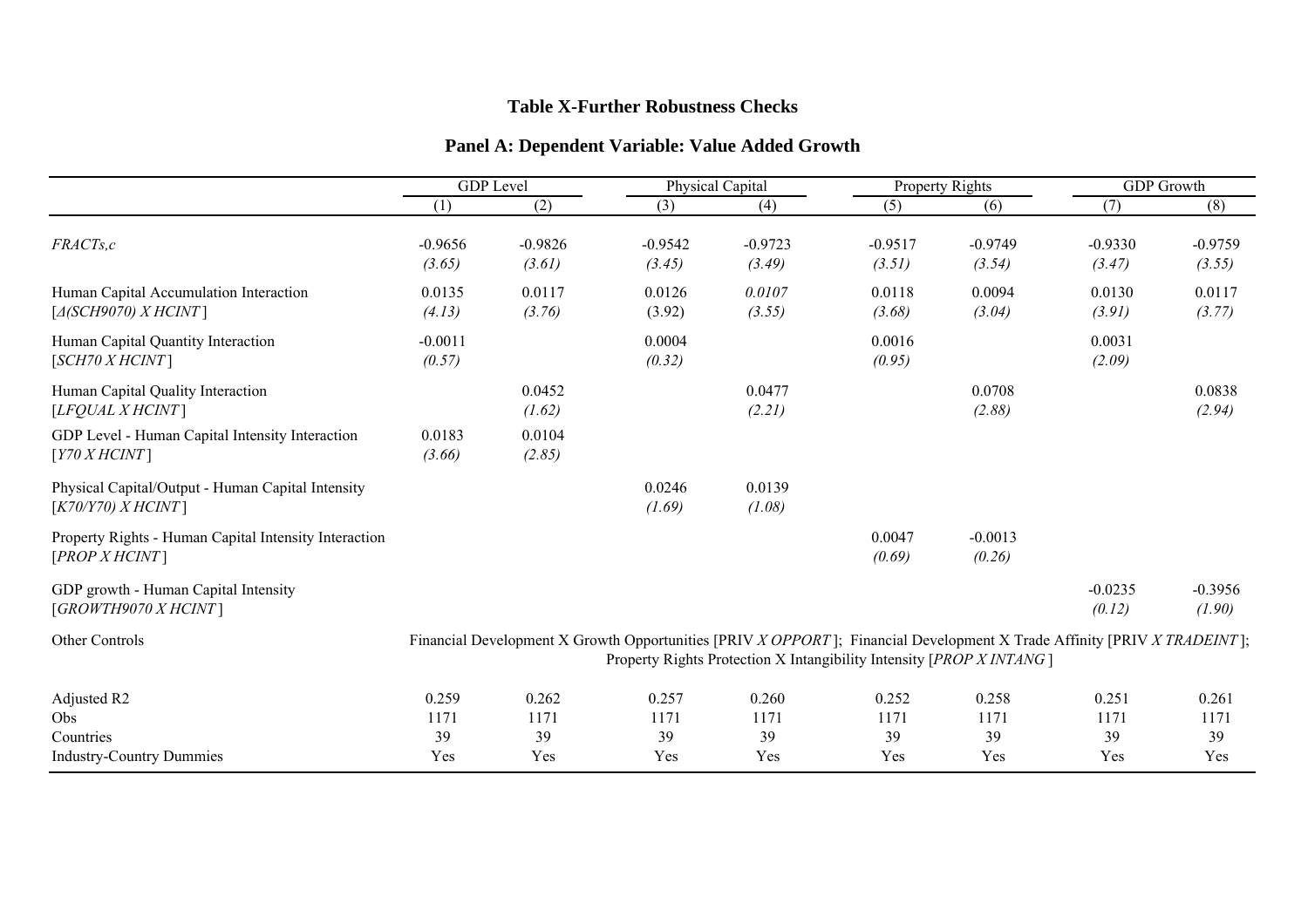## **Table X-Further Robustness Checks (cont.)**

|  |  | <b>Panel B: Dependent Variable: Employment Growth</b> |  |
|--|--|-------------------------------------------------------|--|
|  |  |                                                       |  |

|                                                                          | <b>GDP</b> Level                                                                                                                                                                                         |                     | Physical Capital    |                     | <b>Property Rights</b> |                     | <b>GDP</b> Growth   |                     |  |
|--------------------------------------------------------------------------|----------------------------------------------------------------------------------------------------------------------------------------------------------------------------------------------------------|---------------------|---------------------|---------------------|------------------------|---------------------|---------------------|---------------------|--|
|                                                                          | (1)                                                                                                                                                                                                      | (2)                 | (3)                 | (4)                 | (5)                    | (6)                 | (7)                 | (8)                 |  |
| $FRACTs$ , $c$                                                           | $-0.1507$<br>(1.45)                                                                                                                                                                                      | $-0.1746$<br>(1.63) | $-0.1619$<br>(1.46) | $-0.1748$<br>(1.55) | $-0.1434$<br>(1.34)    | $-0.1650$<br>(1.50) | $-0.1408$<br>(1.34) | $-0.1745$<br>(1.61) |  |
| Human Capital Accumulation Interaction<br>[A(SCH9070) X HCINT]           | 0.0088<br>(4.89)                                                                                                                                                                                         | 0.0063<br>(3.85)    | 0.0080<br>(4.64)    | 0.0062<br>(3.91)    | 0.0083<br>(4.88)       | 0.0049<br>(2.98)    | 0.0094<br>(5.31)    | 0.0072<br>(4.38)    |  |
| Human Capital Quantity Interaction<br>[SCH70 X HCINT]                    | 0.0028<br>(2.31)                                                                                                                                                                                         |                     | 0.0018<br>(2.25)    |                     | 0.0035<br>(3.35)       |                     | 0.0040<br>(4.59)    |                     |  |
| Human Capital Quality Interaction<br>[LFQUAL X HCINT]                    |                                                                                                                                                                                                          | 0.0487<br>(2.63)    |                     | 0.0355<br>(2.39)    |                        | 0.0572<br>(3.68)    |                     | 0.0765<br>(4.39)    |  |
| GDP Level - Human Capital Intensity Interaction<br>[Y70 X HCINT]         | 0.0052<br>(1.63)                                                                                                                                                                                         | 0.0068<br>(2.91)    |                     |                     |                        |                     |                     |                     |  |
| Physical Capital/Output - Human Capital Intensity<br>[K70/Y70) X HCINT]  |                                                                                                                                                                                                          |                     | 0.0196<br>(2.53)    | 0.0185<br>(2.86)    |                        |                     |                     |                     |  |
| Property Rights - Human Capital Intensity Interaction<br>[PROP X H CINT] |                                                                                                                                                                                                          |                     |                     |                     | 0.0021<br>(0.46)       | 0.0027<br>(0.94)    |                     |                     |  |
| GDP growth - Human Capital Intensity<br>[GROWTH9070 X HCINT]             |                                                                                                                                                                                                          |                     |                     |                     |                        |                     | $-0.0949$<br>(0.83) | $-0.3900$<br>(3.64) |  |
| Other Controls                                                           | Financial Development X Growth Opportunities [PRIV X OPPORT]; Financial Development X Trade Affinity [PRIV X TRADEINT];<br>Property Rights Protection X Intangibility Intensity [ <i>PROP X INTANG</i> ] |                     |                     |                     |                        |                     |                     |                     |  |
| Adjusted R2<br>Obs                                                       | 0.438<br>1094                                                                                                                                                                                            | 0.444<br>1094       | 0.448<br>1094       | 0.450<br>1094       | 0.437<br>1094          | 0.439<br>1094       | 0.437<br>1094       | 0.447<br>1094       |  |
| Countries<br><b>Industry-Country Dummies</b>                             | 39<br>Yes                                                                                                                                                                                                | 39<br>Yes           | 39<br>Yes           | 39<br>Yes           | 39<br>Yes              | 39<br>Yes           | 39<br>Yes           | 39<br>Yes           |  |